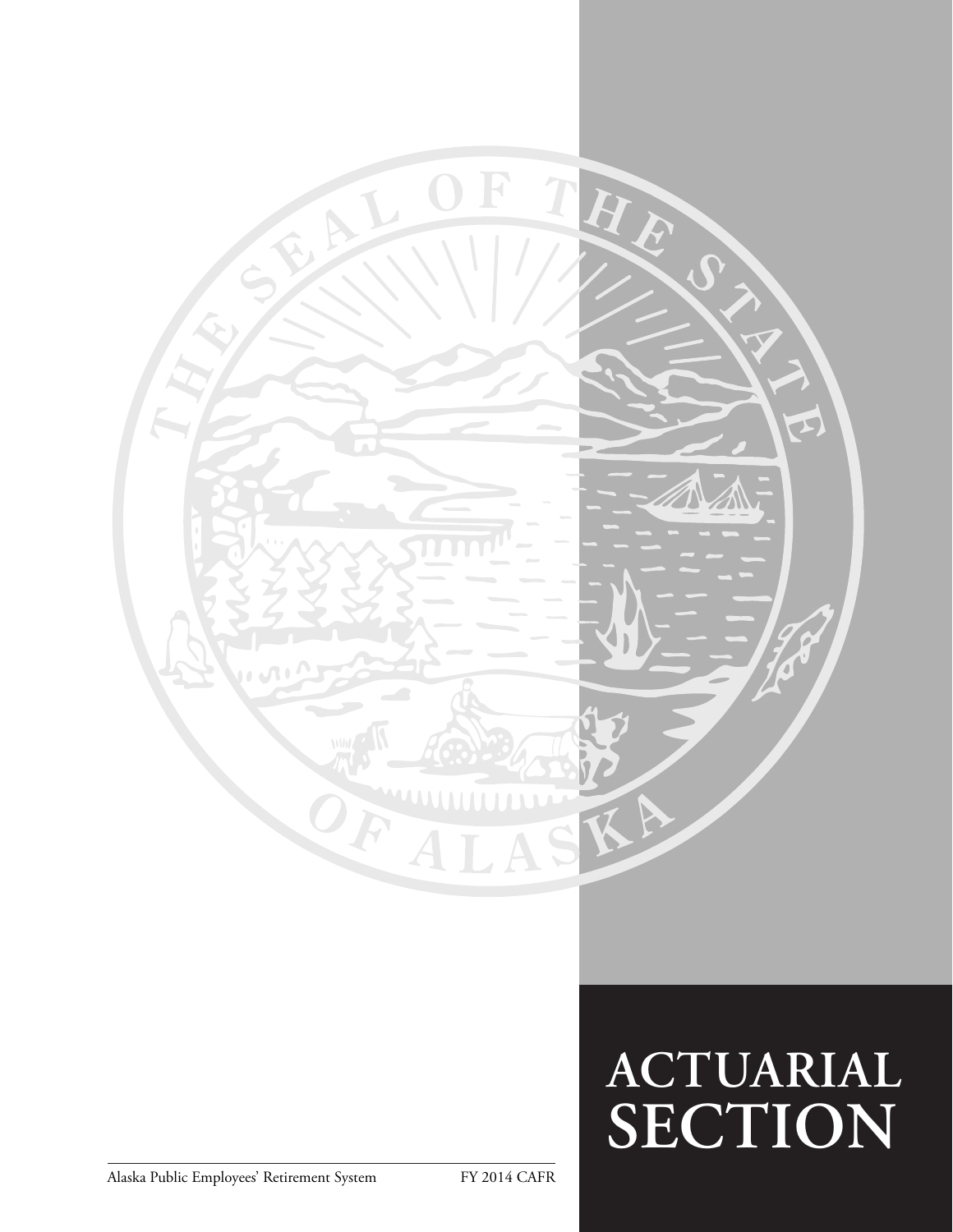# **buck**consultants

# A Xerox Company

August 22, 2014

State of Alaska The Alaska Retirement Management Board The Department of Revenue, Treasury Division The Department of Administration, Division of Retirement and Benefits P.O. Box 110203 Juneau, AK 99811-0203

#### *Certification of Actuarial Valuation*

Dear Members of the Alaska Retirement Management Board, the Department of Revenue and the Department of Administration:

This report summarizes the annual actuarial valuation results of the State of Alaska Public Employees' Retirement System (PERS) as of June 30, 2013 performed by Buck Consultants, LLC.

The actuarial valuation is based on financial information provided in the financial statements audited by KPMG LLP and member data provided by the Division of Retirement and Benefits and summarized in this report. The benefits considered are those delineated in Alaska statutes effective June 30, 2013. The actuary did not verify the data submitted, but did perform tests for consistency and reasonableness.

All costs, liabilities and other factors under the System were determined in accordance with generally accepted actuarial principles and procedures. An actuarial cost method is used to measure the actuarial liabilities which we believe is reasonable. Buck Consultants, LLC is solely responsible for the actuarial data and actuarial results presented in this report. This report fully and fairly discloses the actuarial position of the System.

The State of Alaska Public Employees' Retirement System is funded by Employer, State, and Member Contributions in accordance with the funding policy adopted by the Alaska Retirement Management Board (Board). The funding objective for the State of Alaska Public Employees' Retirement System is to pay required contributions that remain level as a percent of total PERS Compensation. The Board has also established a funding policy objective that the required contributions be sufficient to pay the Normal Costs of active plan members, System expenses, and amortize the Unfunded Actuarial Accrued Liability as a level dollar amount over a closed 25-year period. The Board changed the amortization method used for funding from the level percentage of payroll method to the level dollar method in June 2012, effective June 30, 2012. The compensation used to determine required contributions is the total compensation of all active members in PERS, including those hired after July 1, 2006 who are members of the Defined Contribution Retirement (DCR) Plan. This objective is currently being met and is projected to continue to be met.

In our opinion, the actuarial assumptions used are reasonable, taking into account the experience of the System and reasonable long-term expectations, and represent our best estimate of the anticipated long-term experience under the System. The actuary performs an analysis of System experience periodically and recommends changes if, in the opinion of the actuary, assumption changes are needed to more accurately reflect expected future experience. The last full experience analysis was performed in 2010. A review of the healthcare assumptions was performed for last year's actuarial valuation and changes were made to the healthcare cost trend rates and the per capita claim cost rates effective June 30, 2012 to better reflect expected future healthcare experience. Based on updated experience, these assumptions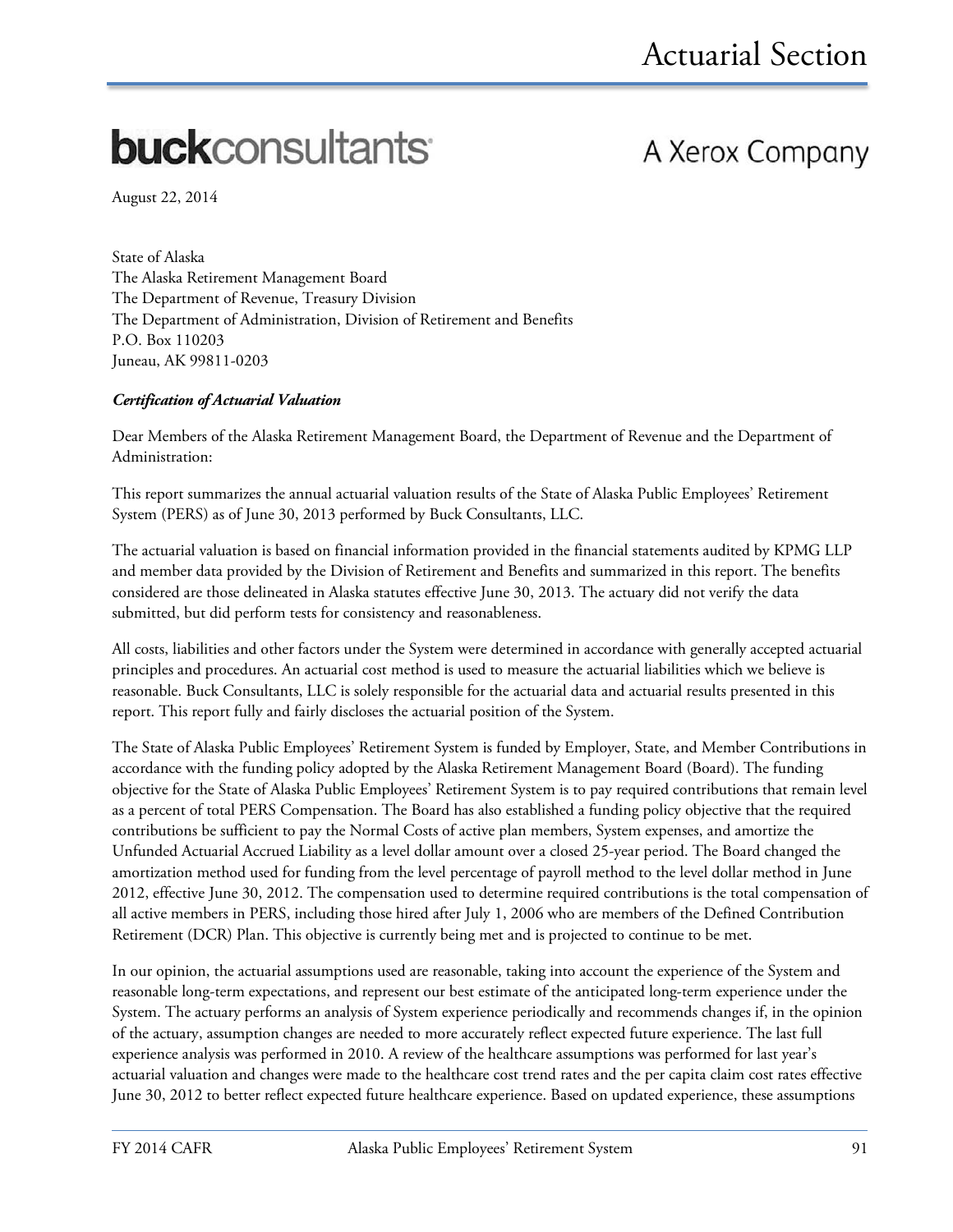# Actuarial Section

are still reasonable. A summary of the actuarial assumptions and methods used in this actuarial valuation are shown in this report.

The assumptions and methods used to determine the Annual Required Contributions (ARC) of the Employers to the State of Alaska Public Employees' Retirement System as outlined in this report and all supporting schedules meet the parameters and requirements for disclosure of Governmental Accounting Standards Board (GASB) Statements No. 25, Financial Reporting for Defined Benefit Pension Plans and Note Disclosures for Defined Contribution Plans, and No. 43, Financial Reporting for Postemployment Benefit Plans Other Than Pension Plans. Based on member data and asset information provided by the Division of Retirement and Benefits, we have prepared the Schedule of Funding Progress, Schedule of Employer Contributions, and trend data schedules under GASB Nos. 25 and 43 that are included in the Financial Section of the CAFR. We have also prepared the member data tables shown in Section 5 of this report for the Statistical Section of the CAFR, and the summary of actuarial assumptions, solvency test, and analysis of financial experience for the Actuarial Section of the CAFR.

The undersigned is an Enrolled Actuary, an Associate of the Society of Actuaries and Member of the American Academy of Actuaries and meets the Qualification Standards of the American Academy of Actuaries to render the actuarial opinions contained in this report. This report has been prepared in accordance with all Applicable Actuarial Standards of Practice. We are available to answer any questions on the material contained in the report, or to provide explanations or further details as may be appropriate.

Respectfully submitted,

BUCK CONSULTANTS, LLC

David H. Alaskinsky

David H. Slishinsky, ASA, EA, MAAA, FCA Principal, Consulting Actuary

The undersigned actuary is responsible for all assumptions related to the average annual per capita health claims cost and the health care cost trend rates, and hereby affirms her qualification to render opinions in such matters, in accordance with the qualification standards of the American Academy of Actuaries.

Kelisse a Bisatt

Melissa Bissett, FSA, MAAA Senior Consultant, Health & Productivity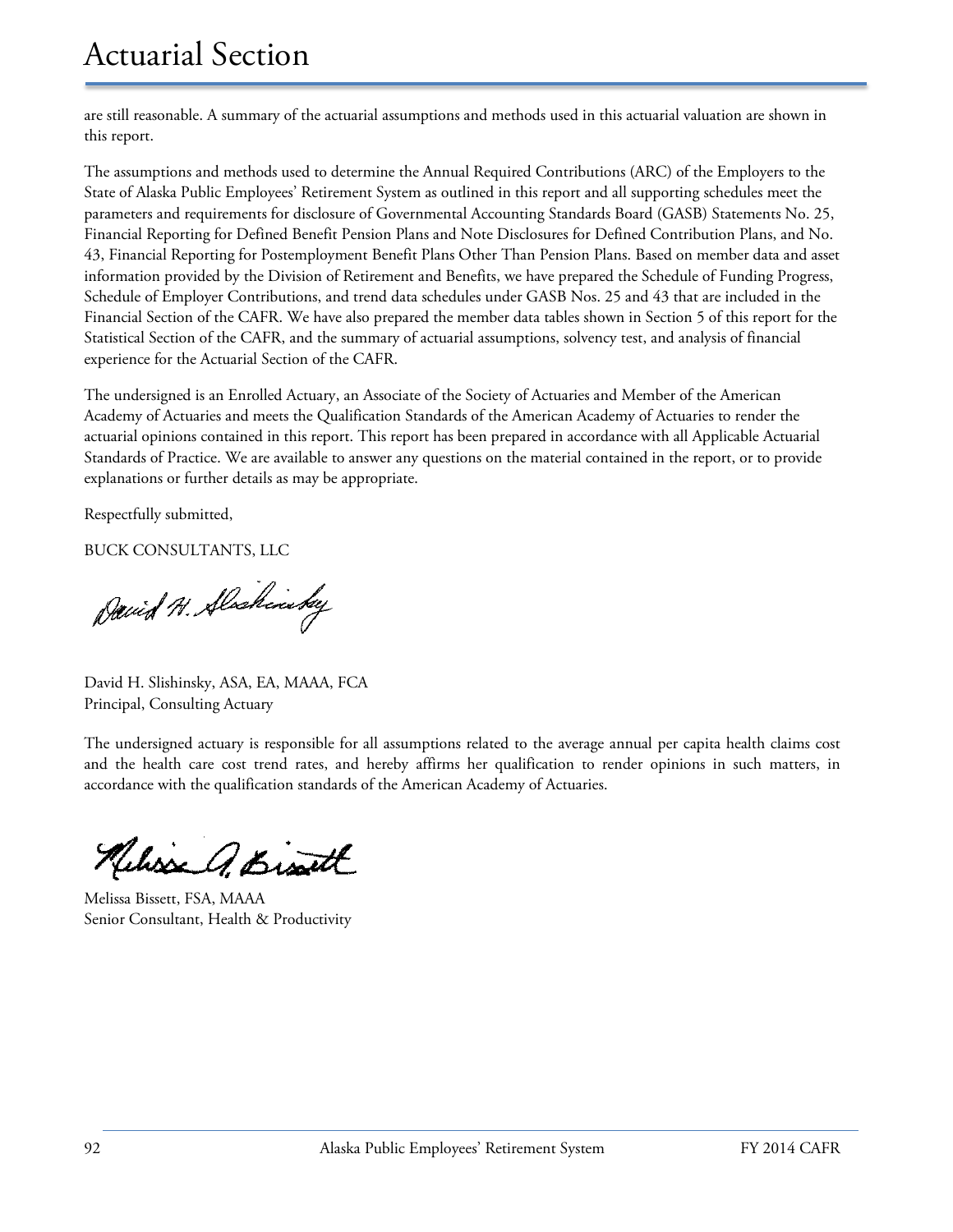# **State of Alaska Public Employees' Retirement System Defined Benefit Retirement Plan**

#### **Description of Actuarial Methods and Valuation Procedures**

The funding method used in this valuation was adopted by the Board in October 2006. The asset smoothing method used to determine valuation assets was changed effective June 30, 2002.

Benefits valued are those delineated in Alaska State statutes as of the valuation date. Changes in State statutes effective after the valuation date are not taken into consideration in setting the assumptions and methods.

#### **A. Actuarial Method –** Entry Age Actuarial Cost

Liabilities and contributions shown in the report are computed using the Entry Age Actuarial Cost method of funding. Any funding surpluses or unfunded accrued liability is amortized over 25 years as a level dollar amount. The initial unfunded accrued liability was established on June 30, 2002 and amortized over a closed 25-year period. Any changes in the unfunded accrued liability established after June 30, 2002 due to changes in plan provisions, actuarial methods or assumptions, or actuarial experience are amortized over a 25-year period from the date established. State statutes allow the contribution rate to be determined on payroll for all members, defined benefit and defined contribution member payroll combined. However, for GASB disclosure requirements, the net amortization period will not exceed 30 years.

Projected pension and postemployment healthcare benefits were determined for all active members. Cost factors designed to produce annual costs as a constant percentage of each member's expected compensation in each year for pension benefits (constant dollar amount for healthcare benefits) from the assumed entry age to the assumed retirement age were applied to the projected benefits to determine the normal cost (the portion of the total cost of the plan allocated to the current year under the method). The normal cost is determined by summing intermediate results for active members and determining an average normal cost rate which is then related to the total payroll of active members. The actuarial accrued liability for active members (the portion of the total cost of the plan allocated to prior years under the method) was determined as the excess of the actuarial present value of projected benefits over the actuarial present value of future normal costs.

The actuarial accrued liability for retired members and their beneficiaries currently receiving benefits, terminated vested members and disabled members not yet receiving benefits was determined as the actuarial present value of the benefits expected to be paid. No future normal costs are payable for these members.

The actuarial accrued liability under this method at any point in time is the theoretical amount of the fund that would have been accumulated had annual contributions equal to the normal cost been made in prior years (it does not represent the liability for benefits accrued to the valuation date). The unfunded actuarial accrued liability is the excess of the actuarial accrued liability over the actuarial value of plan assets measured on the valuation date.

Under this method, experience gains or losses, i.e., decreases or increases in accrued liabilities attributable to deviations in experience from the actuarial assumptions, adjust the unfunded actuarial accrued liability.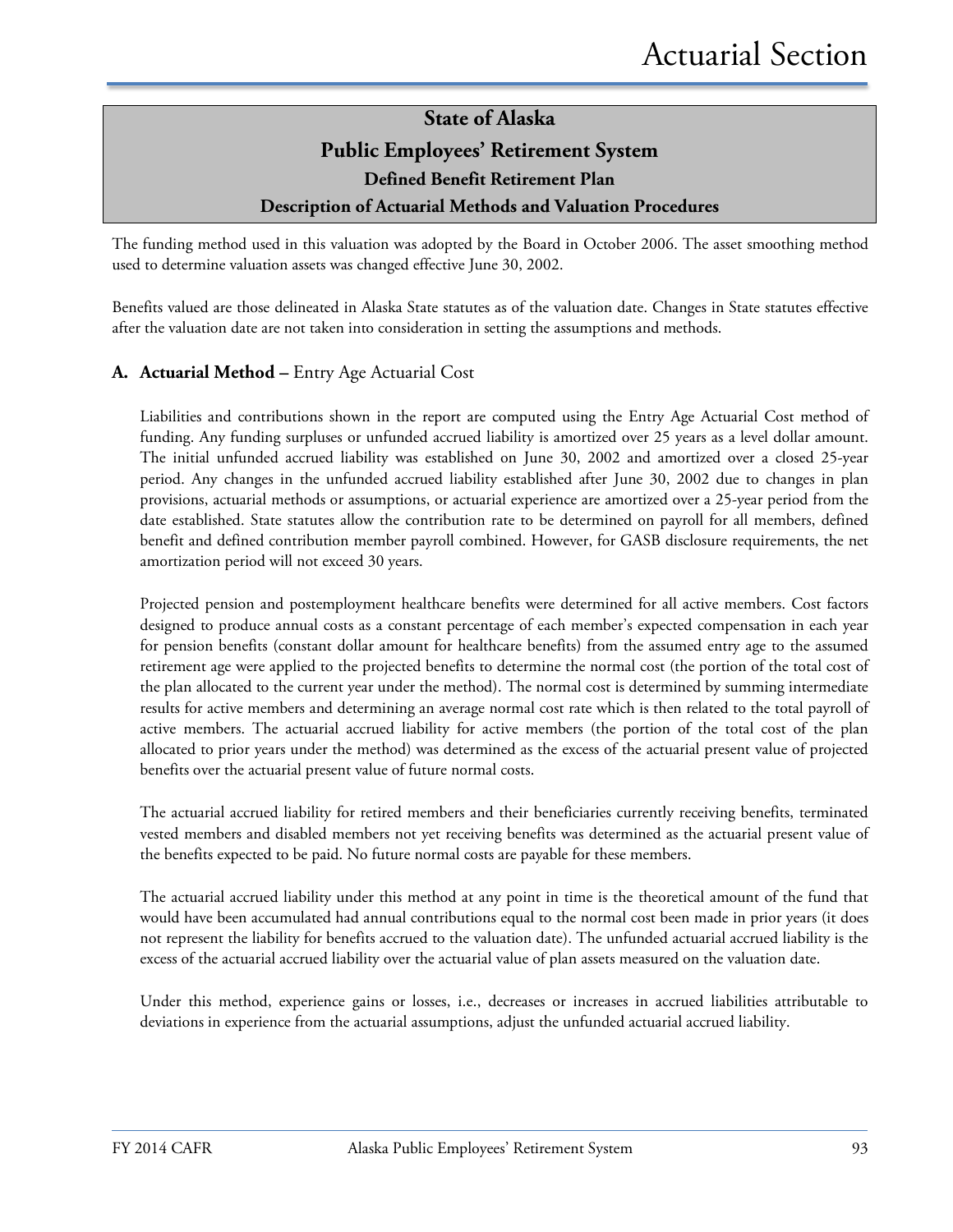#### **B. Valuation of Assets**

Effective June 30, 2002, the asset valuation method recognizes 20% of the difference between actual and expected investment return in each of the current and preceding four years. This method was phased in over the next five years. All assets are valued at fair value. Assets are accounted for on an accrued basis and are taken directly from financial statements audited by KPMG LLP. Valuation assets are constrained to a range of 80% to 120% of the fair value of assets.

#### **Changes in Methods since the Prior Valuation**

There were no changes in valuation methods since the prior valuation.

#### **C. Valuation of Medical Benefits**

This section outlines the detailed methodology used to develop the initial per capita claims cost rates for the State of Alaska Public Employees' Retirement System postemployment healthcare plan. Note that methodology reflects the results of our annual experience rate update for the period July 1, 2012 to June 30, 2013.

Base claims cost rates are incurred healthcare costs expressed as a rate per member per year. Ideally, claims cost rates should be derived for each significant component of cost that can be expected to require differing projection assumptions or methods, i.e., medical claims, prescription drug claims, administrative costs, etc. Separate analysis is limited by the availability and credibility of cost and enrollment data for each component of cost. This valuation reflects non-prescription claims separated by Medicare status, including eligibility for free Part A coverage. Prescription costs are analyzed separately as in prior valuations. Administrative costs are assumed in the final per capita claims cost rates used for valuation purposes, as described below. Analysis to date on Medicare Part A coverage is limited since Part A claim data is not available by individual, nor is this status incorporated into historical claim data.

We analyzed HealthSmart management level reporting for fiscal 2010 through 2013 and derived recommended base claims cost rates as described in the following steps:

- 1. Based on analysis described in our Experience Study, dental, vision and audio claims (DVA) are excluded from data analyzed for this valuation.
- 2. Available management level reporting does not show claims or enrollment separately for Medicare and non-Medicare plan participants, but does include overall statistics as to the percentage of claims and enrollment attributable to both groups for fiscal 2010 through 2012. Fiscal 2013 management level reporting includes the percentage of claims attributable to both groups but does not address enrollment by group. DB Tier retiree census supplied by the Division was split into under and over age 65 counts as a proxy for fiscal 2013 Medicare and non-Medicare enrollment. Historical claim level reporting and estimated impacts of Medicare coordination and plan design were used to augment cost data by Medicare status.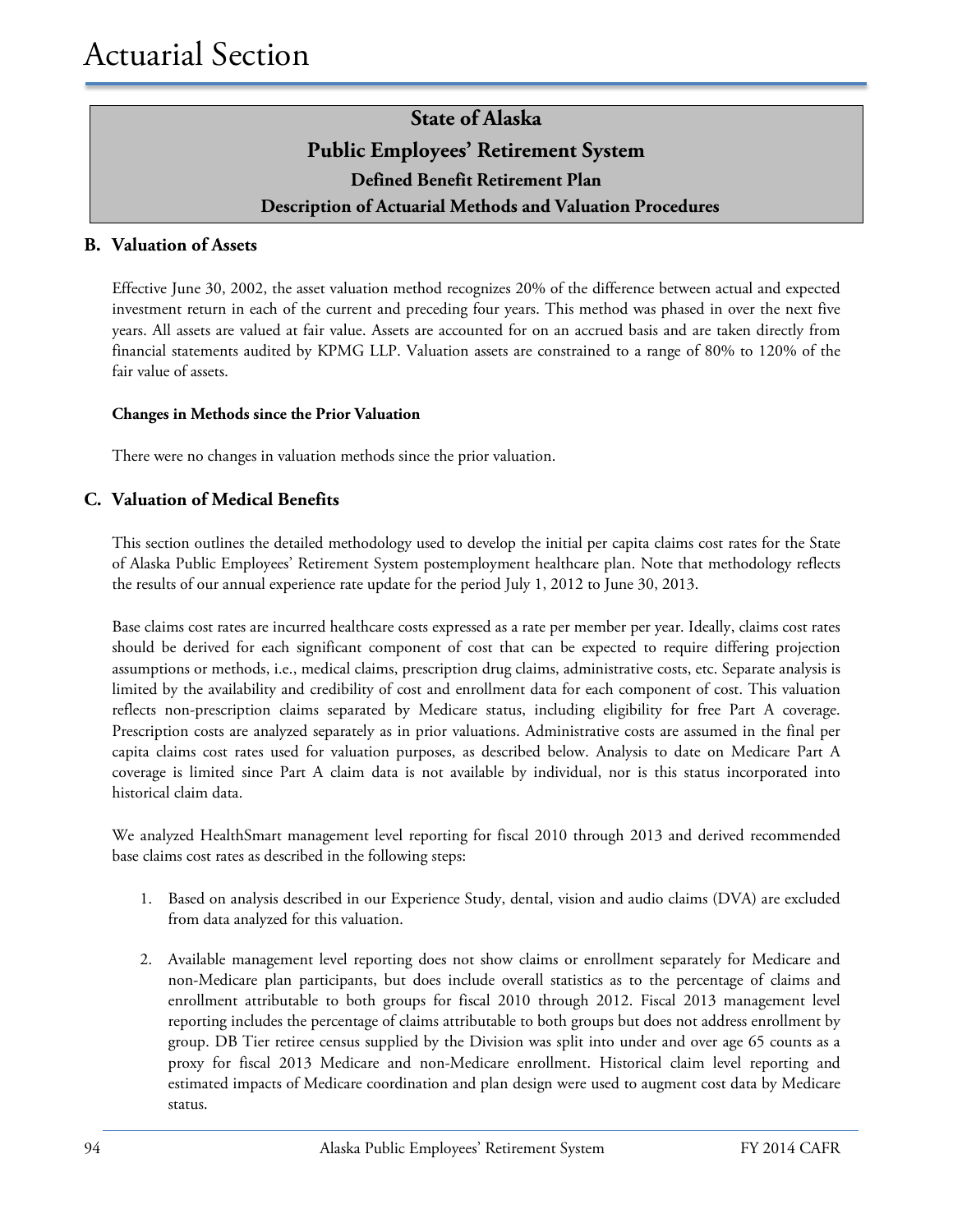3. Alaska retirees who do not have 40 quarters of Medicare-covered compensation do not qualify for Medicare Part A coverage free of charge. This is a relatively small and closed group. Medicare was applied to State employment for all employees hired after March 31, 1986. For these "no-Part A" individuals, the State is the primary payer for hospital bills and other Part A services. Thus, claims costs are higher for the no-Part A group. To date, claim experience is not available separately for participants with both Medicare Parts A and B and those with Part B only. Therefore, higher no-Part A claims are spread across the entire retired population and have been applied to future claims of current active employees projected to retire in the future. To the extent that no-Part A claims can be isolated and applied strictly to the appropriate closed group, actuarial accrued liability will be more accurate and will be lower. The smaller the no-Part A population, the more accrued liabilities will decrease.

Based on census data received from HealthSmart, 0.6% of the current retiree population was identified as having coverage only under Medicare Part B. For future retirees, we assume their Part A eligible status based on a combination of date of hire and/or re-hire, date of birth, tier, etc.

All claims cost rates developed from management level reporting have been compared to similar rates developed from claim level data.

4. The steps above result in separate incurred claims cost rates for medical and prescription benefits for non-Medicare, Medicare Part B only and Medicare Part A&B members for the past four fiscal years. Medical claims cost rates reflect differing average ages and levels of Medicare coordination for each group. Prescription claims cost rates reflect differing average ages. We deemed incurred claim data from HealthSmart management reports to be complete for fiscal 2010, 2011 and 2012. Fiscal 2013 medical claim data was completed using a factor of 0.82; fiscal 2013 prescription claim data was completed using a factor of 0.90 – these factors were derived from historic completion patterns for AlaskaCare retiree claims. Incurred claim cost rates are projected forward to the valuation year using a blend of Alaska plan-specific trend and national trend rates over the same period, with Alaska experience receiving 75% weight, national trend 25%. These weighted trend factors for this purpose for the current valuation are as follows:

| Valuation Year |              |                                         |  |
|----------------|--------------|-----------------------------------------|--|
| Medical        | Prescription | <b>Weighting Factors</b>                |  |
| 13.0%          | 9.6%         | 10.0%                                   |  |
| 8.1%           | $4.5\%$      | 20.0%                                   |  |
| 8.3%           | 5.1%         | 40.0%                                   |  |
| 8.9%           | 7.1%         | 30.0%                                   |  |
|                |              | weighted Trend Hom Experience Ferrod to |  |

#### Alaska-Specific and National Average Weighted Trend from Experience Period to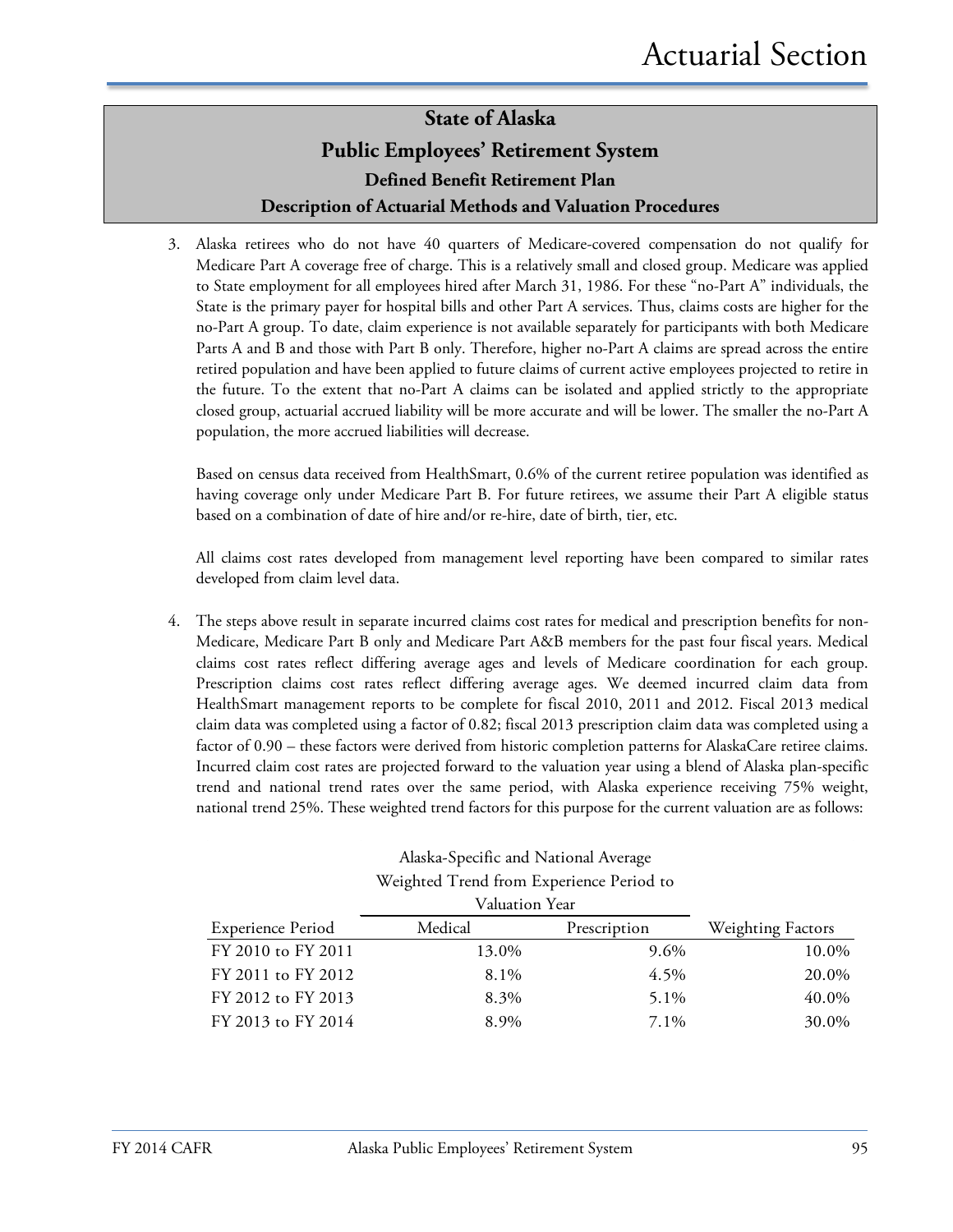5. Healthcare Reform legislation passed on March 23, 2010 included several provisions with potential implications for the State of Alaska Retiree Health Plan liability. Buck evaluated the impact of the following provisions; however, none of the impacts other than noted fees have been included in the valuation results.

Because the State plan is retiree-only, and was in effect at the time the legislation was enacted, not all provisions are required. Unlimited lifetime benefits and dependent coverage to age 26 are two of these provisions. We reviewed the impact of including these provisions, but there was no decision made to adopt them, and no requirement to do so.

The Plan will be subject to the high cost plan excise tax (Cadillac tax). Based upon guidance available at the time of disclosure, Buck estimated the year in which the tax would potentially affect Alaska to be sufficiently far into the future to produce a minimal impact. Buck determined the impact to be immaterial based on a blend of pre-Medicare and Medicare retirees.

Patient-centered outcomes research fees and transitional reinsurance fees are included in the administrative fees.

We have not identified any other specific provisions of healthcare reform that would be expected to have a significant impact on the measured obligation. As additional guidance on the legislation is issued, we will continue to monitor any potential impacts.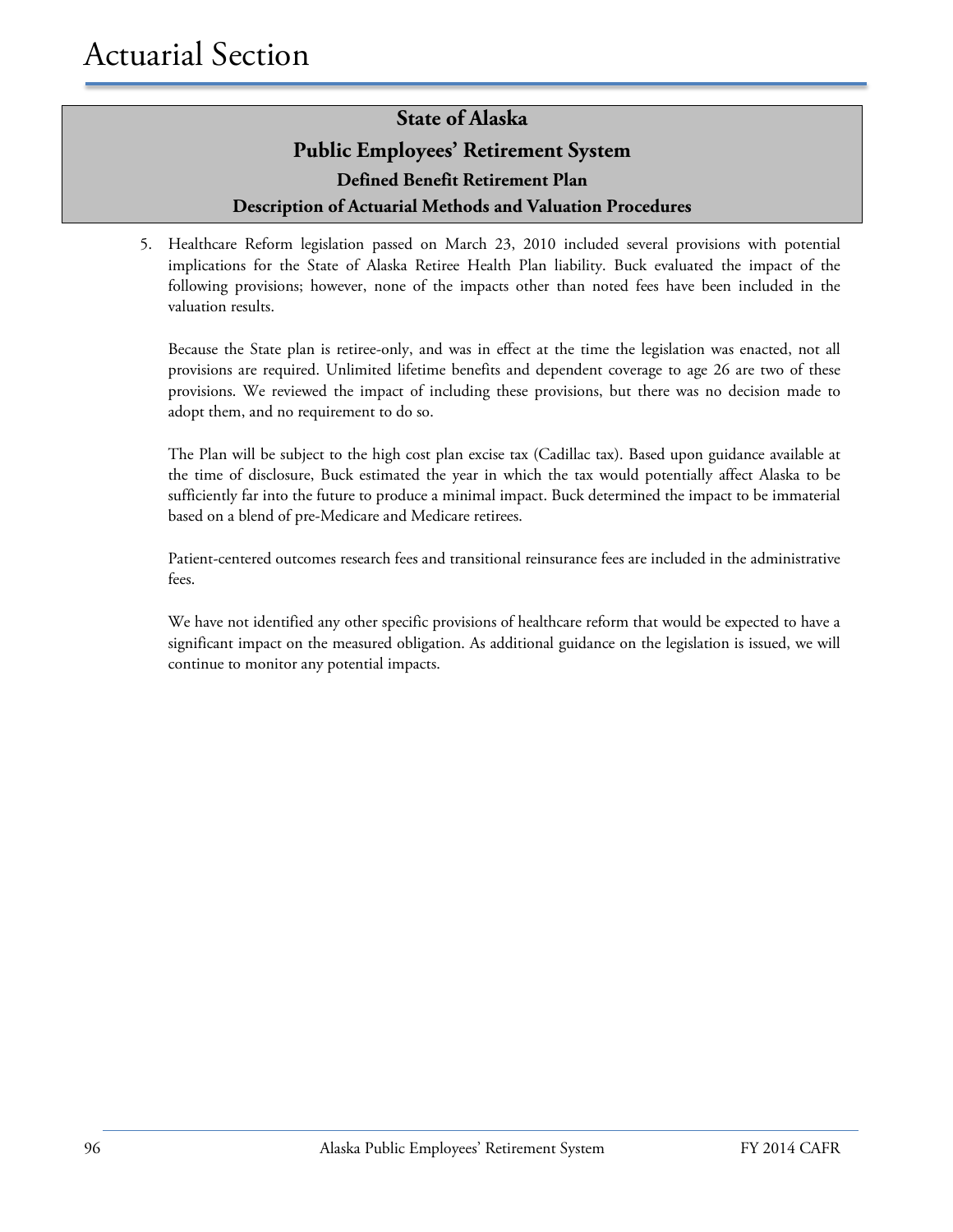#### **June 30, 2013 Valuation – FY 2014 Claims Cost Rates**

|                                                                 | Medical       |              |                        |
|-----------------------------------------------------------------|---------------|--------------|------------------------|
|                                                                 | Pre-Medicare  | Medicare A&B | <b>Medicare B Only</b> |
| <b>Fiscal 2010 Incurred Claims</b>                              | \$233,601,103 | \$60,082,942 | \$1,421,948            |
| Membership                                                      | 32,026        | 27,915       | 156                    |
| Paid Claims Cost Rate                                           | \$7,294       | \$2,152      | \$9,115                |
| Trend to FY2014                                                 | 1.441         | 1.441        | 1.441                  |
| FY2014 Paid Cost Rate                                           | \$10,514      | \$3,102      | \$13,138               |
| Improvided Provider Contracting Factor                          | 0.970         | 0.970        | 0.970                  |
| FY 2014 Incurred Cost Rate                                      | \$10,200      | \$3,010      | \$12,747               |
| <b>Fiscal 2011 Incurred Claims</b>                              | \$232,732,266 | \$55,615,233 | \$849,185              |
| Membership                                                      | 31,362        | 29,997       | 138                    |
| Paid Claims Cost Rate                                           | \$7,421       | \$1,854      | \$6,154                |
| Trend to FY2014                                                 | 1.275         | 1.275        | 1.275                  |
| FY2014 Paid Cost Rate                                           | \$9,463       | \$2,364      | \$7,847                |
| Improvided Provider Contracting Factor                          | 0.970         | 0.970        | 0.970                  |
| FY 2014 Incurred Cost Rate                                      | \$9,181       | \$2,294      | \$7,613                |
| <b>Fiscal 2012 Incurred Claims</b>                              | \$233,633,045 | \$71,443,709 | \$1,586,219            |
| Membership                                                      | 29,500        | 33,631       | 208                    |
| Paid Claims Cost Rate                                           | \$7,920       | \$2,124      | \$7,626                |
| Trend to FY2014                                                 | 1.180         | 1.180        | 1.180                  |
| FY2014 Paid Cost Rate                                           | \$9,343       | \$2,506      | \$8,997                |
| Improvided Provider Contracting Factor                          | 0.970         | 0.970        | 0.970                  |
| FY 2014 Incurred Cost Rate                                      | \$9,065       | \$2,431      | \$8,728                |
| <b>Fiscal 2013 Incurred Claims</b>                              | \$245,965,030 | \$75,299,373 | \$1,948,514            |
| Membership                                                      | 27,036        | 37,912       | 217                    |
| Paid Claims Cost Rate                                           | \$9,098       | \$1,986      | \$8,979                |
| Trend to FY2014                                                 | 1.089         | 1.089        | 1.089                  |
| FY2014 Paid Cost Rate                                           | \$9,911       | \$2,164      | \$9,783                |
| Improvided Provider Contracting Factor                          | 0.970         | 0.970        | 0.970                  |
| FY 2014 Incurred Cost Rate                                      | \$9,616       | \$2,099      | \$9,491                |
| Weighted Average 7/1/2013-6/30/2014 Incurred Claims Cost Rates: |               |              |                        |
| At average age                                                  | \$9,367       | \$2,362      | \$9,136                |
| At age 65                                                       | \$11,125      | \$1,726      | \$6,676                |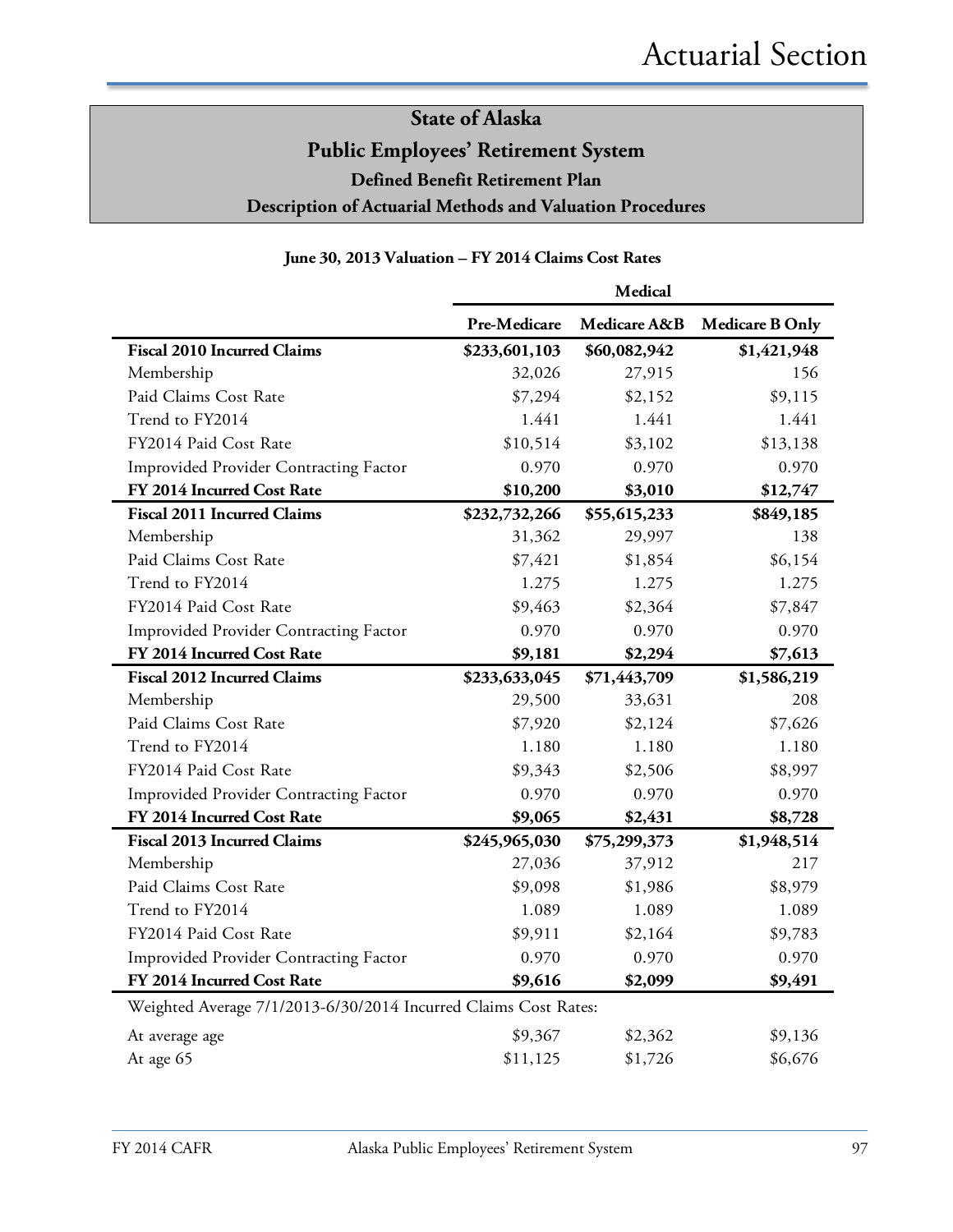|                                                                 | <b>Prescription Drugs</b> |               |                 |               |
|-----------------------------------------------------------------|---------------------------|---------------|-----------------|---------------|
|                                                                 | Pre-Medicare              | Medicare A&B  | Medicare B Only | Total         |
| <b>Fiscal 2010 Incurred Claims</b>                              | \$59,287,225              | \$69,463,204  | \$394,011       | \$424,250,433 |
| Membership                                                      | 32,026                    | 27,915        | 156             | 60,097        |
| Paid Claims Cost Rate                                           | \$1,851                   | \$2,488       | \$2,526         | \$7,059       |
| Trend to FY2014                                                 | 1.289                     | 1.289         | 1.289           |               |
| FY2014 Paid Cost Rate                                           | \$2,387                   | \$3,208       | \$3,256         | \$9,848       |
| Improved Provider Contracting Factor                            | 0.993                     | 0.993         | 0.993           |               |
| FY2014 Incurred Cost Rate                                       | \$2,370                   | \$3,186       | \$3,233         | \$9,618       |
| <b>Fiscal 2011 Incurred Claims</b>                              | \$48,403,436              | \$85,633,319  | \$393,948       | \$423,627,387 |
| Membership                                                      | 31,362                    | 29,997        | 138             | 61,497        |
| Paid Claims Cost Rate                                           | \$1,543                   | \$2,855       | \$2,855         | \$6,889       |
| Trend to FY2014                                                 | 1.176                     | 1.176         | 1.176           |               |
| FY2014 Paid Cost Rate                                           | \$1,816                   | \$3,358       | \$3,358         | \$8,568       |
| <b>Improved Provider Contracting Factor</b>                     | 0.993                     | 0.993         | 0.993           |               |
| FY2014 Incurred Cost Rate                                       | \$1,803                   | \$3,335       | \$3,335         | \$8,372       |
| <b>Fiscal 2012 Incurred Claims</b>                              | \$50,486,235              | \$95,369,339  | \$589,833       | \$453,108,380 |
| Membership                                                      | 29,500                    | 33,631        | 208             | 63,339        |
| Paid Claims Cost Rate                                           | \$1,711                   | \$2,836       | \$2,836         | \$7,154       |
| Trend to FY2014                                                 | 1.126                     | 1.126         | 1.126           |               |
| FY2014 Paid Cost Rate                                           | \$1,927                   | \$3,193       | \$3,193         | \$8,315       |
| Improved Provider Contracting Factor                            | 0.993                     | 0.993         | 0.993           |               |
| FY2014 Incurred Cost Rate                                       | \$1,913                   | \$3,170       | \$3,170         | \$8,126       |
| <b>Fiscal 2013 Incurred Claims</b>                              | \$57,036,466              | \$107,792,216 | \$616,977       | \$488,658,576 |
| Membership                                                      | 27,036                    | 37,912        | 217             | 65,165        |
| Paid Claims Cost Rate                                           | \$2,110                   | \$2,843       | \$2,843         | \$7,499       |
| Trend to FY2014                                                 | 1.071                     | 1.071         | 1.071           |               |
| FY2014 Paid Cost Rate                                           | \$2,259                   | \$3,045       | \$3,045         | \$8,123       |
| Improved Provider Contracting Factor                            | 0.993                     | 0.993         | 0.993           |               |
| FY2014 Incurred Cost Rate                                       | \$2,244                   | \$3,024       | \$3,024         | \$7,943       |
| Weighted Average 7/1/2013-6/30/2014 Incurred Claims Cost Rates: |                           |               |                 |               |
| At average age                                                  | \$2,036                   | \$3,161       | \$3,166         | \$8,362       |
| At age 65                                                       | \$2,621                   | \$2,621       | \$2,621         | \$8,208       |

#### **June 30, 2013 Valuation – FY 2014 Claims Cost Rates (cont.)**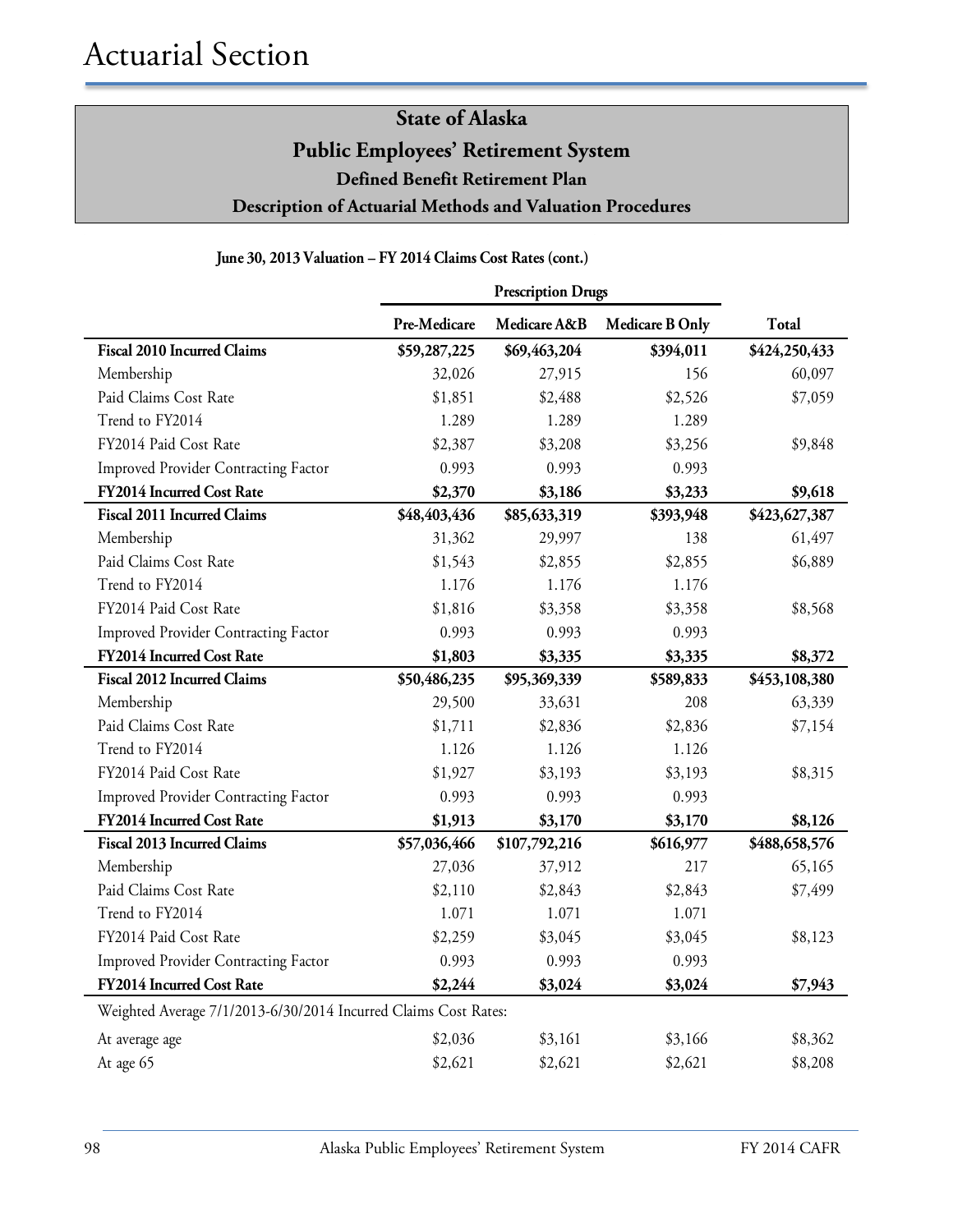Following the development of total projected costs, a distribution of per capita claims cost was developed. This was accomplished by allocating total projected costs to the population census used in the valuation. The allocation was done separately for each of prescription drugs and medical costs for the Medicare eligible and pre-Medicare populations. The allocation weights were developed using participant counts by age and assumed morbidity and aging factors. Results were tested for reasonableness based on historical trend and external benchmarks for costs paid by Medicare.

Below are the results of this analysis:

|     | Medical and<br>Medicare | Medical and<br>Medicare | Prescription | Medicare<br><b>Retiree Drug</b> |
|-----|-------------------------|-------------------------|--------------|---------------------------------|
| Age | Parts A & B             | Part B Only             | Drug         | Subsidy                         |
| 45  | \$6,161                 | \$6,161                 | \$1,383      |                                 |
| 50  | 6,971                   | 6,971                   | 1,642        |                                 |
| 55  | 7,887                   | 7,887                   | 1,950        |                                 |
| 60  | 9,367                   | 9,367                   | 2,261        |                                 |
| 65  | 1,726                   | 6,676                   | 2,621        | 502                             |
| 70  | 2,100                   | 8,122                   | 2,824        | 541                             |
| 75  | 2,493                   | 9,645                   | 3,012        | 577                             |
| 80  | 2,686                   | 10,390                  | 3,088        | 591                             |

#### **Distribution of Per Capita Claims Cost by Age for the Period July 1, 2013 through June 30, 2014**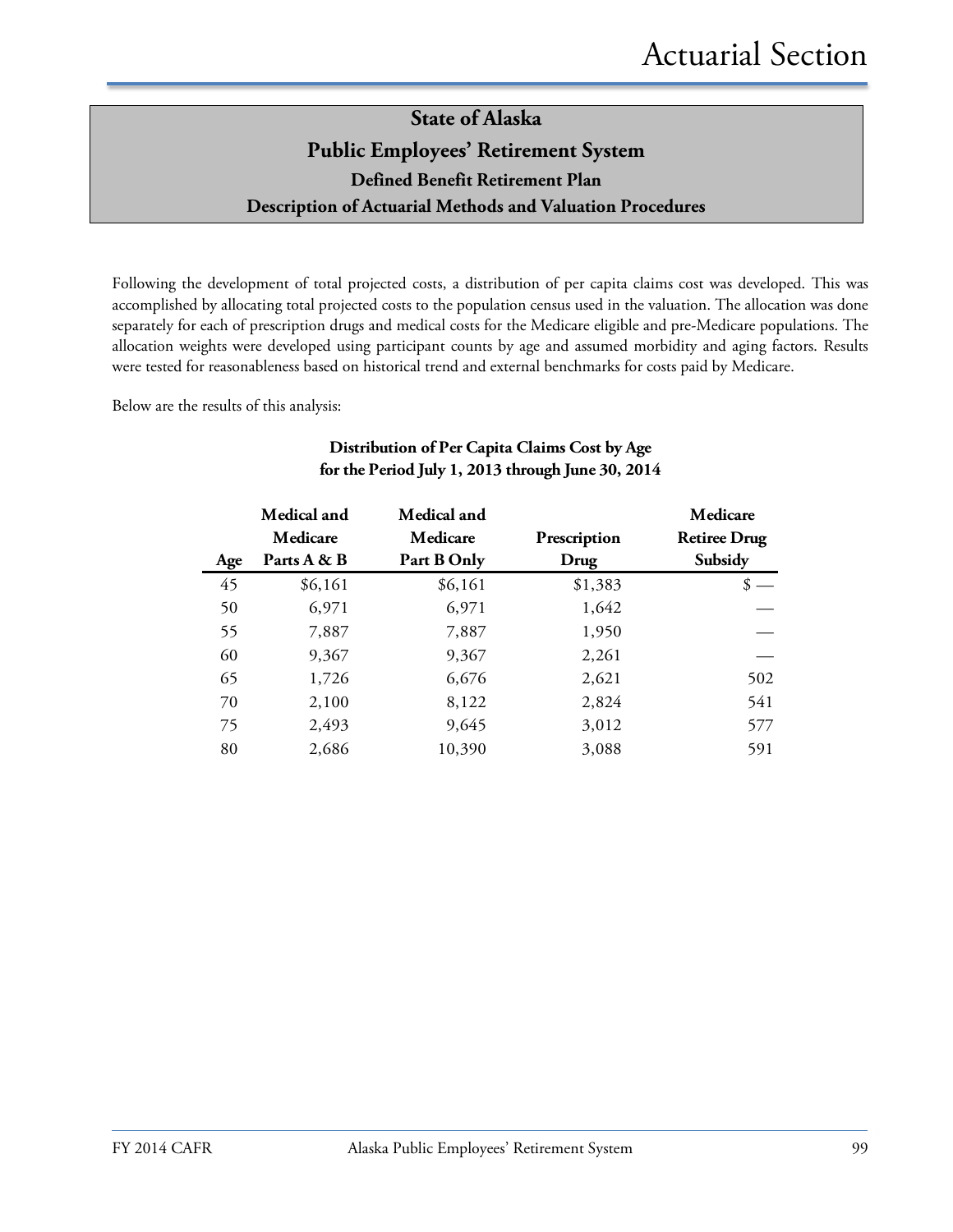## **Public Employees' Retirement System**

**Defined Benefit Retirement Plan**

#### **Summary of Actuarial Assumptions and Changes in Assumptions**

The demographic and economic assumptions used in the June 30, 2013 valuation are described below. Unless noted otherwise, these assumptions were adopted by the Board in December 2010. These assumptions were the result of an experience study performed as of June 30, 2009.

|    | 1. Investment Return / Discount Rate | 8.00% per year (geometric), compounded annually, net of expenses.                                                                                                                                                                                                                                                       |
|----|--------------------------------------|-------------------------------------------------------------------------------------------------------------------------------------------------------------------------------------------------------------------------------------------------------------------------------------------------------------------------|
| 2. | Salary Scale                         | Inflation $-3.12\%$ per year. Productivity $-0.5\%$ per year. See Table 1 for<br>salary scale rates.                                                                                                                                                                                                                    |
| 3. | Payroll Growth                       | 3.62% per year. (Inflation + Productivity).                                                                                                                                                                                                                                                                             |
| 4. | Total Inflation                      | Total inflation as measured by the Consumer Price Index for urban and<br>clerical workers for Anchorage is assumed to increase 3.12% annually.                                                                                                                                                                          |
| 5. | Mortality (Pre-termination)*         | Peace Officer/Firefighter: Based upon the 2005-2009 actual mortality<br>experience (see Table 2). 1994 Group Annuity Mortality (GAM) Table,<br>sex-distinct, 1994 Base Year without margin projected to 2013 using<br>Projection Scale AA, 80% of the male table for males and 60% for the<br>female table for females. |
|    |                                      | Others: Based upon the 2005-2009 actual mortality experience (see Table<br>3). 1994 GAM Table, sex-distinct, 1994 Base Year without margin<br>projected to 2013 using Projection Scale AA, 75% of the male table for<br>males and 55% for the female table for females.                                                 |
|    |                                      | Deaths are assumed to be occupational 75% of the time for Peace<br>Officer/Firefighter, 55% of the time for Others.                                                                                                                                                                                                     |
| 6. | Mortality (Post-termination)*        | 1994 GAM Table, sex-distinct, 1994 Base Year without margin projected<br>to 2013 using Projection Scale AA for males and with a 1-year set-<br>forward for females. (See Table 4.)                                                                                                                                      |
| 7. | <b>Total Turnover</b>                | Based upon the 2005-2009 actual withdrawal experience. (See Table 5).                                                                                                                                                                                                                                                   |
| 8. | Disability                           | Incidence rates based upon the 2005-2009 actual experience, in<br>accordance with Table 6. Post-disability mortality in accordance with the<br>RP-2000 Disabled Retiree Mortality Table. Disabilities are assumed to be<br>occupational 75% of the time for Peace Officer/Firefighter, 55% of the<br>time for Others.   |

\*The mortality assumptions include an improvement. The mortality table used was set in 2010 with an Actual allowance for expected future mortality Deaths to Expected Deaths ratio of 109%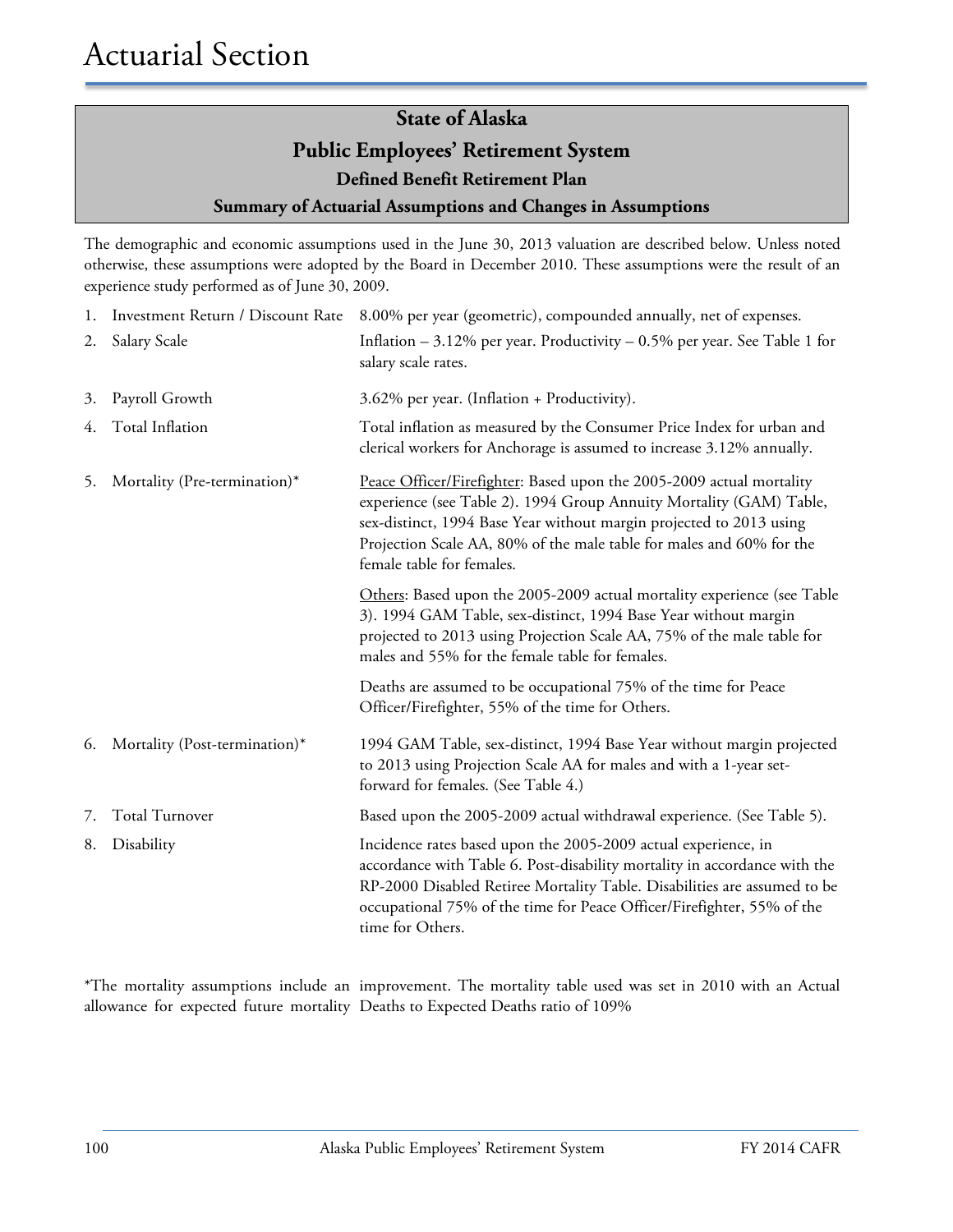## **Public Employees' Retirement System**

**Defined Benefit Retirement Plan**

**Summary of Actuarial Assumptions and Changes in Assumptions**

| 9.  | Retirement                                | Retirement rates based upon the 2005-2009 actual experience, in<br>accordance with Table 7 and 8. Deferred vested members are assumed to<br>retire at their earliest unreduced retirement date for Others. For Peace<br>Officer/Firefighter, Tier 1 deferred vested members are assumed to retire<br>at age 53 and Tier 2 and 3 deferred vested members are assumed to retire<br>at age 57. |  |  |
|-----|-------------------------------------------|---------------------------------------------------------------------------------------------------------------------------------------------------------------------------------------------------------------------------------------------------------------------------------------------------------------------------------------------------------------------------------------------|--|--|
|     | 10. Marriage and Age Difference           | Wives are assumed to be three years younger than husbands. 80% of male<br>members and 70% of female members are assumed to be married.                                                                                                                                                                                                                                                      |  |  |
|     | 11. Dependent Children                    | Benefits to dependent children have been valued assuming members who<br>are married and between the ages of 25 and 45 have two dependent<br>children.                                                                                                                                                                                                                                       |  |  |
|     | 12. Contribution Refunds                  | 15% of terminating members with vested benefits are assumed to have<br>their contributions refunded. 100% of those with non-vested benefits are<br>assumed to have their contributions refunded.                                                                                                                                                                                            |  |  |
|     | 13. COLA                                  | Of those benefit recipients who are eligible for the COLA, 70% are<br>assumed to remain in Alaska and receive the COLA.                                                                                                                                                                                                                                                                     |  |  |
|     | 14. Post-Retirement Pension<br>Adjustment | 50% and 75% of assumed inflation, or 1.56% and 2.34% respectively, is<br>valued for the annual automatic Post-Retirement Pension Adjustment<br>(PRPA) as specified in the statute.                                                                                                                                                                                                          |  |  |
| 15. | Expenses                                  | All expenses are net of the investment return assumption.                                                                                                                                                                                                                                                                                                                                   |  |  |
|     | 16. Part-Time Status                      | Part-time employees are assumed to earn 1.00 years of credited service<br>per year for Peace Officer/Firefighter and 0.65 years for credited service<br>per year for Other members.                                                                                                                                                                                                         |  |  |
|     | 17. Final Average Earnings                | Final Average Earnings is provided on the data for active members. This<br>amount is used as a minimum in the calculation of the average earnings<br>in the future.                                                                                                                                                                                                                         |  |  |
|     | 18. Per Capita Claims Cost                | Sample claims cost rates adjusted to age 65 for FY14 medical and<br>prescription are shown below:                                                                                                                                                                                                                                                                                           |  |  |
|     |                                           | Prescription<br>Medical<br>drugs                                                                                                                                                                                                                                                                                                                                                            |  |  |
|     |                                           | Pre-Medicare<br>\$<br>11,125<br>\$<br>2,621<br>Medicare Parts A & B<br>1,726<br>2,621<br>6,676<br>2,621<br>Medicare Part B Only<br>Medicare Part D<br>N/A<br>502                                                                                                                                                                                                                            |  |  |
| 19. | Third Party                               | \$177.57 per person per year; assumed trend rate of 5% per year.                                                                                                                                                                                                                                                                                                                            |  |  |

Administrator Fees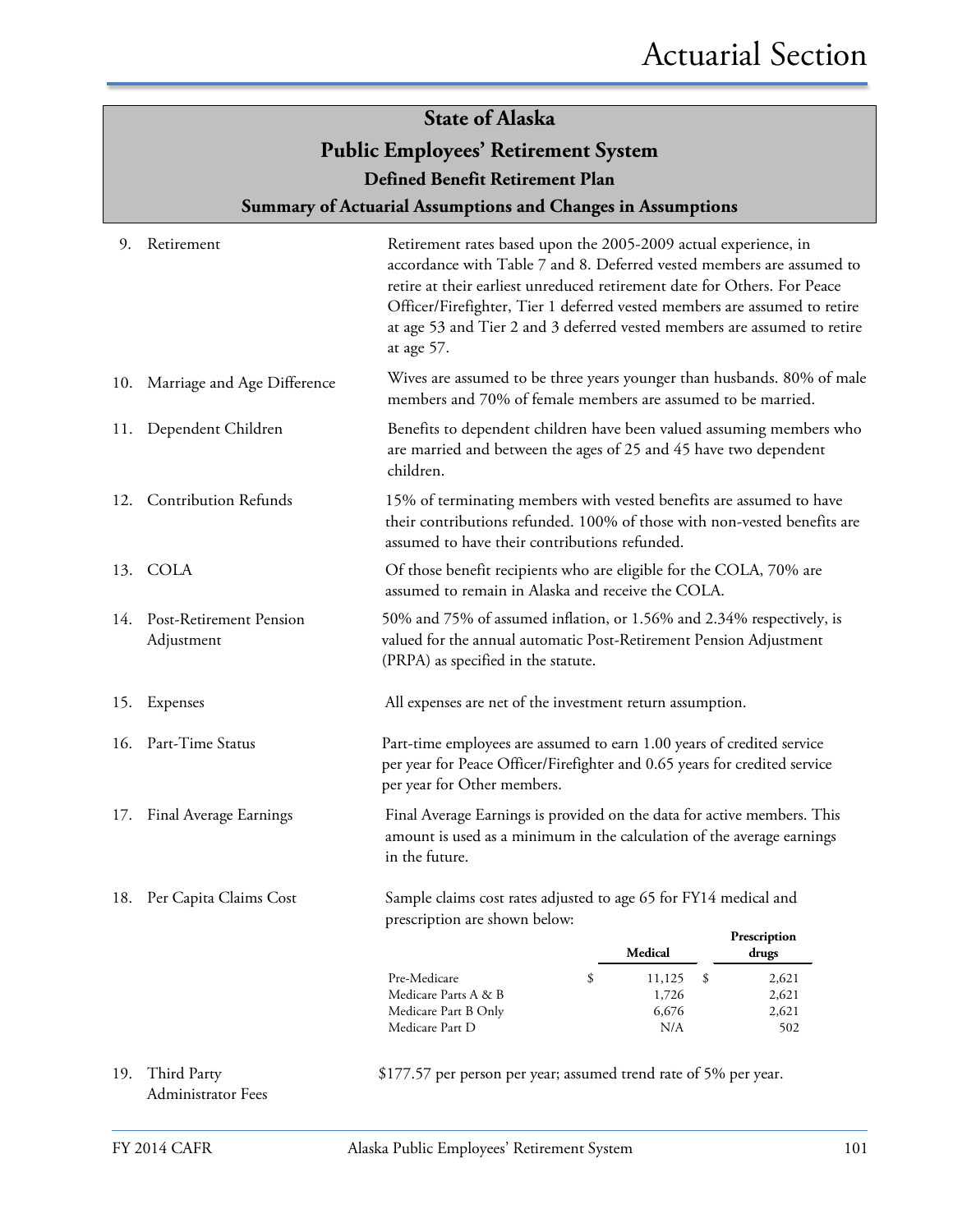20. Medicare Part B Only For actives and retirees not yet Medicare-eligible, participation is set based on whether the employee/retiree will have 40 quarters of employment after March 31, 1986, depending upon date of hire and/or re-hire.

21. Health Cost Trend The table below shows the rate used to project the cost from the shown fiscal year to the next fiscal year. For example, 8.7% is applied to the FY14 pre-Medicare medical claims costs to get the FY15 medical claims costs.

| <b>Fiscal year</b> | Medical<br>pre-65 | Medical<br>$post-65$ | Prescription<br>drugs |
|--------------------|-------------------|----------------------|-----------------------|
| 2014               | 8.7%              | 6.4%                 | 6.3%                  |
| 2015               | 8.5               | 6.3                  | 6.2                   |
| 2016               | 8.0               | 6.3                  | 6.2                   |
| 2017               | 7.5               | 6.2                  | 6.1                   |
| 2018               | 7.0               | 6.1                  | 6.0                   |
| 2019               | 6.6               | 6.1                  | 5.8                   |
| 2020               | 6.4               | 6.1                  | 5.8                   |
| 2025               | 6.0               | 6.0                  | 5.7                   |
| 2050               | 5.0               | 5.0                  | 5.0                   |
| 2100               | 4.5               | 4.5                  | 4.5                   |

For the June 30, 2012 valuations and later, the updated Society of Actuaries' Healthcare Cost Trend Model is used to project medical and prescription drug costs. This model effectively begins estimating trend amounts beginning in 2012 and projects out to 2100. The model has been adopted by the Society of Actuaries, and has been populated with assumptions that are specific to the State of Alaska.

| 22. Aging Factors | Age       | Medical | Prescription<br>drugs |
|-------------------|-----------|---------|-----------------------|
|                   | $0 - 44$  | 2.0%    | 4.5%                  |
|                   | $45 - 54$ | 2.5     | 3.5                   |
|                   | 55-64     | 3.5     | 3.0                   |
|                   | $65 - 73$ | 4.0     | 1.5                   |
|                   | $74 - 83$ | 1.5     | 0.5                   |
|                   | $84 - 93$ | 0.5     |                       |
|                   | $94 +$    |         |                       |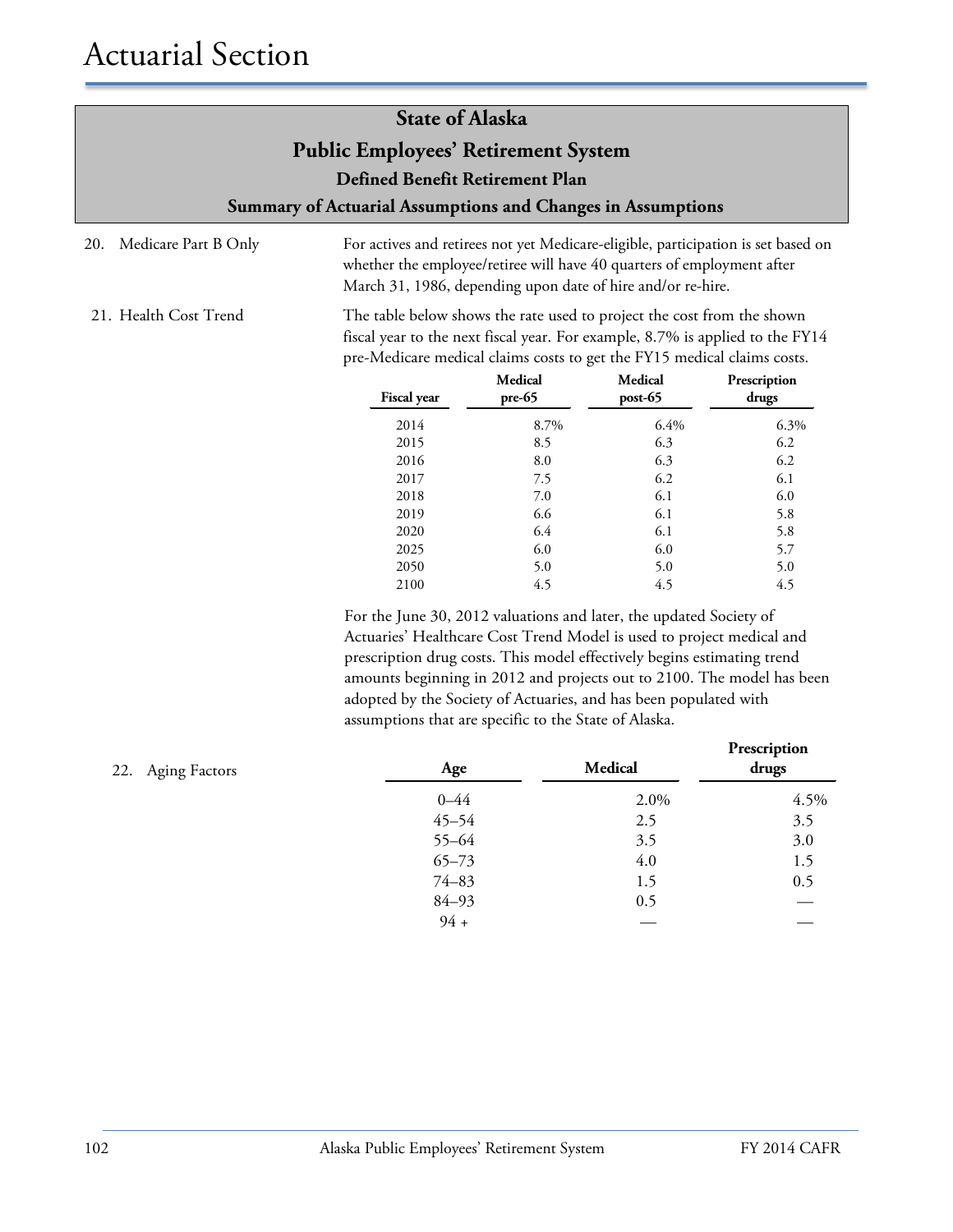**Public Employees' Retirement System**

**Defined Benefit Retirement Plan**

**Summary of Actuarial Assumptions and Changes in Assumptions**

23. Retired Member Contributions for Medical Benefits

Currently contributions are required for PERS members who are under age 60 and have less than 30 years of service (25 for Peace Officer/Firefighter). Eligible Tier 1 members are exempt from contribution requirements. Annual FY14 contributions based on monthly rates shown below for calendar 2013 and 2014 are assumed based on the coverage category for current retirees. The composite rate shown is used for current active and inactive members in tier 2 or 3 who are assumed to retire prior to age 60 with less than 30 years of service and who are not disabled:

|                        | Calendar 2014          |                         | Calendar 2013           |
|------------------------|------------------------|-------------------------|-------------------------|
| Coverage category      | Annual<br>contribution | Monthly<br>contribution | Monthly<br>contribution |
| Retiree only           | 9,876                  | 823                     | 807                     |
| Retiree and spouse     | 19,764                 | 1,647                   | 1,615                   |
| Retiree and child(ren) | 13,956                 | 1,163                   | 1,140                   |
| Retiree and family     | 23,844                 | 1,987                   | 1,948                   |
| Composite              | 14,676                 | 1,223                   | 1,200                   |

24. Trend Rate for Retired Member Medical Contribution

The table below shows the rate used to project the retired member medical contributions from the shown fiscal year to the next fiscal year. For example, 8.2% is applied to the FY14 retired member medical contributions to get the FY15 retired member medical contributions.

| Fiscal year: |      |
|--------------|------|
| 2014         | 8.2% |
| 2015         | 8.0  |
| 2016         | 7.6  |
| 2017         | 7.2  |
| 2018         | 6.7  |
| 2019         | 6.4  |
| 2025         | 5.9  |
| 2050         | 5.0  |
| 2100         | 4.5  |
|              |      |

Graded trend rates for retired member medical contributions were reinitialized for the June 30, 2012 valuation. Note that actual FY14 retired member medical contributions are reflected in the valuation so trend on such contribution during FY14 is not applicable.

25. Healthcare Participation 100% of system paid members and their spouses are assumed to elect healthcare benefits as soon as they are eligible. 10% of non-system paid members and their spouses are assumed to elect healthcare benefits as soon as they are eligible.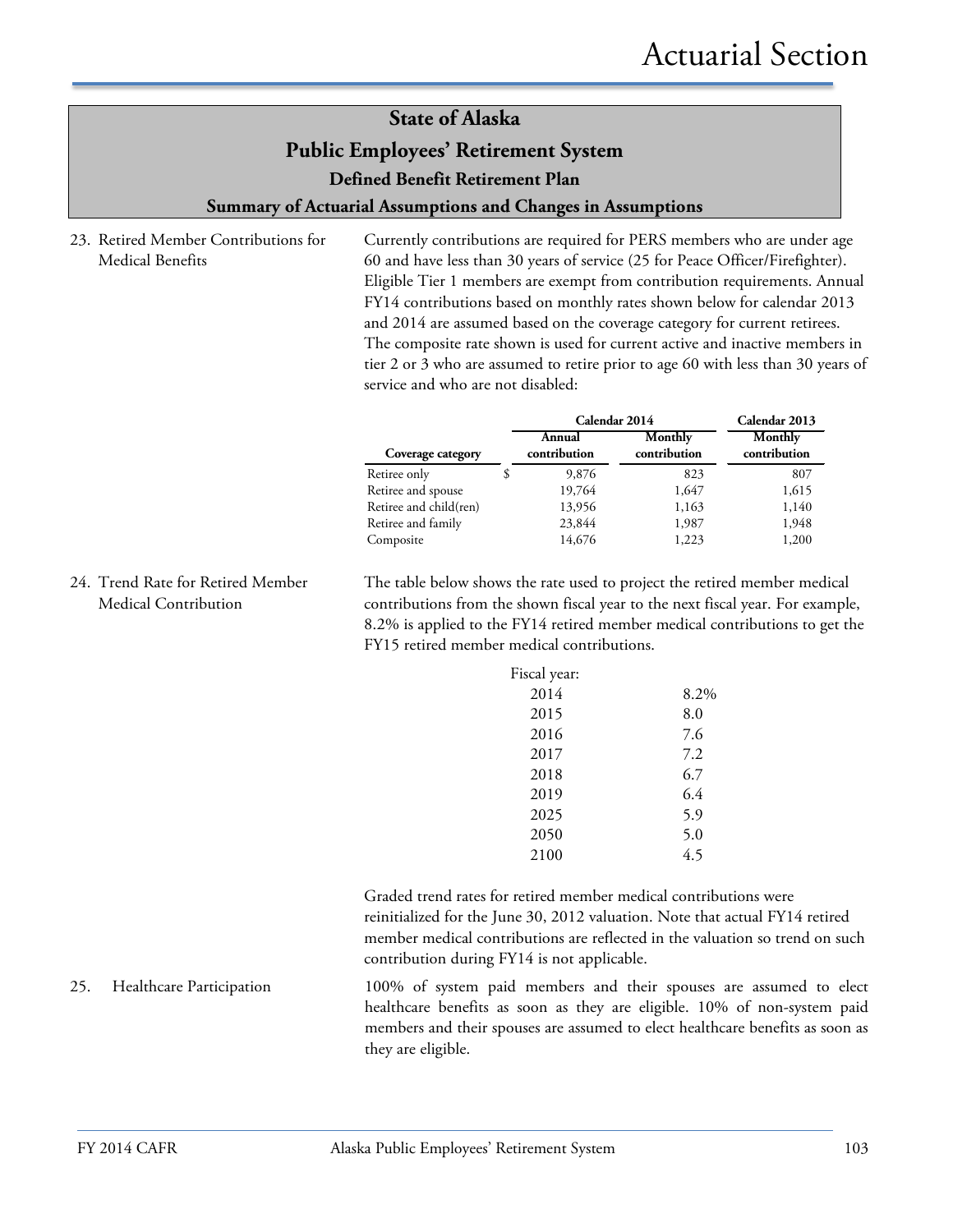#### **Table 1 Alaska PERS Salary Scale**

#### **Peace Officer/Firefighter:**

| Year of Employment | <b>Percent Increase</b> |
|--------------------|-------------------------|
| $1 - 4$            | 6.36%                   |
|                    | 6.11                    |
|                    | 5.61                    |
|                    | 4.12                    |

| Others:                   |                         |
|---------------------------|-------------------------|
| <b>Year of Employment</b> | <b>Percent Increase</b> |
|                           | 9.60%                   |
| 2                         | 7.60                    |
| 3                         | 6.61                    |
| 4                         | 6.11                    |
| 5                         | 5.61                    |
| 6+                        | Age-based               |

#### Rates vary slightly by age after 5 years of employment.

| Age   | <b>Percent Increase</b> |
|-------|-------------------------|
| 25    | 5.11%                   |
| 30    | 4.99                    |
| 35    | 4.86                    |
| 40    | 4.70                    |
| 45    | 4.53                    |
| 50    | 4.61                    |
| 55    | 4.24                    |
| $60+$ | 3.62                    |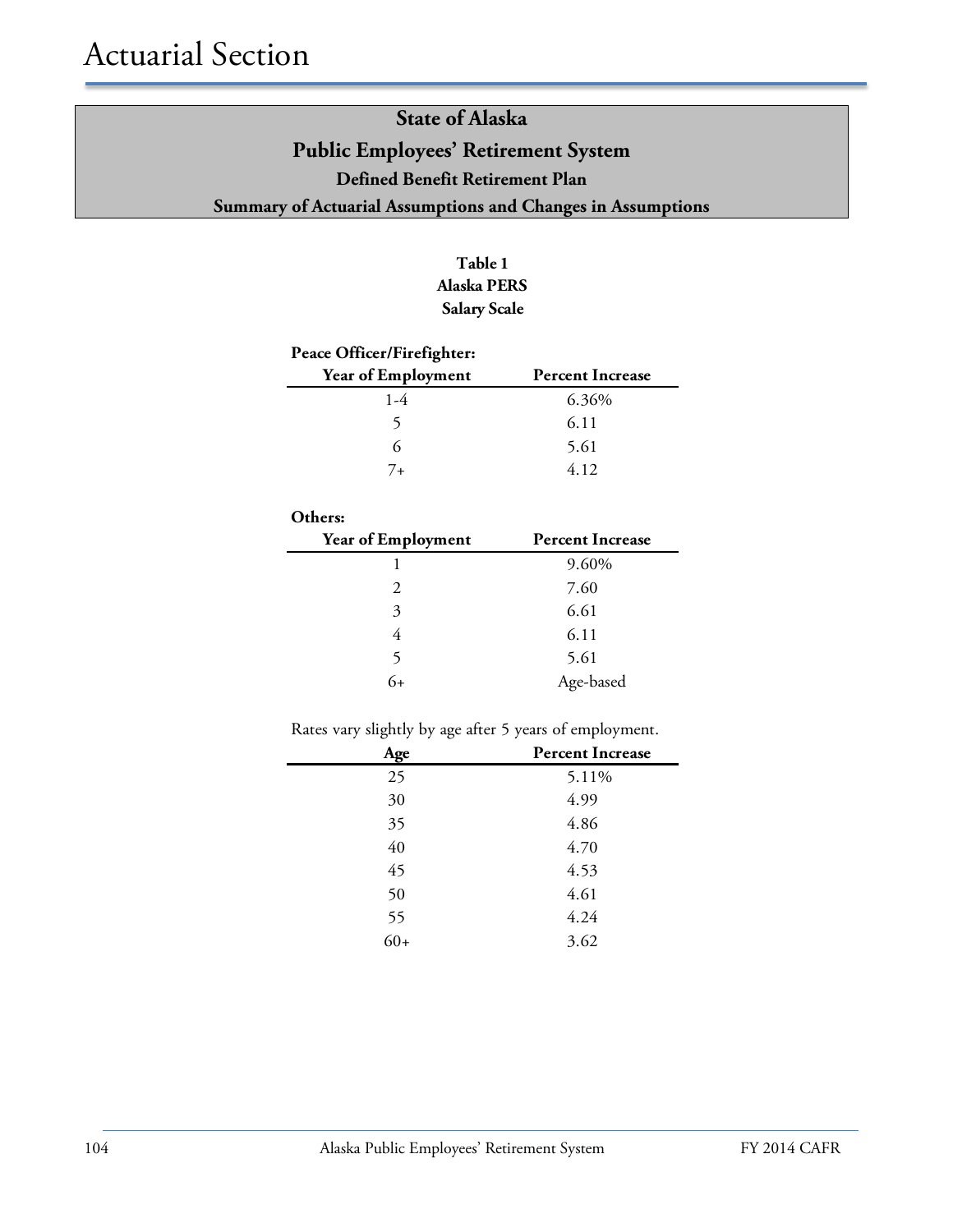## **Public Employees' Retirement System**

#### **Defined Benefit Retirement Plan**

**Summary of Actuarial Assumptions and Changes in Assumptions**

| Alaska PERS Peace Officer/Firefighter<br><b>Mortality Table (Pre-termination)</b> |         |         |  |
|-----------------------------------------------------------------------------------|---------|---------|--|
| Age                                                                               | Male    | Female  |  |
| 20                                                                                | 0.0303% | 0.0135% |  |
| 21                                                                                | 0.0323  | 0.0133  |  |
| 22                                                                                | 0.0345  | 0.0135  |  |
| 23                                                                                | 0.0380  | 0.0138  |  |
| 24                                                                                | 0.0419  | 0.0141  |  |
| 25                                                                                | 0.0470  | 0.0144  |  |
| 26                                                                                | 0.0534  | 0.0151  |  |
| 27                                                                                | 0.0569  | 0.0155  |  |
| 28                                                                                | 0.0590  | 0.0161  |  |
| 29                                                                                | 0.0609  | 0.0170  |  |
| 30                                                                                | 0.0627  | 0.0187  |  |
| 31                                                                                | 0.0642  | 0.0207  |  |
| 32                                                                                | 0.0656  | 0.0220  |  |
| 33                                                                                | 0.0663  | 0.0229  |  |
| 34                                                                                | 0.0664  | 0.0239  |  |
| 35                                                                                | 0.0666  | 0.0250  |  |
| 36                                                                                | 0.0674  | 0.0262  |  |
| 37                                                                                | 0.0697  | 0.0277  |  |
| 38                                                                                | 0.0721  | 0.0295  |  |
| 39                                                                                | 0.0753  | 0.0316  |  |
| 40                                                                                | 0.0792  | 0.0344  |  |
| 41                                                                                | 0.0837  | 0.0372  |  |
| 42                                                                                | 0.0890  | 0.0400  |  |
| 43                                                                                | 0.0943  | 0.0425  |  |
| 44                                                                                | 0.0997  | 0.0447  |  |
| 45                                                                                | 0.1059  | 0.0462  |  |
| 46                                                                                | 0.1133  | 0.0481  |  |
| 47                                                                                | 0.1226  | 0.0508  |  |
| 48                                                                                | 0.1331  | 0.0551  |  |
| 49                                                                                | 0.1445  | 0.0598  |  |
| 50                                                                                | 0.1571  | 0.0665  |  |
| 51                                                                                | 0.1716  | 0.0745  |  |
| 52                                                                                | 0.1883  | 0.0856  |  |
| 53                                                                                | 0.2100  | 0.0978  |  |
| 54                                                                                | 0.2331  | 0.1111  |  |
| 55                                                                                | 0.2644  | 0.1270  |  |
| 56                                                                                | 0.3015  | 0.1474  |  |
| 57                                                                                | 0.3466  | 0.1712  |  |
| 58                                                                                | 0.3989  | 0.1970  |  |
| 59                                                                                | 0.4489  | 0.2266  |  |
| 60                                                                                | 0.5050  | 0.2604  |  |

**Table 2**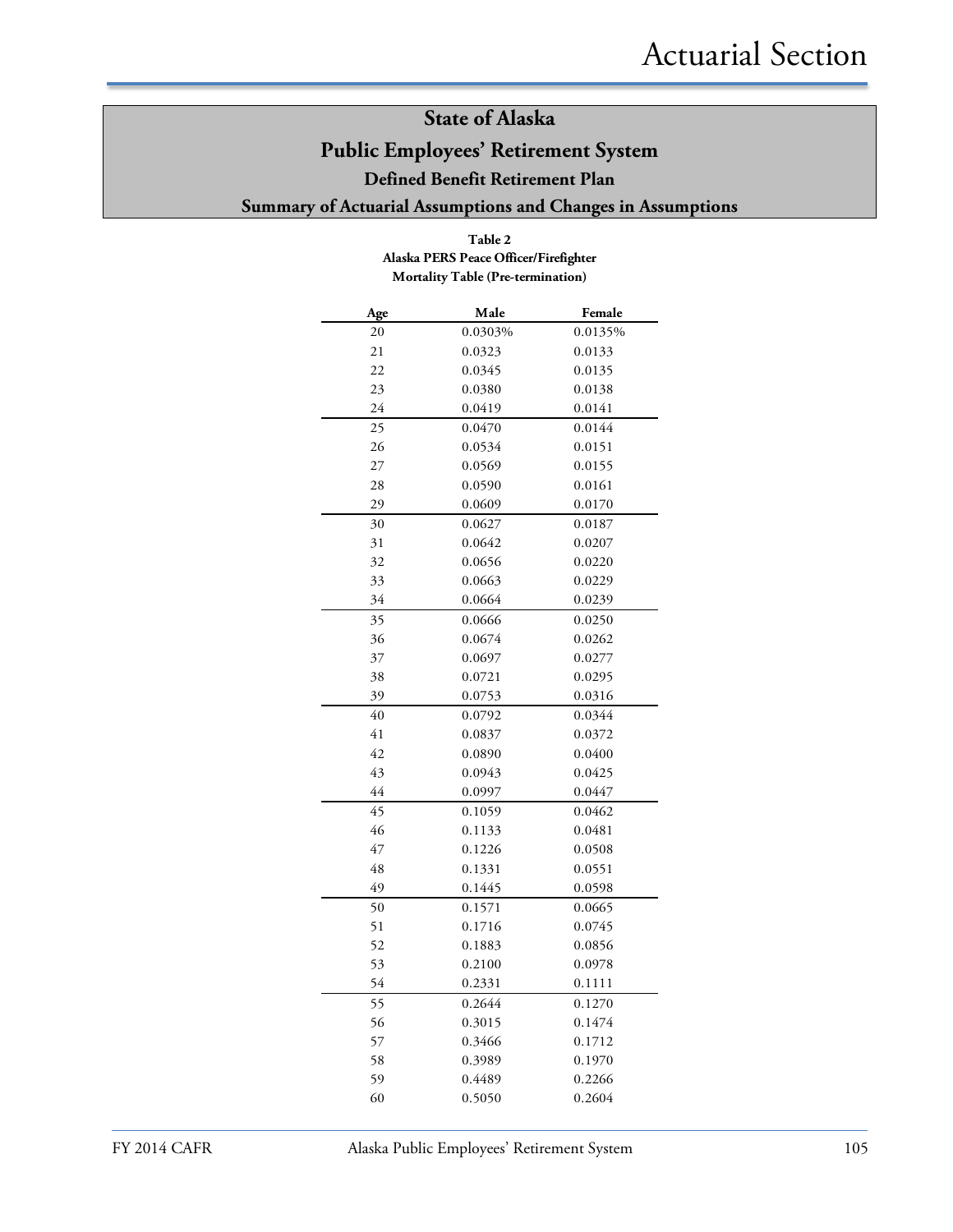# **State of Alaska Public Employees' Retirement System Defined Benefit Retirement Plan**

**Summary of Actuarial Assumptions and Changes in Assumptions**

| <b>Alaska PERS Others</b> |                                          |         |  |
|---------------------------|------------------------------------------|---------|--|
|                           | <b>Mortality Table (Pre-termination)</b> |         |  |
| Age                       | Male<br>Female                           |         |  |
| 20                        | 0.0284%                                  | 0.0123% |  |
| 21                        | 0.0303                                   | 0.0122  |  |
| 22                        | 0.0324                                   | 0.0123  |  |
| 23                        | 0.0356                                   | 0.0127  |  |
| 24                        | 0.0392                                   | 0.0129  |  |
| 25                        | 0.0441                                   | 0.0132  |  |
| 26                        | 0.0501                                   | 0.0138  |  |
| 27                        | 0.0533                                   | 0.0142  |  |
| 28                        | 0.0553                                   | 0.0148  |  |
| 29                        | 0.0571                                   | 0.0156  |  |
| 30                        | 0.0588                                   | 0.0171  |  |
| 31                        | 0.0602                                   | 0.0189  |  |
| 32                        | 0.0615                                   | 0.0202  |  |
| 33                        | 0.0622                                   | 0.0210  |  |
| 34                        | 0.0623                                   | 0.0219  |  |
| 35                        | 0.0624                                   | 0.0229  |  |
| 36                        | 0.0632                                   | 0.0240  |  |
| 37                        | 0.0653                                   | 0.0254  |  |
| 38                        | 0.0676                                   | 0.0271  |  |
| 39                        | 0.0706                                   | 0.0289  |  |
| 40                        | 0.0742                                   | 0.0315  |  |
| 41                        | 0.0785                                   | 0.0341  |  |
| 42                        | 0.0834                                   | 0.0366  |  |
| 43                        | 0.0884                                   | 0.0389  |  |
| 44                        | 0.0935                                   | 0.0409  |  |
| 45                        | 0.0993                                   | 0.0423  |  |
| 46                        | 0.1063                                   | 0.0441  |  |
| 47                        | 0.1149                                   | 0.0466  |  |
| 48                        | 0.1248                                   | 0.0505  |  |
| 49                        | 0.1354                                   | 0.0548  |  |
| 50                        | 0.1473                                   | 0.0610  |  |
| 51                        | 0.1609                                   | 0.0683  |  |
| 52                        | 0.1765                                   | 0.0784  |  |
| 53                        | 0.1969                                   | 0.0897  |  |
| 54                        | 0.2186                                   | 0.1018  |  |
| 55                        | 0.2479                                   | 0.1164  |  |
| 56                        | 0.2827                                   | 0.1352  |  |
| 57                        | 0.3249                                   | 0.1570  |  |
| 58                        | 0.3739                                   | 0.1806  |  |
| 59                        | 0.4208                                   | 0.2077  |  |
| 60                        | 0.4734                                   | 0.2387  |  |

# **Table 3**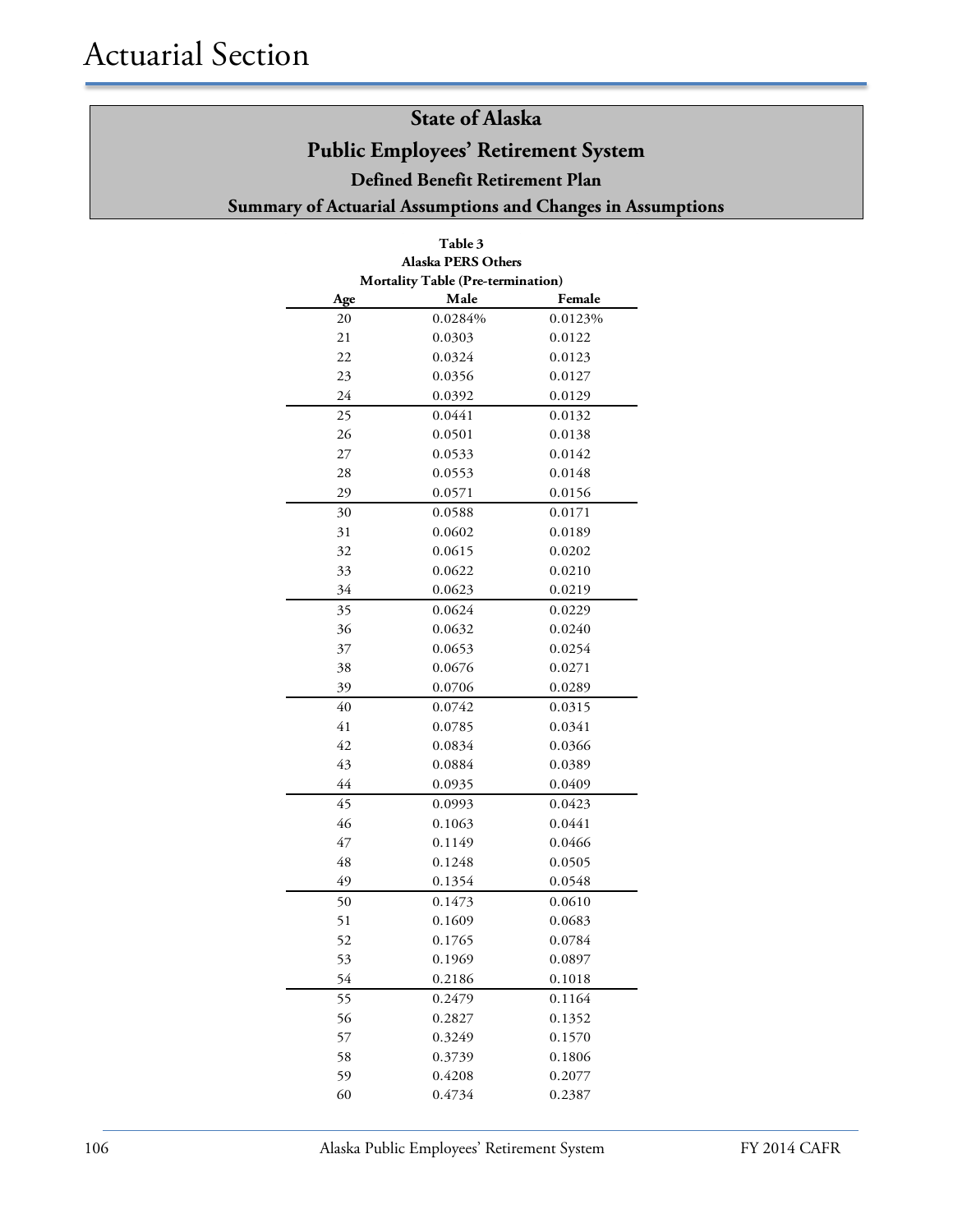#### **Table 4 Alaska PERS Mortality Table (Post-termination)**

| Age | Male    | Female  |
|-----|---------|---------|
| 50  | 0.1964% | 0.1241% |
| 51  | 0.2145  | 0.1426  |
| 52  | 0.2354  | 0.1631  |
| 53  | 0.2625  | 0.1851  |
| 54  | 0.2914  | 0.2117  |
| 55  | 0.3305  | 0.2457  |
| 56  | 0.3769  | 0.2854  |
| 57  | 0.4333  | 0.3284  |
| 58  | 0.4986  | 0.3777  |
| 59  | 0.5611  | 0.4339  |
| 60  | 0.6312  | 0.4979  |
| 61  | 0.7251  | 0.5701  |
| 62  | 0.8188  | 0.6527  |
| 63  | 0.9436  | 0.7450  |
| 64  | 1.0644  | 0.8442  |
| 65  | 1.1956  | 0.9476  |
| 66  | 1.3618  | 1.0523  |
| 67  | 1.5123  | 1.1499  |
| 68  | 1.6336  | 1.2424  |
| 69  | 1.7873  | 1.3422  |
| 70  | 1.9147  | 1.4342  |
| 71  | 2.0940  | 1.5830  |
| 72  | 2.2981  | 1.7260  |
| 73  | 2.5175  | 1.9177  |
| 74  | 2.7475  | 2.0940  |
| 75  | 3.0609  | 2.3377  |
| 76  | 3.0609  | 2.6690  |
| 77  | 3.7879  | 2.9853  |
| 78  | 4.2924  | 3.3273  |
| 79  | 4.8681  | 3.7068  |
| 80  | 5.5102  | 4.1355  |
| 81  | 6.2135  | 4.6249  |
| 82  | 6.9722  | 5.1616  |
| 83  | 7.6164  | 5.7377  |
| 84  | 8.4319  | 6.4966  |
| 85  | 9.1495  | 7.3658  |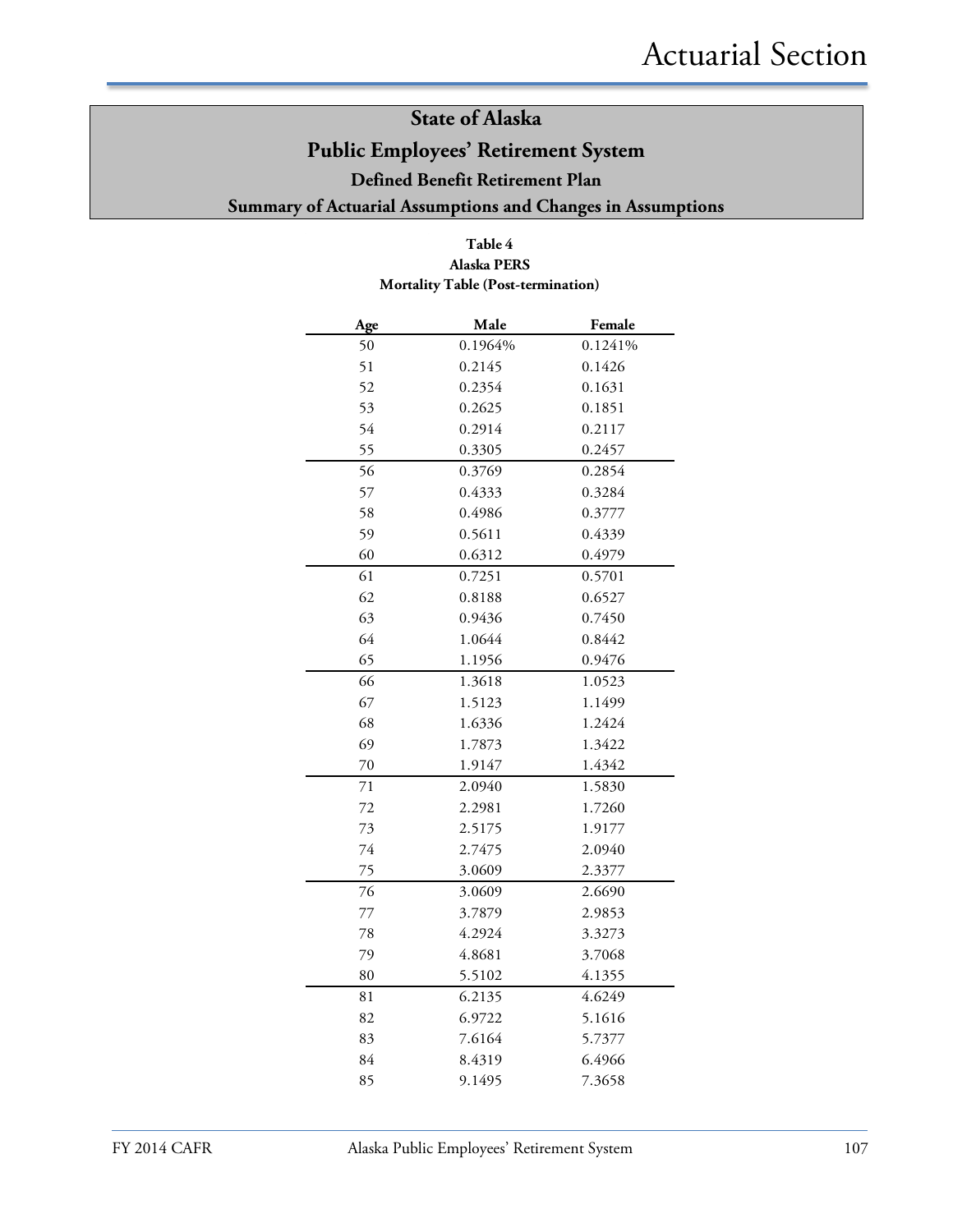#### **Table 5**

#### **Alaska PERS**

#### **Total Turnover Assumptions**

**Peace Officer/Firefighter:**

**Select Rates of Turnover During the First 5 Years of Employment:**

| Year of Employment | <b>Unisex Rate</b> |
|--------------------|--------------------|
|                    | 15.00%             |
| $\mathcal{D}$      | 10.00              |
| 3                  | 8.00               |
|                    | 7.00               |
|                    | 6.00               |

#### **Ultimate Rates of Turnover After the First 5 Years of Employment**

| Age | Male  | Female |
|-----|-------|--------|
| 20  | 4.11% | 5.19%  |
| 25  | 4.08  | 5.17   |
| 30  | 4.04  | 5.14   |
| 35  | 4.02  | 5.09   |
| 40  | 3.95  | 5.00   |
| 45  | 3.78  | 4.85   |
| 50  | 3.49  | 4.58   |
| 55  | 2.91  | 4.06   |
| 60  | 1.57  | 2.64   |
| 65+ | 4.32  | 5.40   |
|     |       |        |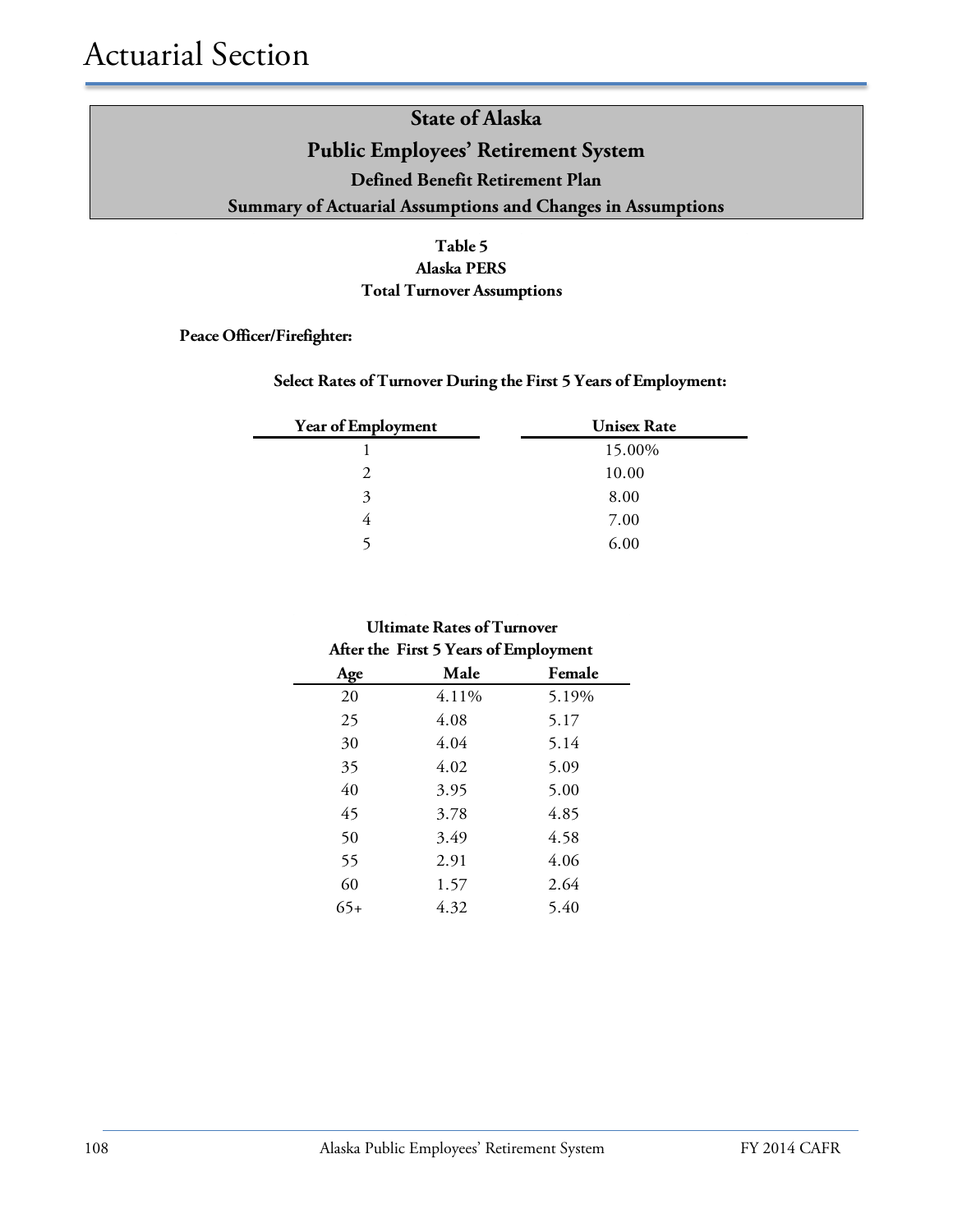# **State of Alaska Public Employees' Retirement System**

#### **Defined Benefit Retirement Plan**

#### **Summary of Actuarial Assumptions and Changes in Assumptions**

#### **Table 5 Alaska PERS Total Turnover Assumptions**

**Others:**

|                             | Age at Hire         |                     |  |
|-----------------------------|---------------------|---------------------|--|
|                             | 20-34               | $35+$               |  |
| <b>Year of Employment</b>   | <b>Unisex Rates</b> | <b>Unisex Rates</b> |  |
|                             | 29.00%              | 20.00%              |  |
| $\mathcal{D}_{\mathcal{L}}$ | 25.00               | 17.00               |  |
| 3                           | 20.00               | 14.00               |  |
| 4                           | 16.00               | 11.00               |  |
|                             | 13.00               | 10.00               |  |

#### **Ultimate Rates of Turnover After the First 5 Years of Employment**

| Age   | Male  | Female |
|-------|-------|--------|
| 20    | 9.50% | 13.68% |
| 25    | 9.50  | 13.67  |
| 30    | 9.50  | 12.60  |
| 35    | 7.00  | 9.30   |
| 40    | 5.90  | 7.35   |
| 45    | 5.24  | 6.04   |
| 50    | 5.09  | 5.94   |
| 55    | 4.80  | 5.74   |
| 60    | 4.19  | 5.23   |
| $65+$ | 5.50  | 6.25   |
|       |       |        |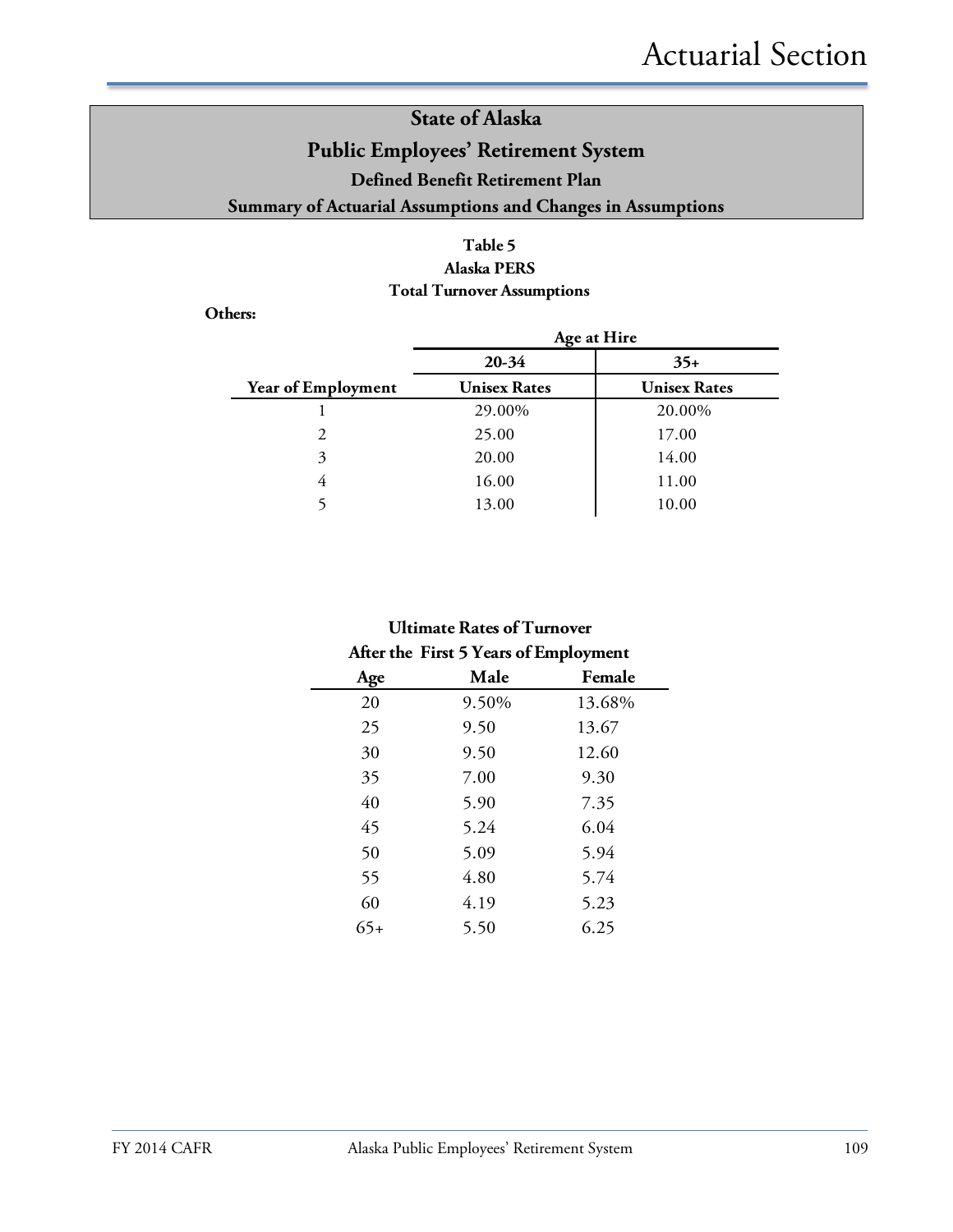#### **Table 6 Alaska PERS Disability Table**

|     | Peace Officer/   | <b>Other Member Rate</b> |        |
|-----|------------------|--------------------------|--------|
| Age | Firefighter Rate |                          | Female |
| 20  | 0.088%           | 0.031%                   | 0.024% |
| 21  | 0.089            | 0.031                    | 0.024  |
| 22  | 0.090            | 0.032                    | 0.024  |
| 23  | 0.091            | 0.032                    | 0.024  |
| 24  | 0.093            | 0.033                    | 0.025  |
| 25  | 0.094            | 0.033                    | 0.025  |
| 26  | 0.095            | 0.033                    | 0.025  |
| 27  | 0.098            | 0.034                    | 0.026  |
| 28  | 0.100            | 0.035                    | 0.027  |
| 29  | 0.103            | 0.036                    | 0.028  |
| 30  | 0.105            | 0.037                    | 0.029  |
| 31  | 0.108            | 0.037                    | 0.029  |
| 32  | 0.110            | 0.038                    | 0.029  |
| 33  | 0.113            | 0.039                    | 0.030  |
| 34  | 0.116            | 0.041                    | 0.031  |
| 35  | 0.120            | 0.042                    | 0.032  |
| 36  | 0.124            | 0.044                    | 0.034  |
| 37  | 0.129            | 0.045                    | 0.035  |
| 38  | 0.134            | 0.047                    | 0.036  |
| 39  | 0.139            | 0.048                    | 0.037  |
| 40  | 0.144            | 0.050                    | 0.039  |
| 41  | 0.150            | 0.052                    | 0.040  |
| 42  | 0.159            | 0.056                    | 0.043  |
| 43  | 0.170            | 0.059                    | 0.045  |
| 44  | 0.185            | 0.065                    | 0.050  |
| 45  | 0.203            | 0.071                    | 0.055  |
| 46  | 0.220            | 0.077                    | 0.059  |
| 47  | 0.239            | 0.083                    | 0.064  |
| 48  | 0.259            | 0.091                    | 0.070  |
| 49  | 0.279            | 0.097                    | 0.075  |
| 50  | 0.300            | 0.105                    | 0.081  |
| 51  | 0.325            | 0.114                    | 0.087  |
| 52  | 0.358            | 0.125                    | 0.096  |
| 53  | 0.398            | 0.139                    | 0.107  |
| 54  | 0.444            | 0.155                    | 0.119  |
| 55  | 0.500            | 0.175                    | 0.134  |
| 56  | 0.574            | 0.201                    | 0.155  |
| 57  | 0.668            | 0.234                    | 0.180  |
| 58  | 0.763            | 0.267                    | 0.205  |
| 59  | 0.900            | 0.315                    | 0.242  |
| 60  | 1.054            | 0.368                    | 0.283  |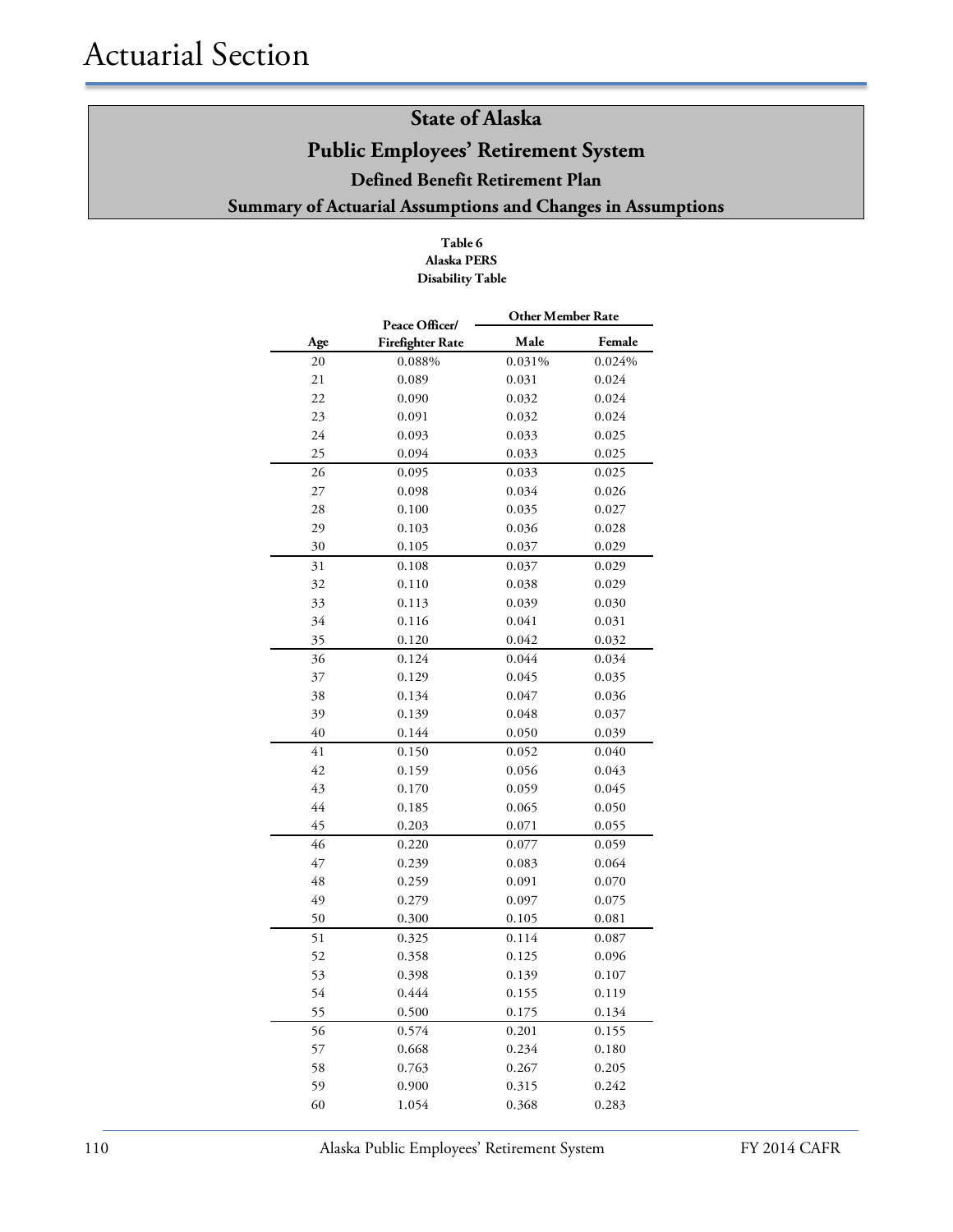#### **Table 7 Alaska PERS Peace Officer/Firefighter Retirement Table**

|                          | <b>Retirement Rate</b>         |                                  |  |
|--------------------------|--------------------------------|----------------------------------|--|
| <b>Age at Retirement</b> | <b>Reduced Unisex</b><br>Rates | <b>Unreduced Unisex</b><br>Rates |  |
| 50<                      | N/A                            | 11.00%                           |  |
| 50                       | 10.00%                         | 18.50                            |  |
| 51                       | 10.00                          | 18.50                            |  |
| 52                       | 10.00                          | 18.50                            |  |
| 53                       | 10.00                          | 18.50                            |  |
| 54                       | 11.00                          | 18.50                            |  |
| 55                       | 10.00                          | 25.00                            |  |
| 56                       | 10.00                          | 25.00                            |  |
| 57                       | 10.00                          | 25.00                            |  |
| 58                       | 10.00                          | 25.00                            |  |
| 59                       | 11.00                          | 25.00                            |  |
| 60                       | N/A                            | 30.00                            |  |
| 61                       | N/A                            | 25.00                            |  |
| 62                       | N/A                            | 30.00                            |  |
| 63                       | N/A                            | 25.00                            |  |
| 64-74                    | N/A                            | 50.00                            |  |
| 75                       | N/A                            | 100.00                           |  |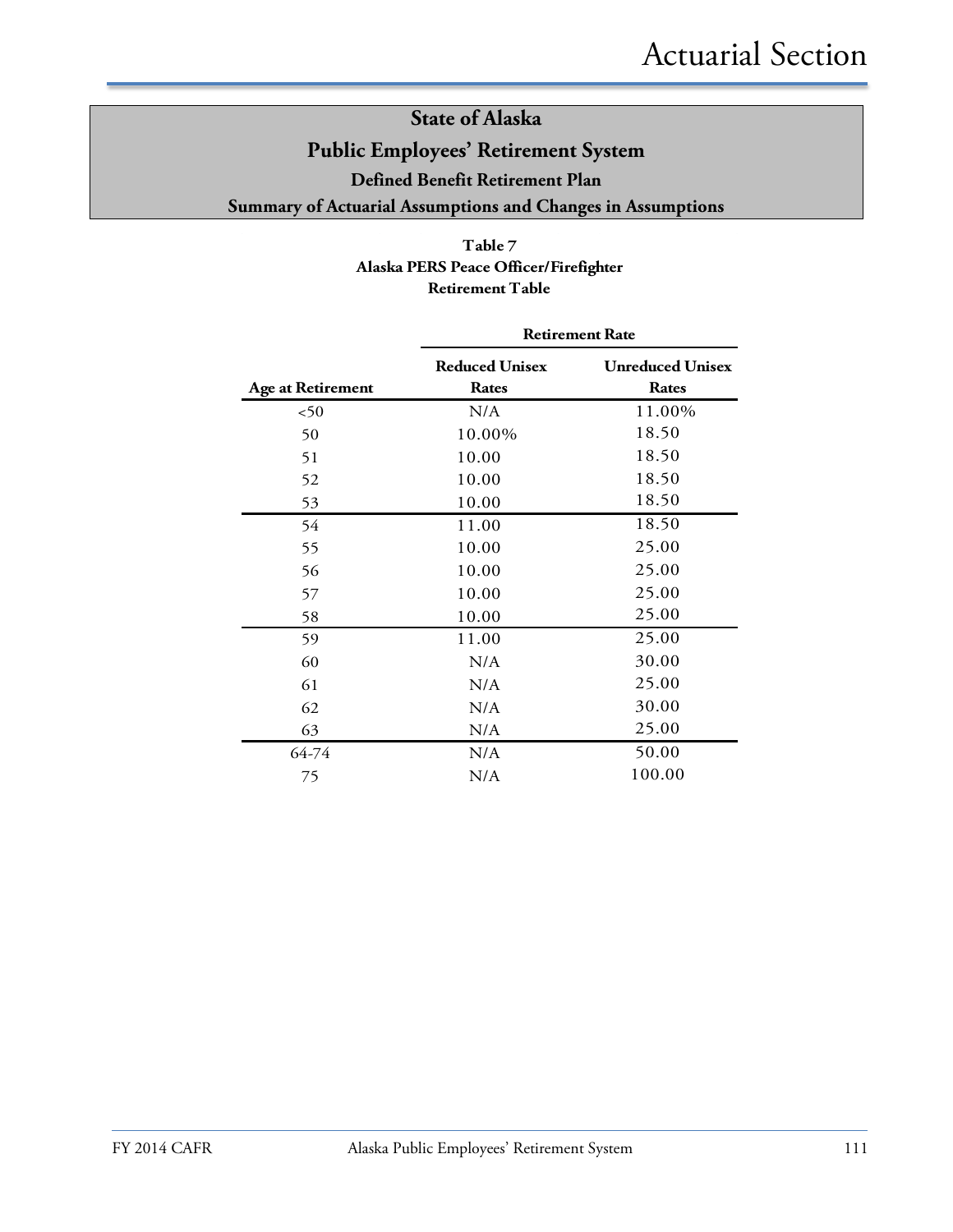|                          | l adie o                |                         |
|--------------------------|-------------------------|-------------------------|
|                          | Alaska PERS Other       |                         |
|                          | <b>Retirement Table</b> |                         |
|                          |                         | <b>Retirement Rate</b>  |
|                          | <b>Reduced Unisex</b>   | <b>Unreduced Unisex</b> |
| <b>Age at Retirement</b> | <b>Rates</b>            | <b>Rates</b>            |
| < 50                     | N/A                     | 10.00%                  |
| 50                       | 8.00%                   | 30.00                   |
| 51                       | 8.00                    | 30.00                   |
| 52                       | 8.00                    | 30.00                   |
| 53                       | 6.00                    | 30.00                   |
| 54                       | 13.00                   | 30.00                   |
| 55                       | 8.00                    | 30.00                   |
| 56                       | 8.00                    | 17.50                   |
| 57                       | 8.00                    | 17.50                   |
| 58                       | 8.00                    | 16.50                   |
| 59                       | 12.00                   | 16.50                   |
| 60                       | N/A                     | 20.50                   |
| 61                       | N/A                     | 16.50                   |
| 62                       | N/A                     | 24.50                   |
| 63                       | N/A                     | 20.50                   |
| 64                       | N/A                     | 22.50                   |
| 65                       | N/A                     | 26.00                   |
| 66                       | N/A                     | 26.00                   |
| 67                       | N/A                     | 26.00                   |
| 68                       | N/A                     | 27.50                   |
| 69                       | N/A                     | 30.00                   |
| 70-89                    | N/A                     | 50.00                   |
| 90                       | N/A                     | 100.00                  |

# **Table 8**

#### **Changes in Actuarial Assumptions since the Prior Valuation**

There have been no changes in actuarial assumptions since the prior valuation.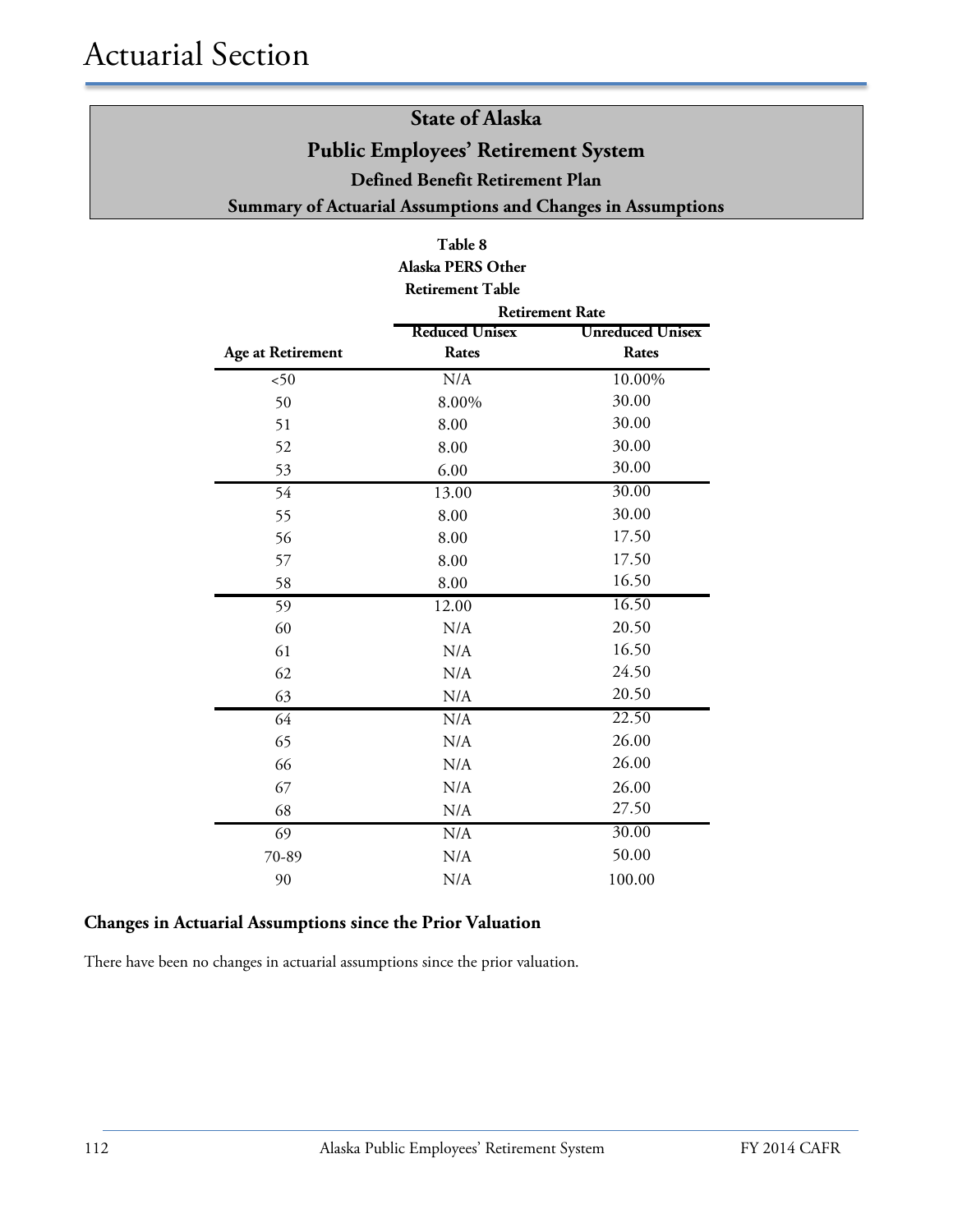| <b>Public Employees' Retirement System</b><br>Defined Benefit Retirement Plan<br><b>Funding Excess/(Unfunded Liability)</b><br>(In thousands)                                           |                     |                   |                     |       |
|-----------------------------------------------------------------------------------------------------------------------------------------------------------------------------------------|---------------------|-------------------|---------------------|-------|
| <b>Total</b><br><b>Funding Excess/</b><br><b>Actuarial Valuation</b><br>Funded<br>Postemployment<br>Healthcare<br>(Unfunded Liability)<br>Year Ended June 30<br><b>Pension</b><br>Ratio |                     |                   |                     |       |
| 2004                                                                                                                                                                                    | \$<br>(1, 411, 587) | (2,001,915)<br>\$ | (3, 413, 502)<br>\$ | 70.2% |
| 2005                                                                                                                                                                                    | (1,973,144)         | (2, 428, 778)     | (4, 401, 922)       | 65.7  |
| 2006                                                                                                                                                                                    | (3, 584, 527)       | (1,762,978)       | (5,347,505)         | 62.8  |
| 2007                                                                                                                                                                                    | (2,746,653)         | (1,923,320)       | (4,669,973)         | 68.0  |
| 2008                                                                                                                                                                                    | (2,904,525)         | (1,943,510)       | (4,848,035)         | 69.5  |
| 2009                                                                                                                                                                                    | (2,742,835)         | (3,593,558)       | (6,336,393)         | 61.8  |
| 2010                                                                                                                                                                                    | (3,073,188)         | (3,901,840)       | (6,975,028)         | 61.5  |
| 2011                                                                                                                                                                                    | (2,769,878)         | (4,156,898)       | (6,926,776)         | 63.0  |
| 2012                                                                                                                                                                                    | (2, 561, 808)       | (4,898,523)       | (7,460,331)         | 61.3  |
| 2013                                                                                                                                                                                    | (2,395,001)         | (5, 435, 132)     | (7,830,133)         | 60.8  |

# **10-YEAR TREND OF UNFUNDED LIABLITY**



**(In thousands)**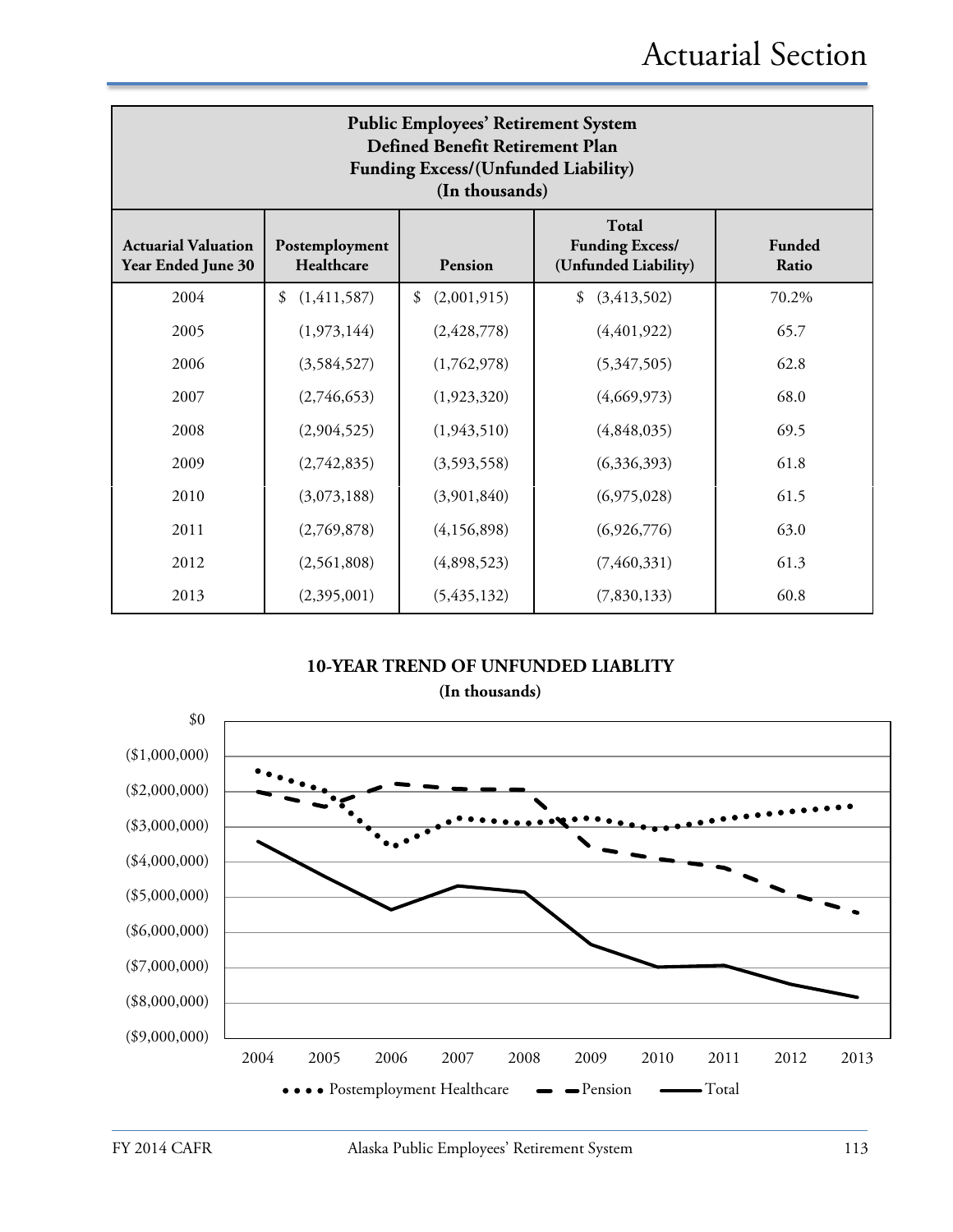| <b>Public Employees' Retirement System</b><br><b>Defined Benefit Retirement Plan</b><br><b>Employer Contribution Rates</b> |                                                                   |                             |                               |                             |           |  |  |  |  |
|----------------------------------------------------------------------------------------------------------------------------|-------------------------------------------------------------------|-----------------------------|-------------------------------|-----------------------------|-----------|--|--|--|--|
|                                                                                                                            |                                                                   |                             | <b>Actuarially Determined</b> |                             |           |  |  |  |  |
| <b>Year Ended</b><br>June 30                                                                                               | <b>Actuarial</b><br><b>Valuation Year</b><br><b>Ended June 30</b> | Normal<br>Cost <sup>1</sup> | Past<br><b>Service</b>        | Total<br>Annual<br>Required | Adopted   |  |  |  |  |
| 2007                                                                                                                       | 2004                                                              | 13.32%                      | 14.87%                        | 28.19%                      | 21.77%    |  |  |  |  |
| 2008                                                                                                                       | 2005                                                              | 14.48                       | 18.03                         | 32.51                       | $39.76^2$ |  |  |  |  |
| 2009                                                                                                                       | 2006                                                              | 13.72                       | 21.50                         | 35.22                       | 35.22     |  |  |  |  |
| 2010                                                                                                                       | 2007                                                              | 9.46                        | 18.19                         | 27.65                       | 27.65     |  |  |  |  |
| 2011                                                                                                                       | 2008                                                              | 9.33                        | 18.63                         | 27.96                       | 27.96     |  |  |  |  |
| 2012                                                                                                                       | 2009                                                              | 8.28                        | 22.48                         | 30.76                       | 33.49     |  |  |  |  |
| 2013                                                                                                                       | 2010                                                              | 8.67                        | 24.16                         | 32.83                       | 35.84     |  |  |  |  |
| 2014                                                                                                                       | 2011                                                              | 8.12                        | 24.19                         | 32.31                       | 35.68     |  |  |  |  |
| 2015                                                                                                                       | 2012                                                              | 6.82                        | 33.03                         | 39.85                       | 44.03     |  |  |  |  |
| 2016                                                                                                                       | 2013                                                              | 6.05                        | 16.53                         | 22.58                       | 27.19     |  |  |  |  |

<sup>1</sup> Also referred to as the consolidated rate.

<sup>2</sup> The ARMB recognized the fact that the Plan becomes a closed Plan on July 1, 2006, and set a rate reflecting no payroll growth.

Effective June 30, 2008 the Defined Benefits Plan became a defined benefit, cost sharing, multiple employer plan. Prior to 2008 rates were calculated by employer and only the average employer contribution rate is reflected on this schedule for 2007 and earlier.

Valuations are used to set contribution rates in future years.



#### **10-YEAR COMPARISON OF AVERAGE EMPLOYER CONTRIBUTION RATES**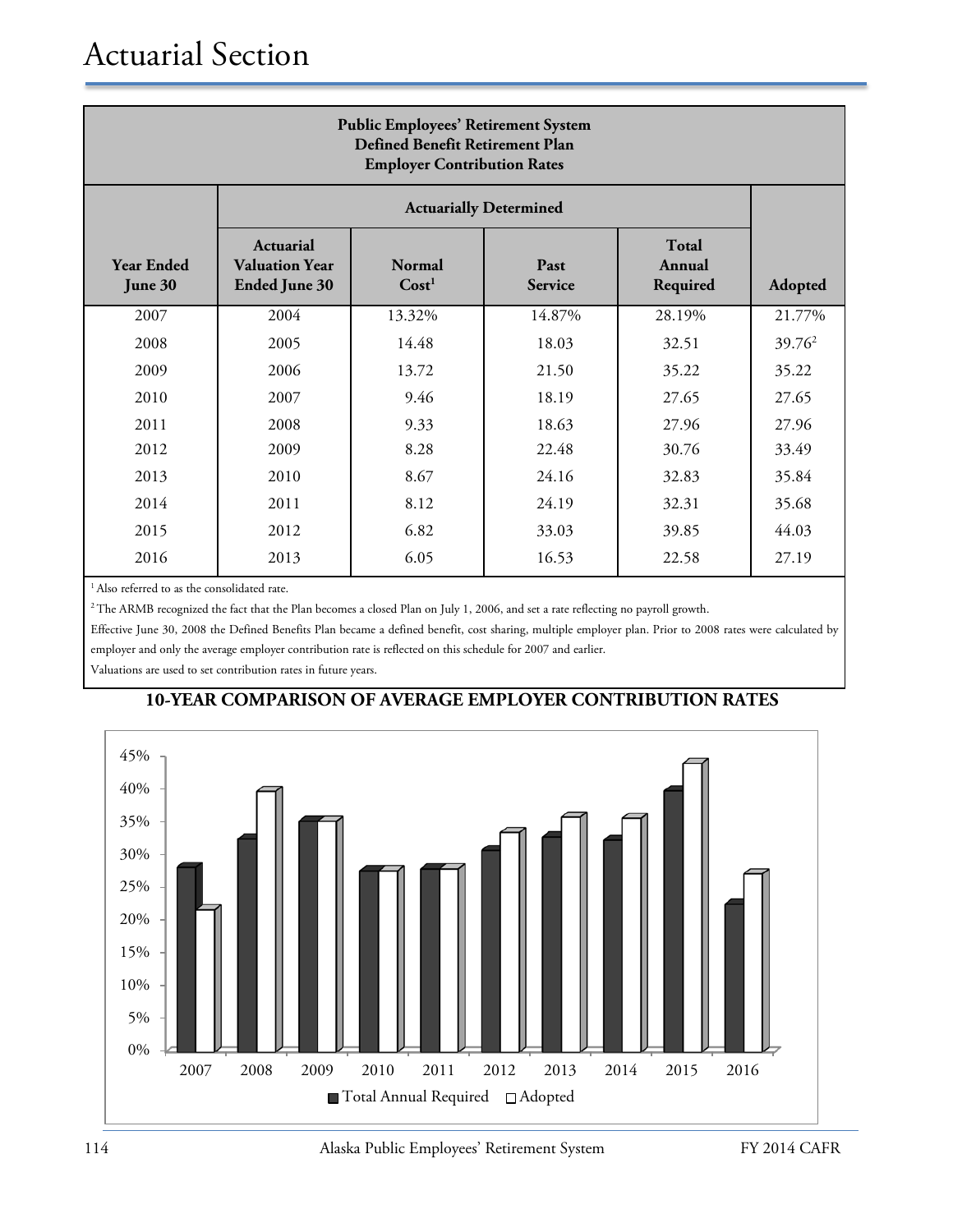| <b>Public Employees' Retirement System</b><br>Defined Benefit Retirement Plan<br><b>Schedule of Active Member Valuation Data</b> |        |                                                     |                                                                                                                             |                                               |                                         |  |  |  |
|----------------------------------------------------------------------------------------------------------------------------------|--------|-----------------------------------------------------|-----------------------------------------------------------------------------------------------------------------------------|-----------------------------------------------|-----------------------------------------|--|--|--|
| Valuation<br>Date                                                                                                                | Number | Annual<br>Earnings<br>$(In$ thousands) <sup>1</sup> | Annual<br>Average<br>Earnings                                                                                               | Percent<br>Increase<br>in Average<br>Earnings | Number of<br>Participating<br>Employers |  |  |  |
|                                                                                                                                  |        |                                                     | <b>All Others</b>                                                                                                           |                                               |                                         |  |  |  |
| June 30, 2013                                                                                                                    | 18,890 | \$1,252,786                                         | \$66,320                                                                                                                    | 4.5%                                          | 159                                     |  |  |  |
| June 30, 2012                                                                                                                    | 20,566 | 1,305,337                                           | 63,471                                                                                                                      | 4.6                                           | 160                                     |  |  |  |
| June 30, 2011                                                                                                                    | 22,118 | 1,342,122                                           | 60,680                                                                                                                      | 4.7                                           | 160                                     |  |  |  |
| June 30, 2010                                                                                                                    | 24,054 | 1,393,803                                           | 57,945                                                                                                                      | 4.5                                           | 160                                     |  |  |  |
| June 30, 2009                                                                                                                    | 25,089 | 1,390,971                                           | 55,441                                                                                                                      | 5.1                                           | 160                                     |  |  |  |
| June 30, 2008                                                                                                                    | 26,301 | 1,387,117                                           | 52,740                                                                                                                      | 6.9                                           | 159                                     |  |  |  |
| June 30, 2007                                                                                                                    | 28,675 | 1,414,145                                           | 49,316                                                                                                                      | 9.5                                           | 160                                     |  |  |  |
| June 30, 2006                                                                                                                    | 31,286 | 1,408,863                                           | 45,032                                                                                                                      | 4.2                                           | 160                                     |  |  |  |
| June 30, 2005                                                                                                                    | 30,997 | 1,338,962                                           | 43,197                                                                                                                      | 2.3                                           | 160                                     |  |  |  |
| June 30, 2004                                                                                                                    | 30,907 | 1,305,670                                           | 42,245                                                                                                                      | 1.8                                           | 161                                     |  |  |  |
|                                                                                                                                  |        |                                                     | Peace Officer / Firefighter                                                                                                 |                                               |                                         |  |  |  |
| June 30, 2013                                                                                                                    | 2,065  | \$197,534                                           | \$95,658                                                                                                                    | 4.8%                                          | 159                                     |  |  |  |
| June 30, 2012                                                                                                                    | 2,164  | 197,544                                             | 91,286                                                                                                                      | 4.1                                           | 160                                     |  |  |  |
| June 30, 2011                                                                                                                    | 2,275  | 199,537                                             | 87,709                                                                                                                      | 8.6                                           | 160                                     |  |  |  |
| June 30, 2010                                                                                                                    | 2,388  | 192,895                                             | 80,777                                                                                                                      | 2.8                                           | 160                                     |  |  |  |
| June 30, 2009                                                                                                                    | 2,476  | 194,519                                             | 78,562                                                                                                                      | 5.0                                           | 160                                     |  |  |  |
| June 30, 2008                                                                                                                    | 2,549  | 190,729                                             | 74,825                                                                                                                      | 4.9                                           | 159                                     |  |  |  |
| June 30, 2007                                                                                                                    | 2,687  | 191,674                                             | 71,334                                                                                                                      | 9.3                                           | 160                                     |  |  |  |
| June 30, 2006                                                                                                                    | 2,785  | 181,830                                             | 65,289                                                                                                                      | 2.5                                           | 160                                     |  |  |  |
| June 30, 2005                                                                                                                    | 2,733  | 174,155                                             | 63,723                                                                                                                      | 3.0                                           | 160                                     |  |  |  |
| June 30, 2004                                                                                                                    | 2,705  | 167,317                                             | 61,855                                                                                                                      | 4.9                                           | 161                                     |  |  |  |
|                                                                                                                                  |        |                                                     | <sup>1</sup> Prior to June 30, 2006, unannualized earnings were used. Starting June 30, 2006, annualized earnings are used. |                                               |                                         |  |  |  |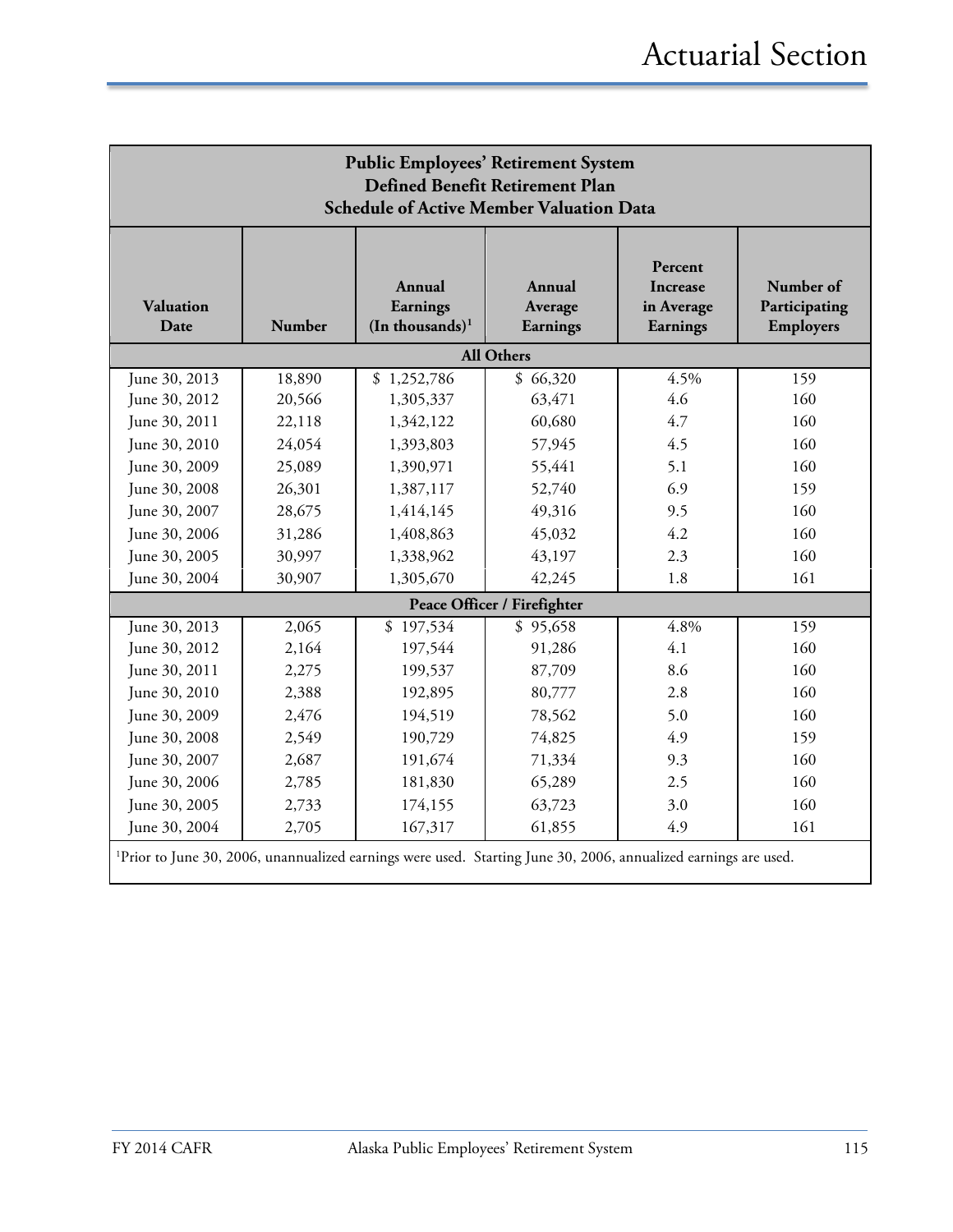# Actuarial Section

| <b>Public Employees' Retirement System</b><br><b>Defined Benefit Retirement Plan</b><br>Schedule of Benefit Recipients Added to and Removed from Rolls |                   |                                                                           |                  |                                            |        |                                      |                                                            |                                                 |  |  |  |
|--------------------------------------------------------------------------------------------------------------------------------------------------------|-------------------|---------------------------------------------------------------------------|------------------|--------------------------------------------|--------|--------------------------------------|------------------------------------------------------------|-------------------------------------------------|--|--|--|
|                                                                                                                                                        |                   | <b>Added to Rolls</b>                                                     |                  | <b>Removed from Rolls</b>                  |        | Rolls - End of Year                  | Percent                                                    |                                                 |  |  |  |
| Year<br><b>Ended</b>                                                                                                                                   | No. <sup>1</sup>  | Annual<br>Pension<br>Benefits <sup>1</sup>                                | No. <sup>1</sup> | Annual<br>Pension<br>Benefits <sup>1</sup> | No.    | Annual<br>Pension<br><b>Benefits</b> | <b>Increase</b><br>in Annual<br>Pension<br><b>Benefits</b> | Average<br>Annual<br>Pension<br><b>Benefits</b> |  |  |  |
|                                                                                                                                                        | <b>All Others</b> |                                                                           |                  |                                            |        |                                      |                                                            |                                                 |  |  |  |
| June 30, 2013                                                                                                                                          | 1,808             | \$43,247,667                                                              | 554              | \$4,861,626                                | 26,898 | \$527,140,068                        | 7.9%                                                       | \$19,598                                        |  |  |  |
| June 30, 2012                                                                                                                                          | 1,679             | 37,855,250                                                                | 636              | 5,344,239                                  | 25,644 | 488,754,027                          | 7.1                                                        | 19,059                                          |  |  |  |
| June 30, 2011                                                                                                                                          | 1,595             | 37,100,217                                                                | 554              | 6,897,899                                  | 24,601 | 456,243,016                          | 7.1                                                        | 18,546                                          |  |  |  |
| June 30, 2010                                                                                                                                          | 1,667             | 35,089,579                                                                | 517              | 8,712,630                                  | 23,560 | 426,040,698                          | 6.6                                                        | 18,083                                          |  |  |  |
| June 30, 2009                                                                                                                                          | 1,340             | 25,402,811                                                                | 476              | 28,773                                     | 22,410 | 399,663,749                          | 6.8                                                        | 17,834                                          |  |  |  |
| June 30, 2008                                                                                                                                          | 1,454             | 28,498,471                                                                | 466              | 5,349,935                                  | 21,546 | 374,289,711                          | 6.6                                                        | 17,372                                          |  |  |  |
| June 30, 2007                                                                                                                                          | 1,479             | 28,985,748                                                                | 454              | (14, 280, 390)                             | 20,558 | 351,141,175                          | 14.1                                                       | 17,081                                          |  |  |  |
| June 30, 2006                                                                                                                                          | 1,494             | 26,193,750                                                                | 384              | 2,265,651                                  | 19,533 | 307,875,037                          | 8.4                                                        | 15,762                                          |  |  |  |
| June 30, 2005                                                                                                                                          | 1,287             | 22,966,842                                                                | 296              | 17,019,851                                 | 18,423 | 283,946,938                          | 2.1                                                        | 15,413                                          |  |  |  |
| June 30, 2004                                                                                                                                          | 1,346             | 27,617,383                                                                | 354              | 6,823,010                                  | 17,432 | 277,999,947                          | 8.1                                                        | 15,948                                          |  |  |  |
|                                                                                                                                                        |                   |                                                                           |                  | Peace Officer / Firefighter                |        |                                      |                                                            |                                                 |  |  |  |
| June 30, 2013                                                                                                                                          | 113               | \$4,162,920                                                               | 42               | \$240,775                                  | 2,967  | \$98,846,479                         | 4.1%                                                       | \$33,315                                        |  |  |  |
| June 30, 2012                                                                                                                                          | 179               | 5,246,271                                                                 | 41               | (177, 568)                                 | 2,896  | 94,924,334                           | 6.1                                                        | 32,778                                          |  |  |  |
| June 30, 2011                                                                                                                                          | 114               | 3,772,720                                                                 | 33               | 116,090                                    | 2,758  | 89,500,495                           | 4.3                                                        | 32,451                                          |  |  |  |
| June 30, 2010                                                                                                                                          | 118               | 3,593,724                                                                 | 46               | 1,413,071                                  | 2,677  | 85,843,865                           | 2.6                                                        | 32,067                                          |  |  |  |
| June 30, 2009                                                                                                                                          | 108               | 2,759,299                                                                 | 39               | (518, 134)                                 | 2,605  | 83,663,212                           | 4.1                                                        | 32,116                                          |  |  |  |
| June 30, 2008                                                                                                                                          | 125               | 3,556,519                                                                 | 28               | 191,073                                    | 2,536  | 80,385,779                           | 4.4                                                        | 31,698                                          |  |  |  |
| June 30, 2007                                                                                                                                          | 138               | 3,930,564                                                                 | 67               | (2,546,491)                                | 2,439  | 77,020,333                           | 9.2                                                        | 31,579                                          |  |  |  |
| June 30, 2006                                                                                                                                          | 118               | 3,289,370                                                                 | 30               | 209,287                                    | 2,368  | 70,543,278                           | 4.6                                                        | 29,790                                          |  |  |  |
| June 30, 2005                                                                                                                                          | 145               | 3,904,737                                                                 | 5                | 3,332,357                                  | 2,280  | 67,463,195                           | 0.9                                                        | 29,589                                          |  |  |  |
| June 30, 2004                                                                                                                                          | 174               | 6,388,270                                                                 | 25               | 904,310                                    | 2,140  | 66,890,815                           | 8.9                                                        | 31,257                                          |  |  |  |
|                                                                                                                                                        |                   | <sup>1</sup> Numbers are estimated, and include other internal transfers. |                  |                                            |        |                                      |                                                            |                                                 |  |  |  |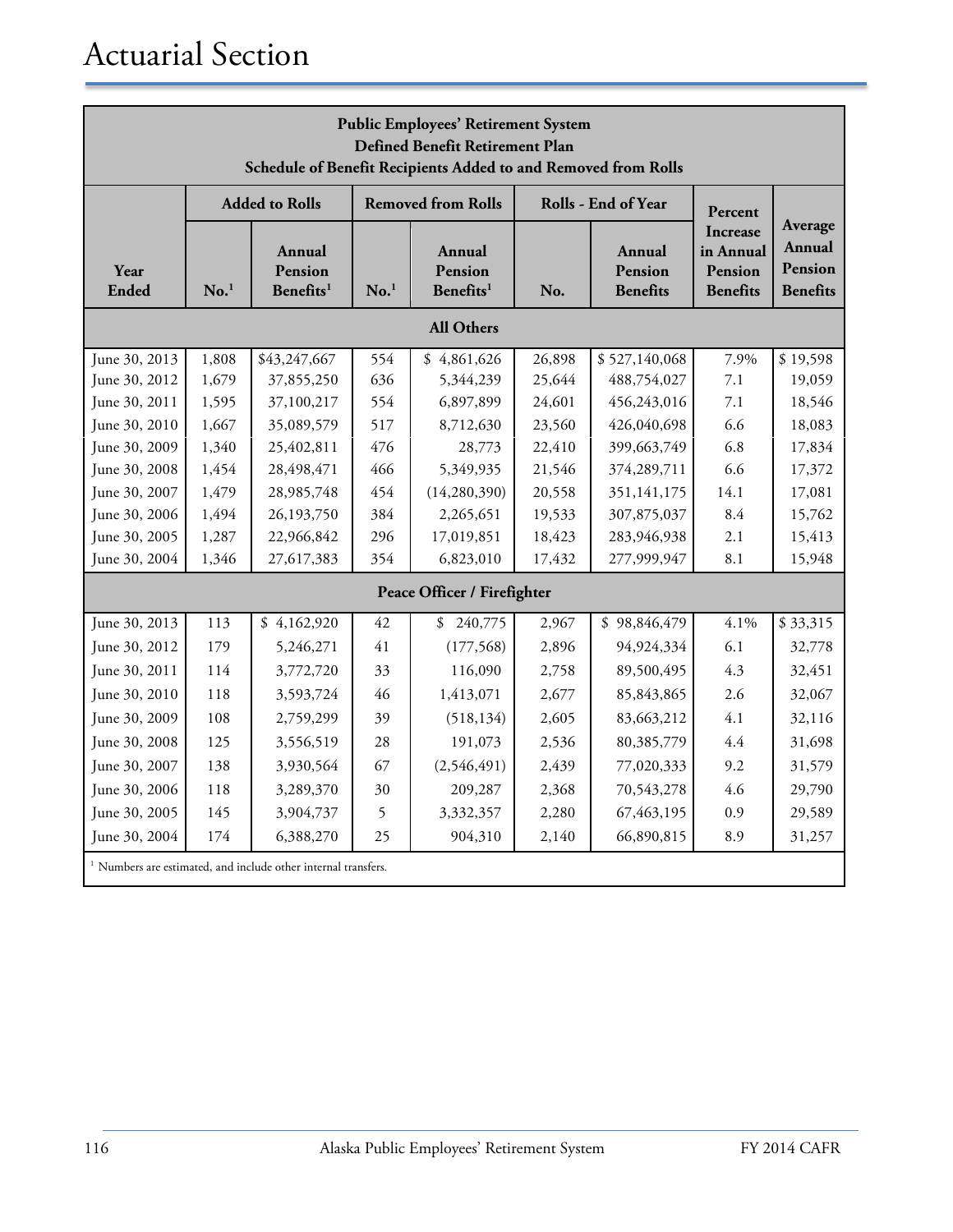| <b>Public Employees' Retirement System</b><br>Defined Benefit Retirement Plan<br><b>Pension Solvency Test</b> |                                                            |                                                                                                                   |             |                                              |        |                                                                    |       |  |  |  |
|---------------------------------------------------------------------------------------------------------------|------------------------------------------------------------|-------------------------------------------------------------------------------------------------------------------|-------------|----------------------------------------------|--------|--------------------------------------------------------------------|-------|--|--|--|
|                                                                                                               | (In thousands)<br>Pension Aggregate Accrued Liability For: |                                                                                                                   |             |                                              |        | <b>Portion of Accrued Liabilities</b><br><b>Covered by Assets:</b> |       |  |  |  |
| Valuation<br>Date                                                                                             | (1)<br><b>Active</b><br>Member<br><b>Contributions</b>     | (3)<br>(2)<br>Active<br><b>Members</b><br>(Employer-<br>Financed<br><b>Inactive</b><br><b>Members</b><br>Portion) |             | Pension<br><b>Valuation</b><br><b>Assets</b> | (1)    | (2)                                                                | (3)   |  |  |  |
| June 30, 2013                                                                                                 | \$1,479,538                                                | \$7,514,255                                                                                                       | \$2,952,088 | \$6,510,749                                  | 100.0% | 67.0%                                                              | $-$ % |  |  |  |
| June 30, 2012                                                                                                 | 1,459,943                                                  | 7,057,967                                                                                                         | 2,911,034   | 6,530,421                                    | 100.0  | 71.8                                                               |       |  |  |  |
| June 30, 2011                                                                                                 | 1,421,967                                                  | 6,657,517                                                                                                         | 2,839,563   | 6,762,149                                    | 100.0  | 80.2                                                               |       |  |  |  |
| June 30, 2010 <sup>1</sup>                                                                                    | 1,388,029                                                  | 6,268,461                                                                                                         | 2,715,182   | 6,469,832                                    | 100.0  | 81.1                                                               |       |  |  |  |
| June 30, 2009                                                                                                 | 1,315,924                                                  | 5,914,959                                                                                                         | 2,471,203   | 6,108,528                                    | 100.0  | 81.0                                                               |       |  |  |  |
| June 30, 2008                                                                                                 | 1,242,288                                                  | 5,606,402                                                                                                         | 2,305,592   | 7,210,772                                    | 100.0  | 100.0                                                              | 15.7  |  |  |  |
| June 30, 2007                                                                                                 | 1,203,007                                                  | 5,282,132                                                                                                         | 2,177,185   | 6,739,004                                    | 100.0  | 100.0                                                              | 11.7  |  |  |  |
| June 30, 2006 <sup>12</sup>                                                                                   | 1,157,755                                                  | 4,933,609                                                                                                         | 2,002,679   | 6,331,065                                    | 100.0  | 100.0                                                              | 12.0  |  |  |  |
| June 30, 2005                                                                                                 | 1,104,821                                                  | 4,627,467                                                                                                         | 1,354,903   | 6,016,713 <sup>3</sup>                       | 100.0  | 100.0                                                              | 21.0  |  |  |  |

<sup>1</sup> Change in Assumptions

<sup>2</sup> Change in Methods

<sup>3</sup> The pension and postemployment healthcare valuation assets were allocated using a ration of fair value of assets as of June 30, 2005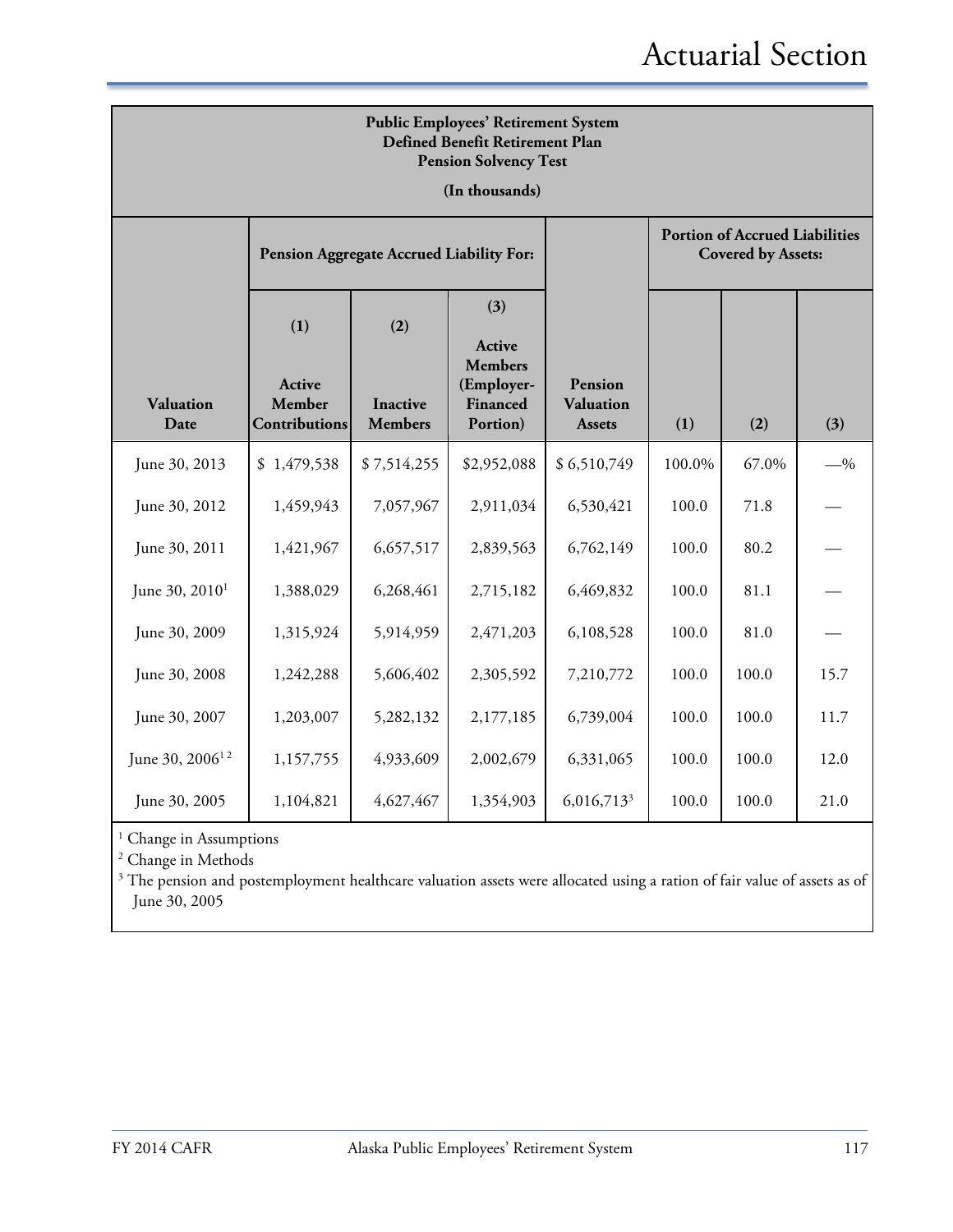| <b>Public Employees' Retirement System</b><br>Defined Benefit Retirement Plan<br><b>Postemployment Healthcare Solvency Test</b><br>(In thousands) |                                                                             |                                                                                                                          |             |                                                                        |        |                                                                       |       |  |  |  |
|---------------------------------------------------------------------------------------------------------------------------------------------------|-----------------------------------------------------------------------------|--------------------------------------------------------------------------------------------------------------------------|-------------|------------------------------------------------------------------------|--------|-----------------------------------------------------------------------|-------|--|--|--|
|                                                                                                                                                   | <b>Postemployment Healthcare</b><br><b>Aggregate Accrued Liability For:</b> |                                                                                                                          |             |                                                                        |        | <b>Portion of Accrued</b><br>Liabilities<br><b>Covered by Assets:</b> |       |  |  |  |
| Valuation<br>Date                                                                                                                                 | (1)<br><b>Active Member</b><br><b>Contributions</b>                         | (2)<br>(3)<br><b>Active</b><br><b>Members</b><br>(Employer-<br><b>Inactive</b><br>Financed<br><b>Members</b><br>Portion) |             | Post-<br>Employment<br>Healthcare<br><b>Valuation</b><br><b>Assets</b> | (1)    | (2)                                                                   | (3)   |  |  |  |
| June 30, $2013^1$                                                                                                                                 | $\frac{\text{I}}{\text{I}}$                                                 | \$5,298,380                                                                                                              | \$2,748,498 | \$5,651,877                                                            | 100.0% | 100.0%                                                                | 12.9% |  |  |  |
| June 30, 2012 <sup>1</sup>                                                                                                                        |                                                                             | 5,026,080                                                                                                                | 2,837,337   | 5,301,609                                                              | 100.0  | 100.0                                                                 | 9.7   |  |  |  |
| June 30, 2011                                                                                                                                     |                                                                             | 4,812,845                                                                                                                | 3,008,658   | 5,051,625                                                              | 100.0  | 100.0                                                                 | 7.9   |  |  |  |
| June 30, $2010^1$                                                                                                                                 |                                                                             | 4,581,806                                                                                                                | 3,179,014   | 4,687,632                                                              | 100.0  | 100.0                                                                 | 3.3   |  |  |  |
| June 30, 2009                                                                                                                                     |                                                                             | 4,232,394                                                                                                                | 2,644,891   | 4,134,450                                                              | 100.0  | 97.7                                                                  |       |  |  |  |
| June 30, $2008^1$                                                                                                                                 |                                                                             | 4,166,270                                                                                                                | 2,567,589   | 3,829,334                                                              | 100.0  | 91.9                                                                  |       |  |  |  |
| June 30, 2007                                                                                                                                     |                                                                             | 3,684,906                                                                                                                | 2,223,703   | 3,161,956                                                              | 100.0  | 85.8                                                                  |       |  |  |  |
| June 30, 2006 <sup>12</sup>                                                                                                                       |                                                                             | 3,990,202                                                                                                                | 2,304,168   | 2,709,843                                                              | 100.0  | 67.9                                                                  |       |  |  |  |
| June 30, 2005                                                                                                                                     |                                                                             | 4,039,591                                                                                                                | 1,718,059   | 2,426,206 <sup>3</sup>                                                 | 100.0  | 60.1                                                                  |       |  |  |  |

Healthcare liabilities are calculated using the funding assumptions (i.e., funding investment return and net of Medicare Part D subsidy).

<sup>1</sup> Change in Assumptions

<sup>2</sup> Change in Methods

<sup>3</sup> The pension and postemployment healthcare valuation assets were allocated using a ration of fair value of assets as of June 30, 2005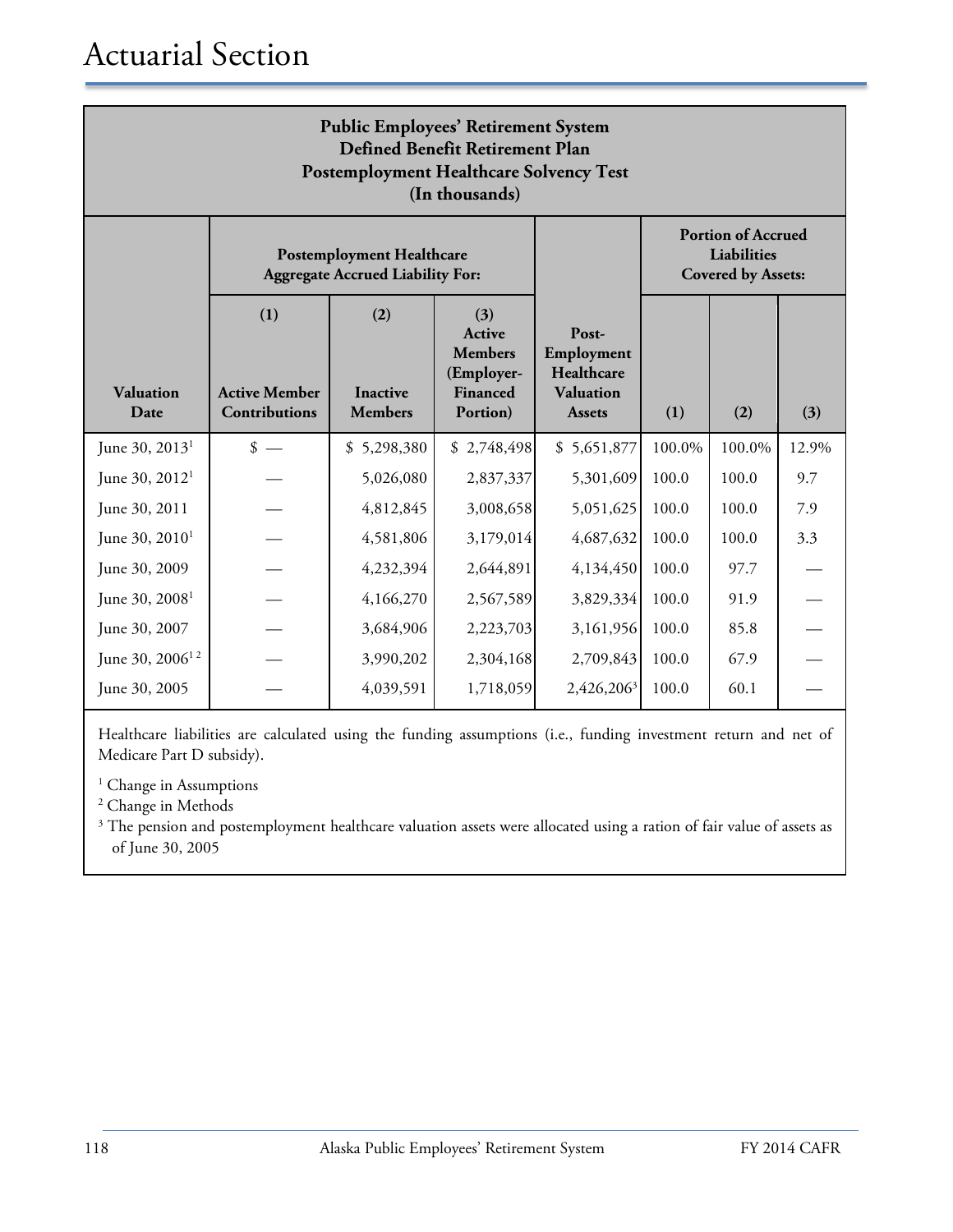#### **Public Employees' Retirement System Defined Benefit Retirement Plan Analysis of Financial Experience**

#### **Change in Employer/State Contribution Rate Due to (Gains) and Losses in Accrued Liabilities During the Last Five Fiscal Years Resulting From Differences Between Assumed Experience and Actual Experience**

|                                            | <b>Change in Employer/State</b><br><b>Contribution Rate During Fiscal Year</b> |             |            |        |             |  |  |  |
|--------------------------------------------|--------------------------------------------------------------------------------|-------------|------------|--------|-------------|--|--|--|
| Type of<br>(Gain) or Loss                  | 2013                                                                           | 2012        | 2011       | 2010   | 2009        |  |  |  |
| Health Experience                          | $(1.51)\%$                                                                     | $(2.97)\%$  | $(1.82)\%$ | 0.24%  | $(2.21)\%$  |  |  |  |
| Salary Experience                          | 0.23                                                                           | 0.23        | 0.31       | 0.06   | 0.23        |  |  |  |
| <b>Investment Experience</b>               | 1.76                                                                           | 3.11        | 0.26       | 0.28   | 5.31        |  |  |  |
| Demographic Experience                     | (0.84)                                                                         | (1.00)      | 0.29       | (0.30) | (0.29)      |  |  |  |
| <b>Contribution Shortfall</b>              | 0.79                                                                           | 0.21        | 0.44       | (0.67) | (0.24)      |  |  |  |
| (Gain) or Loss During Year From Experience | 0.43                                                                           | (0.42)      | (0.52)     | (0.39) | 2.80        |  |  |  |
| Non-recurring changes                      |                                                                                |             |            |        |             |  |  |  |
| <b>Asset Valuation Method</b>              |                                                                                |             |            |        |             |  |  |  |
| Past Service Amortization Change           |                                                                                | 7.21        |            |        |             |  |  |  |
| Assumption and Method Changes              |                                                                                | 0.75        |            | 2.46   |             |  |  |  |
| System Benefit Changes                     |                                                                                |             |            |        |             |  |  |  |
| Composite (Gain) or Loss During Year       | 0.43                                                                           | 7.54        | (0.52)     | 2.07   | 2.80        |  |  |  |
| Beginning Employer/State Contribution Rate | 39.85                                                                          | 32.31       | 32.83      | 30.76  | 27.96       |  |  |  |
| Ending Employer/State Contribution Rate    | 40.28%                                                                         | 39.85%      | 32.31%     | 32.83% | 30.76%      |  |  |  |
| Fiscal Year Above Rate is Applied          | <b>FY16</b>                                                                    | <b>FY15</b> | FY14       | FY13   | <b>FY12</b> |  |  |  |

NOTE: In the second session of the 28<sup>th</sup> Alaska legislature, the legislature changed the actuarial methodology from level dollar amortization to level percent of pay. The June 30, 2013 PERS actuarial valuation report was not updated for this change, but specific revisions for the amortization change were presented to reflect the change in amortization. The change in the amortization resulted in an adjusted FY 16 employer/state contribution rate of 22.58%.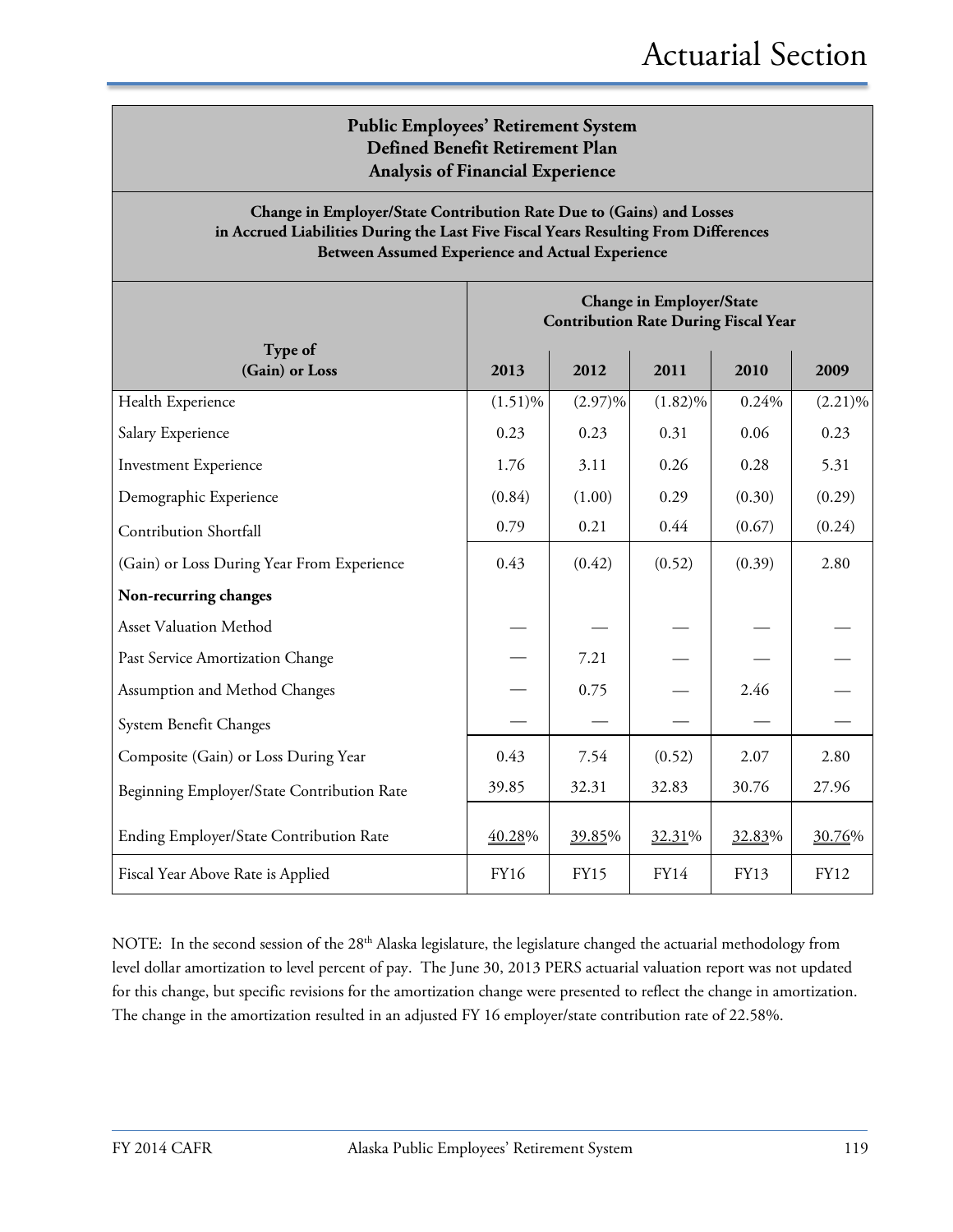| <b>Public Employees' Retirement System</b> |
|--------------------------------------------|
| Defined Benefit Retirement Plan            |
| <b>Analysis of Financial Experience</b>    |

#### **Change in Employer/State Contribution Rate Due to (Gains) and Losses in Accrued Liabilities During the Last Three Fiscal Years Resulting From Differences Between Assumed Experience and Actual Experience**

|                                            | Change in Employer/State Contribution Rate During Fiscal Year |             |        |             |             |             |  |
|--------------------------------------------|---------------------------------------------------------------|-------------|--------|-------------|-------------|-------------|--|
|                                            |                                                               | Pension     |        | Healthcare  |             |             |  |
| Type of<br>(Gain) or Loss                  | 2013                                                          | 2012        | 2011   | 2013        | 2012        | 2011        |  |
| Health Experience                          | N/A                                                           | N/A         | N/A    | $(1.51)\%$  | $(2.97)\%$  | $(1.82)\%$  |  |
| Salary Experience                          | 0.23%                                                         | 0.23%       | 0.31%  | N/A         | N/A         | N/A         |  |
| <b>Investment Experience</b>               | 1.43                                                          | 2.40        |        | 0.33        | 0.71        | 0.26        |  |
| Demographic Experience                     | (0.84)                                                        | (1.00)      | 0.29   | N/A         | N/A         | N/A         |  |
| <b>Contribution Shortfall</b>              | 0.78                                                          | 0.25        | 0.42   | 0.01        | (0.04)      | 0.02        |  |
| (Gain) or Loss During Year From Experience | 1.60                                                          | 1.88        | 1.02   | (1.17)      | (2.30)      | (1.54)      |  |
| Non-recurring changes                      |                                                               |             |        |             |             |             |  |
| <b>Asset Valuation Method</b>              |                                                               |             |        |             |             |             |  |
| Past Service Amortization Change           |                                                               | 4.89        |        |             | 2.32        |             |  |
| Assumption and Method Changes              |                                                               |             |        |             | 0.75        |             |  |
| System Benefit Changes                     |                                                               |             |        |             | 0.00        |             |  |
| Composite (Gain) or Loss During Year       | 1.60                                                          | 6.77        | 1.02   | (1.17)      | 0.77        | (1.54)      |  |
| Beginning Employer/State Contribution Rate | 23.24                                                         | 16.47       | 15.45  | 16.61       | 15.84       | 17.38       |  |
|                                            |                                                               |             |        |             |             |             |  |
| Ending Employer/State Contribution Rate    | 24.84%                                                        | 23.24%      | 16.47% | 15.44%      | 16.61%      | 15.84%      |  |
| Fiscal Year Above Rate is Applied          | <b>FY16</b>                                                   | <b>FY15</b> | FY14   | <b>FY16</b> | <b>FY15</b> | <b>FY14</b> |  |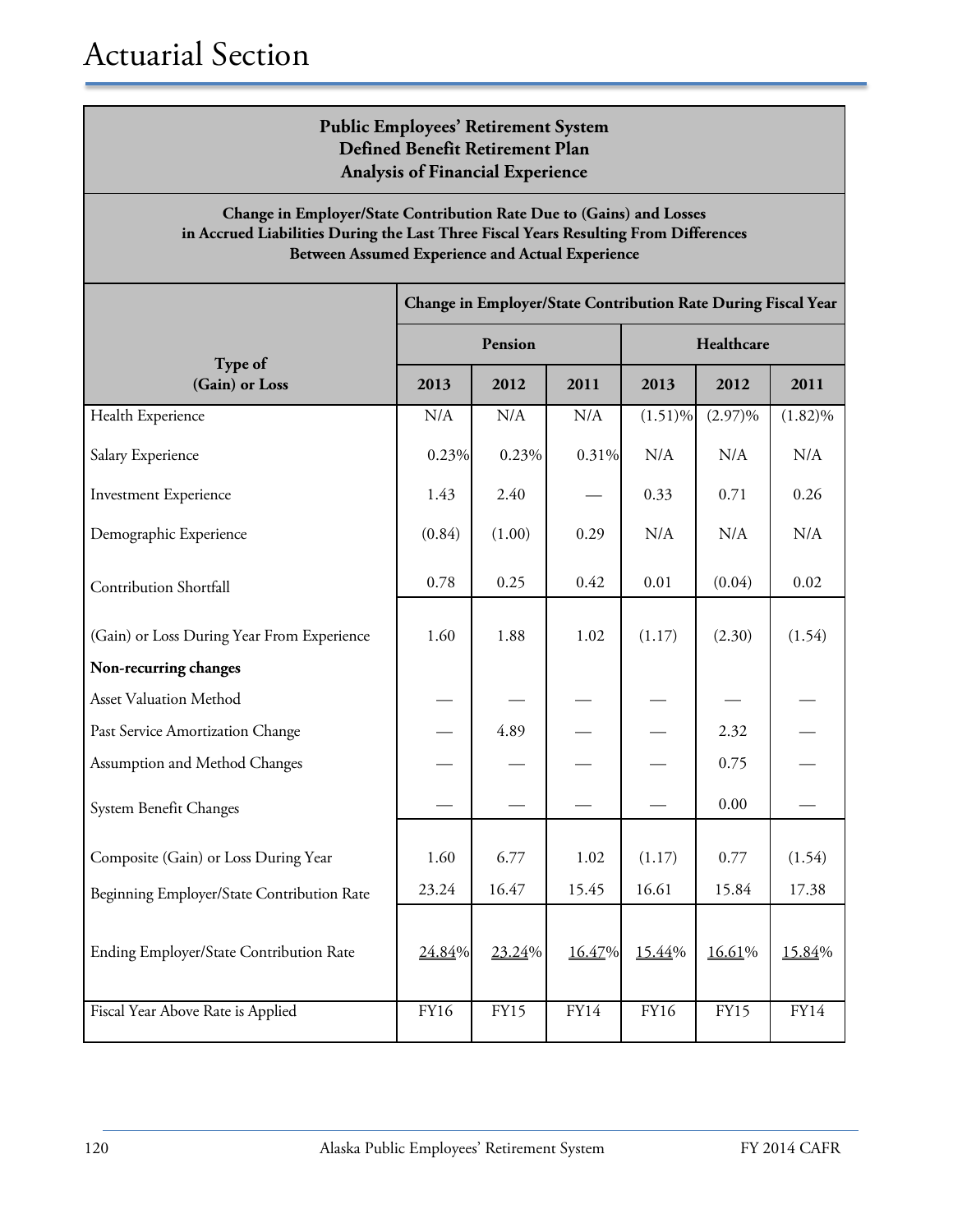## **Public Employees' Retirement System**

**Defined Benefit Retirement Plan**

#### **Summary of Plan Provisions and Changes in Plan Provisions**

#### **1. Effective Date**

January 1, 1961, with amendments through June 30, 2008. Chapter 82, 1986 Session Laws of Alaska, created a two-tier retirement system. Members who were first hired under the PERS before July 1, 1986 (Tier 1) are eligible for different benefits than members hired after June 30, 1986 (Tier 2). Chapter 4, 1996 Session Laws of Alaska created a third tier for members who were first hired after June 30, 1996 (Tier 3). Chapter 9, 2005 Session Laws of Alaska, closed the plan to new members hired after June 30, 2006.

#### **2. Administration of Plan**

The Commissioner of Administration or the Commissioner's designee is the administrator of the system. The Attorney General of the state is the legal counsel for the system and shall advise the administrator and represent the system in legal proceedings.

Prior to June 30, 2005, the Public Employees' Retirement Board prescribed policies and adopted regulations and performed other activities necessary to carry out the provisions of the system. The Alaska State Pension Investment Board, Department of Revenue, Treasury Division was responsible for investing PERS funds.

On July 27, 2005, Senate Bill 141, enacted as Chapter 9, 2005 Session laws of Alaska, replaced the Public Employees' Retirement Board and the Alaska State Pension Investment Board with the Alaska Retirement Management Board.

#### **3. Employers Included**

Currently there are 159 employers participating in the PERS, including the State of Alaska and 158 political subdivisions and public organizations.

#### **4. Membership**

PERS membership is mandatory for all permanent full-time and part-time employees of the State of Alaska and participating political subdivisions and public organizations, unless they are specifically excluded by Alaska Statute or employer participation agreements. Employees participating in the University of Alaska's Optional Retirement Plan or other retirement plans funded by the State are not covered by the PERS. Elected officials may waive PERS membership.

Certain members of the Alaska Teachers' Retirement System (TRS) are eligible for PERS retirement benefits for their concurrent elected public official service with municipalities. In addition, employees who work half-time in the PERS and TRS simultaneously are eligible for half-time PERS and TRS credit.

Senate Bill 141, signed into law on July 27, 2005, closes the Plan effective July 1, 2006, to new members first hired on or after July 1, 2006.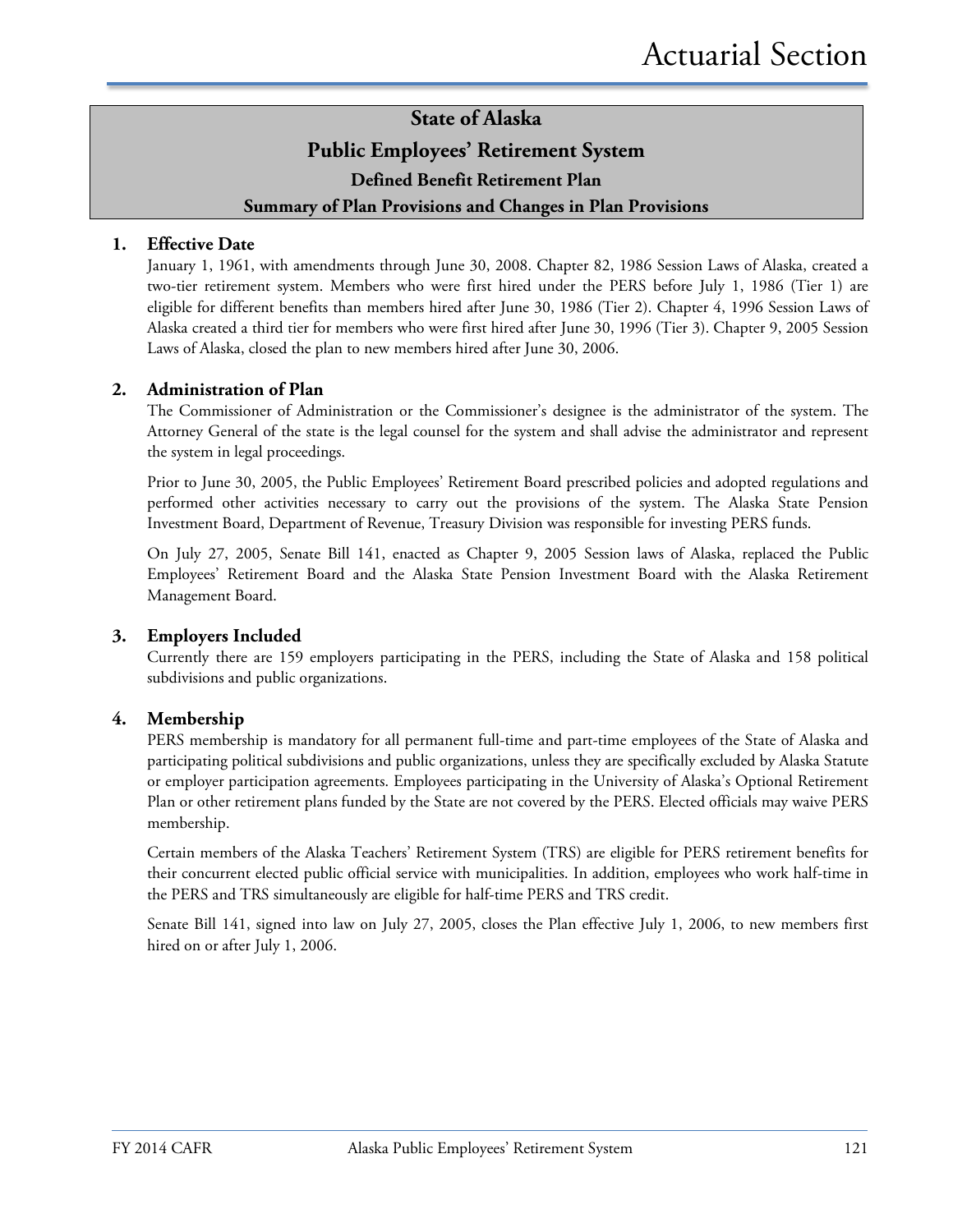# **State of Alaska Public Employees' Retirement System Defined Benefit Retirement Plan Summary of Plan Provisions and Changes in Plan Provisions**

#### **5. Credited Service**

Permanent employees who work at least 30 hours a week earn full-time credit; part-time employees working between 15 and 30 hours a week earn partial credit based upon the number of hours worked. Members receiving PERS occupational disability benefits continue to earn PERS credit while disabled. Survivors who are receiving occupational death benefits continue to earn PERS service credit while occupational survivor benefits are being paid.

Members may claim other types of service, including:

- part-time State of Alaska service rendered after December 31, 1960, and before January 1, 1976;
- service with the State, former Territory of Alaska, or U.S. Government in Alaska before January 1, 1961;
- past Peace Officer, correctional officer, fire fighter, and special officer service after January 1, 1961;
- military service (not more than five years may be claimed);
- temporary service after December 31, 1960;
- elected official service before January 1, 1981;
- Alaska Bureau of Indian Affairs service;
- past service rendered by employees who worked half-time in the PERS and Teachers' Retirement System (TRS) simultaneously;
- leave without pay service after June 13, 1987, while receiving Workers' Compensation;
- Village Public Safety Officer service; and
- service as a temporary employee of the legislature before July 1, 1979, but this service must have been claimed no later than July 1, 2003, or by the date of retirement, if sooner (not more than 10 years may be claimed).

Except for service before January 1, 1961, with the State, former Territory of Alaska, or U.S. Government in Alaska, contributions are required for all past service.

Past employment with participating political subdivisions that occurred before the employers joined the PERS is creditable if the employers agree to pay the required contributions.

At the election of certain PERS members, certain service may be credited in the same fashion as members in the State of Alaska Teachers' Retirement System (TRS).

Members employed as dispatchers or within a state correctional facility may, at retirement, elect to convert their dispatcher or correctional facility service from "all other" service to Peace Officer/Firefighter service and retire under the 20 year retirement option. Members pay the full actuarial cost of conversion.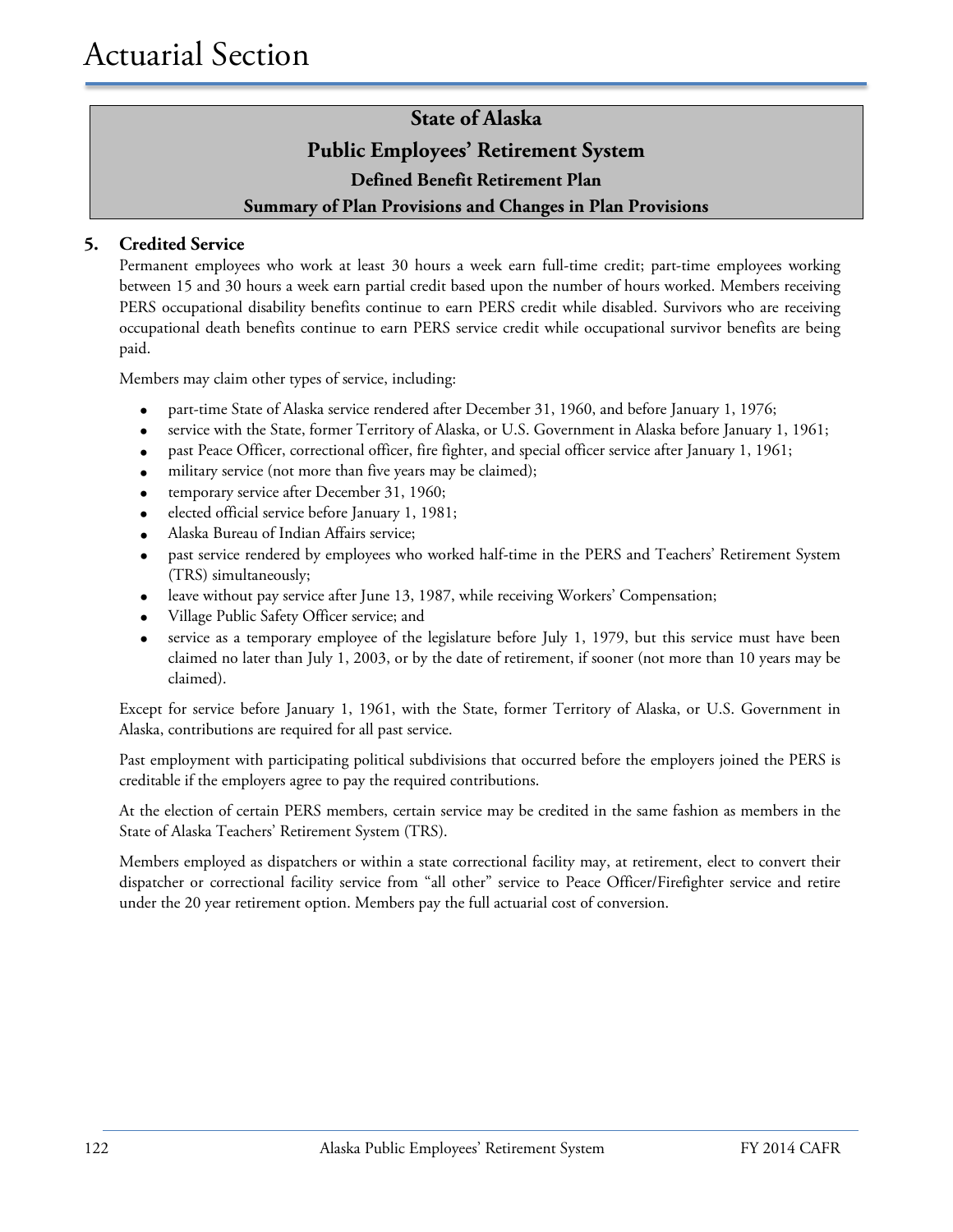#### **Public Employees' Retirement System**

**Defined Benefit Retirement Plan**

#### **Summary of Plan Provisions and Changes in Plan Provisions**

#### **6. Employer Contributions**

PERS employers contribute the amounts required, in addition to employees' contributions, to fund the benefits of the system.

The normal cost rate is a uniform rate for all participating employers (less the value of members' contributions).

The past service rate is a uniform rate for all participating employers to amortize the unfunded past service liability with payments that are a level percentage of pay amount over fixed 25-year periods.

Employer rates cannot be less than the normal cost rate.

Pursuant to AS 39.35.255 effective July 1, 2008, each PERS employer will pay a simple uniform contribution rate of 22% of member payroll.

#### **7. Additional State Contributions**

Pursuant to AS 39.35.280 effective July 1, 2008, the State shall contribute an amount (in addition to the State contribution as an employer) that when combined with the employer contribution (22% of total DB and DCR payroll, less employer contributions to DCR) will be sufficient to pay the total contribution rate adopted by The Alaska Retirement Management Board.

#### **8. Member Contributions**

**Mandatory Contributions:** Peace Officer/Firefighter members are required to contribute 7.5% of their compensation; all Others contribute 6.75%. Those all Others who have elected to have their service calculated under the Teachers' Retirement System rules contribute 9.76% of their compensation. Members' contributions are deducted from gross wages before federal income taxes are withheld.

**Contributions for Claimed Service:** Member contributions are also required for most of the claimed service described in (5) above.

**Voluntary Contributions:** Members may voluntarily contribute up to 5% of their salary on an after-tax basis. Voluntary contributions are recorded in a separate account and are payable to the:

- a. member in lump sum payment upon termination of employment;
- b. member's beneficiary if the member dies; or
- c. member in a lump sum, life annuity, or payments over a designated period of time when the member retires.

**Interest:** Members' contributions earn 4.5% interest, compounded semiannually on June 30 and December 31.

**Refund of Contributions:** Terminated members may receive refunds of their member contribution accounts which includes their mandatory and voluntary contributions, indebtedness payments, and interest earned. Terminated members' accounts may be attached to satisfy claims under Alaska Statute 09.38.065, federal income tax levies, and valid Qualified Domestic Relations Orders.

**Reinstatement of Contributions:** Refunded accounts and the corresponding PERS service may be reinstated upon reemployment in the PERS prior to July 1, 2010. Interest accrues on refunds until paid in full or members retire.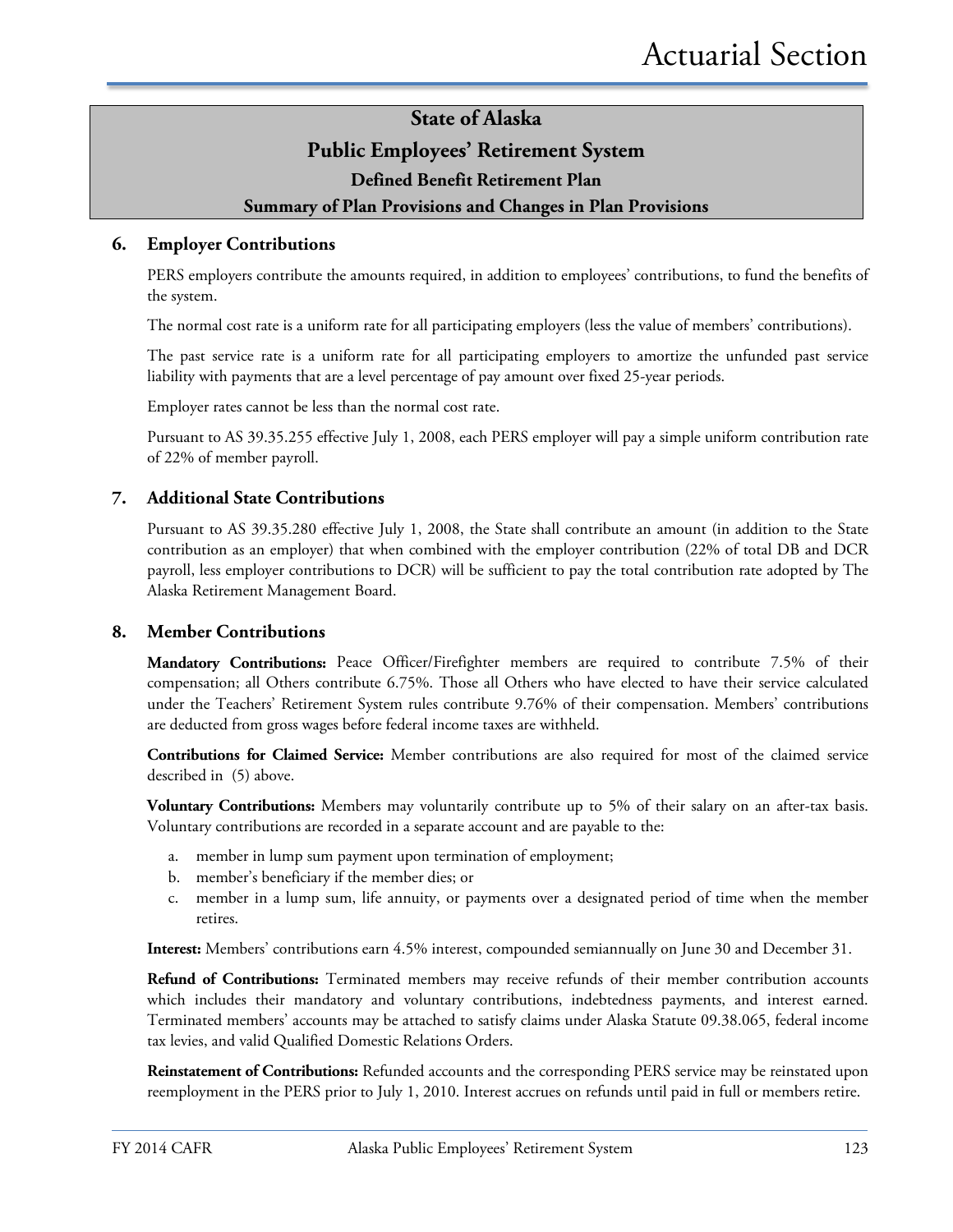#### **Public Employees' Retirement System**

**Defined Benefit Retirement Plan**

#### **Summary of Plan Provisions and Changes in Plan Provisions**

#### **9. Retirement Benefits**

#### **Eligibility:**

- a) Members, including deferred vested members, are eligible for normal retirement at age 55 or early retirement at age 50 if they were hired before July 1, 1986 (Tier 1), and 60 or early retirement at age 55 if they were hired after July 1, 1986 (Tiers 2 & 3). Additionally, they must have at least:
	- i) five years of paid-up PERS service;
	- ii) 60 days of paid-up PERS service as employees of the legislature during each of the five legislative sessions and they were first hired by the legislature before May 30, 1987;
	- iii) 80 days of paid-up PERS service as employees of the legislature during each of the five legislative sessions and they were first hired by the legislature after May 29, 1987;
	- iv) two years of paid-up PERS service and they are vested in the Teachers' Retirement System; or
	- v) two years of paid-up PERS service and a minimum three years of Teachers' Retirement System service to qualify for a public service benefit.
- b) Members may retire at any age when they have:
	- i) 20 paid-up years of PERS Peace Officer/Firefighter service; or
	- ii) 30 paid-up years of PERS "all other" or "elected official" service.

**Benefit Type:** Lifetime benefits are paid to members. Eligible members may receive normal, unreduced benefits when they (1) reach normal retirement age and complete the service required; or (2) satisfy the minimum service requirements under the "20 and out" or "30 and out" provisions. Members may receive early, actuarially reduced benefits when they reach early retirement age and complete the service required.

Members may elect an early retirement or a joint and survivor option. Members who entered the PERS prior to July 1, 1996 may also select a 66-2/3 last survivor option and a level income option. Under these options and early retirement, benefits are actuarially adjusted so that members receive the actuarial equivalents of their normal benefit amounts.

**Benefit Calculations:** Retirement benefits are calculated by multiplying the average monthly compensation (AMC) times credited PERS service times the percentage multiplier. The AMC is determined by averaging the salaries earned during the five highest (three highest for Peace Officer/Firefighter members or members hired prior to July 1, 1996) consecutive payroll years. Members must earn at least 115 days of credit in the last year worked to include it in the AMC calculation. The PERS pays a minimum benefit of \$25.00 per month for each year of service when the calculated benefit is less.

The percentage multipliers for Peace Officer/Firefighter members are 2% for the first ten years of service and 2.5% for all service over 10 years.

The percentage multipliers for all Others are 2% for the first ten years, 2.25% for the next ten years, and 2.5% for all remaining service earned on or after July 1, 1986. All service before that date is calculated at 2%.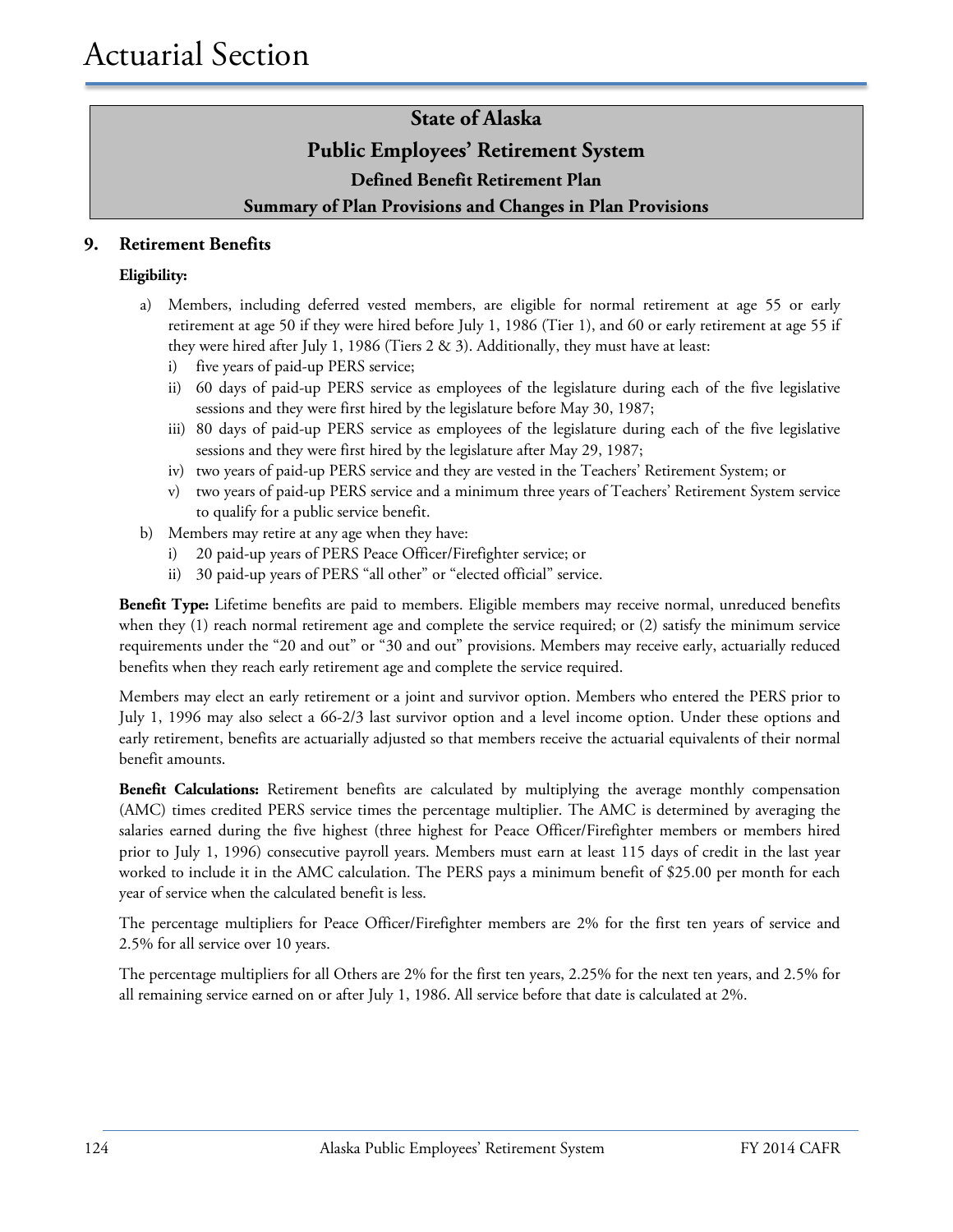# **Public Employees' Retirement System Defined Benefit Retirement Plan**

#### **Summary of Plan Provisions and Changes in Plan Provisions**

**Indebtedness:** Members who terminate and refund their PERS contributions are not eligible to retire, unless they return to PERS employment and pay back their refunds plus interest or accrue additional service which qualifies them for retirement. PERS refunds must be paid in full if the corresponding service is to count toward the minimum service requirements for retirement. Refunded PERS service is included in total service for the purpose of calculating retirement benefits. However, if a member is otherwise eligible to retire, when refunds are not completely paid before retirement, benefits are actuarially reduced for life. Indebtedness balances may also be created when a member purchases qualified claimed service.

#### **10. Reemployment of Retired Members**

Retirement and retiree healthcare benefits are suspended while retired members are reemployed under the PERS. During reemployment, members earn additional PERS service and contributions are withheld from their wages. A member who retired with a normal retirement benefit can elect to waive payment of PERS contributions. The waiver allows the member to continue receiving the retirement benefit during the period of reemployment. Members who elect the waiver option do not earn additional PERS service. The Waiver Option first became effective July 1, 2005 and applies to reemployment periods after that date. The Waiver Option is not available to members who retired early or under the Retirement Incentive Programs (RIPs). The Waiver Option is no longer available after June 30, 2009.

Members retired under the Retirement Incentive Programs (RIPs) who return to employment under the PERS, Teachers' Retirement System (TRS), or the University of Alaska's Optional Retirement Plan will:

- a) forfeit the three years of incentive credits that they received;
- b) owe the PERS 150% of the benefits that they received for state and political subdivision members, and 110% for school district employees, under the 1996-2000 RIP, which may include costs for health insurance, excluding amounts that they paid to participate for the 1986 and 1989 RIPs. Under prior RIPs, the penalty is 110% of the benefits received; and
- c) be charged 7% interest from the date that they are reemployed until their indebtedness is paid in full or they retire again. If the indebtedness is not completely paid, future benefits will be actuarially reduced for life.

Employers make contributions to the unfunded liability of the plan on behalf of rehired retired members at the rate the employer is making contributions to the unfunded liability of the plan for other members.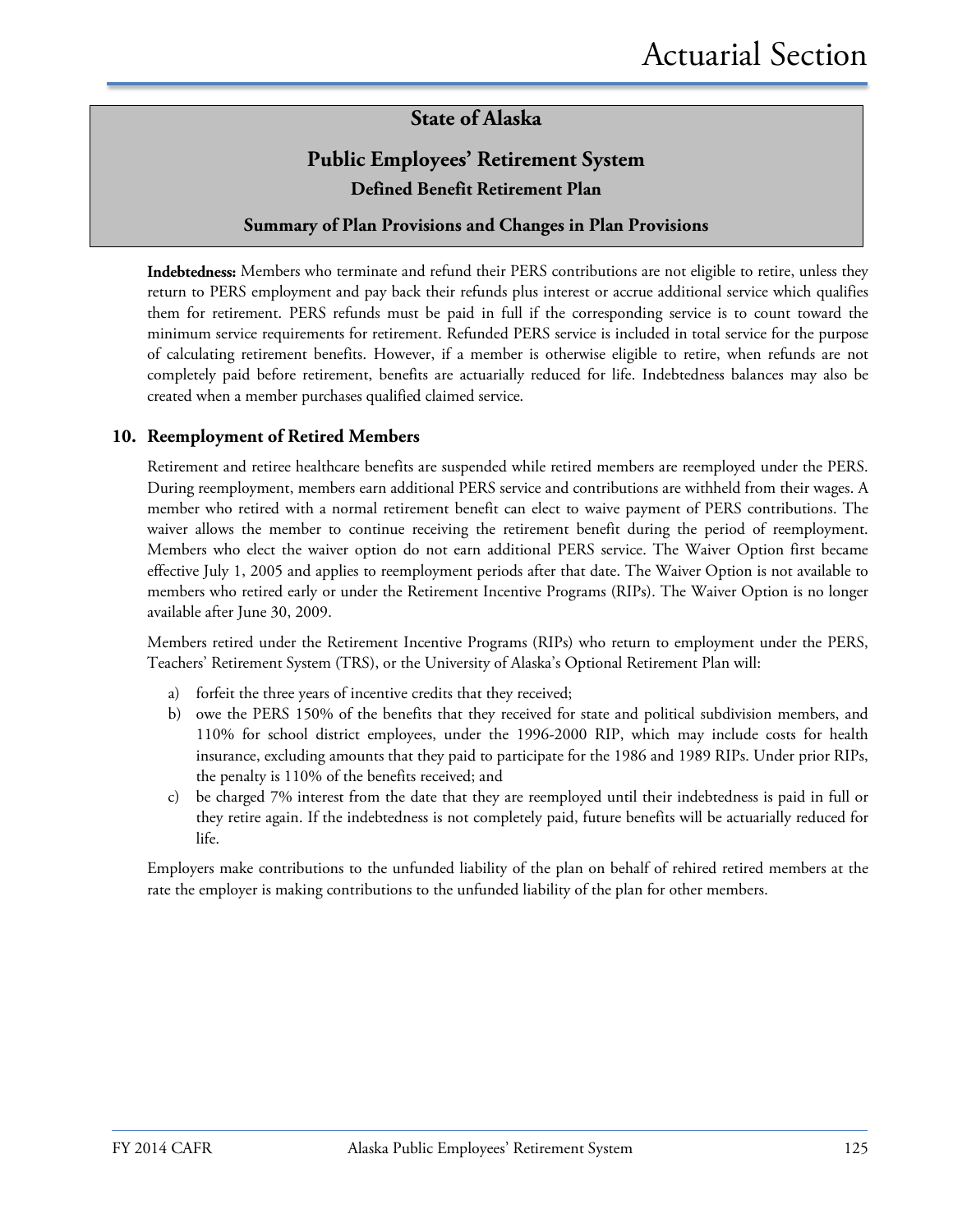# **State of Alaska Public Employees' Retirement System Defined Benefit Retirement Plan Summary of Plan Provisions and Changes in Plan Provisions**

#### **11. Postemployment Healthcare Benefits**

Major medical benefits are provided to retirees and their surviving spouses by the PERS for all employees hired before July 1, 1986 (Tier 1) and disabled retirees. Employees hired after June 30, 1986 (Tier 2) and their surviving spouses with five years of credited service (or ten years of credited service for those first hired after June 30, 1996 (Tier 3)) must pay the full monthly premium if they are under age sixty and will receive benefits paid by the PERS if they are over age sixty. Tier 3 Members with between five and ten years of credited service must pay the full monthly premium regardless of their age. Tier 2 and Tier 3 Members with less than five years of credited service are not eligible for postemployment healthcare benefits. Tier 2 Members who are receiving a conditional benefit and are age eligible are eligible for postemployment healthcare benefits. In addition, Peace Officers and their surviving spouses with twenty-five years of Peace Officer membership service and Other employees and their surviving spouses with thirty years of membership service receive benefits paid by the PERS, regardless of their age or date of hire. Peace Officers / Firefighters who are disabled between 20 and 25 years must pay the full monthly premium.

#### **12. Disability Benefits**

Monthly disability benefits are paid to permanently disabled members until they die, recover or become eligible for normal retirement. Members are appointed to normal retirement on the first of the month after they become eligible.

**Occupational Disability:** Members are not required to satisfy age or service requirements to be eligible for occupational disability. Monthly benefits are equal to 40% of their gross monthly compensation on the date of their disability. Members on occupational disability continue to earn PERS service until they become eligible for normal retirement. Peace Officer/Firefighter members may elect to retain the disability benefit formula for the calculation of their normal retirement benefits.

**Nonoccupational Disability:** Members must be vested (five paid-up years of PERS service) to be eligible for nonoccupational disability benefits. Monthly benefits are calculated based on the member's average monthly compensation and PERS service on the date of termination from employment because of disability. Members do not earn PERS service while on nonoccupational disability.

#### **13. Death Benefits**

Monthly death benefits may be paid to a spouse or dependent children upon the death of a member. If monthly benefits are not payable under the occupational and nonoccupational death provisions, the designated beneficiary receives the lump sum benefit described below.

**Occupational Death:** When an active member (vested or nonvested) dies from occupational causes, a monthly survivor's pension may be paid to the spouse. The pension equals 40% of the member's gross monthly compensation on the date of death or disability, if earlier. If there is no spouse, the pension may be paid to the member's dependent children. On the member's normal retirement date, the benefit converts to a normal retirement benefit. The normal benefit is based on the member's salary on the date of death and service, including service accumulated from the date of the member's death to the normal retirement date. Survivors of Peace Officer/Firefighter members receive the greater of 50% of the member's gross monthly compensation on the date of death or disability, or 75% of the member's monthly normal retirement benefit (including service projected to Normal Retirement). If the member is unmarried with no children, a refund of contributions is payable to the estate.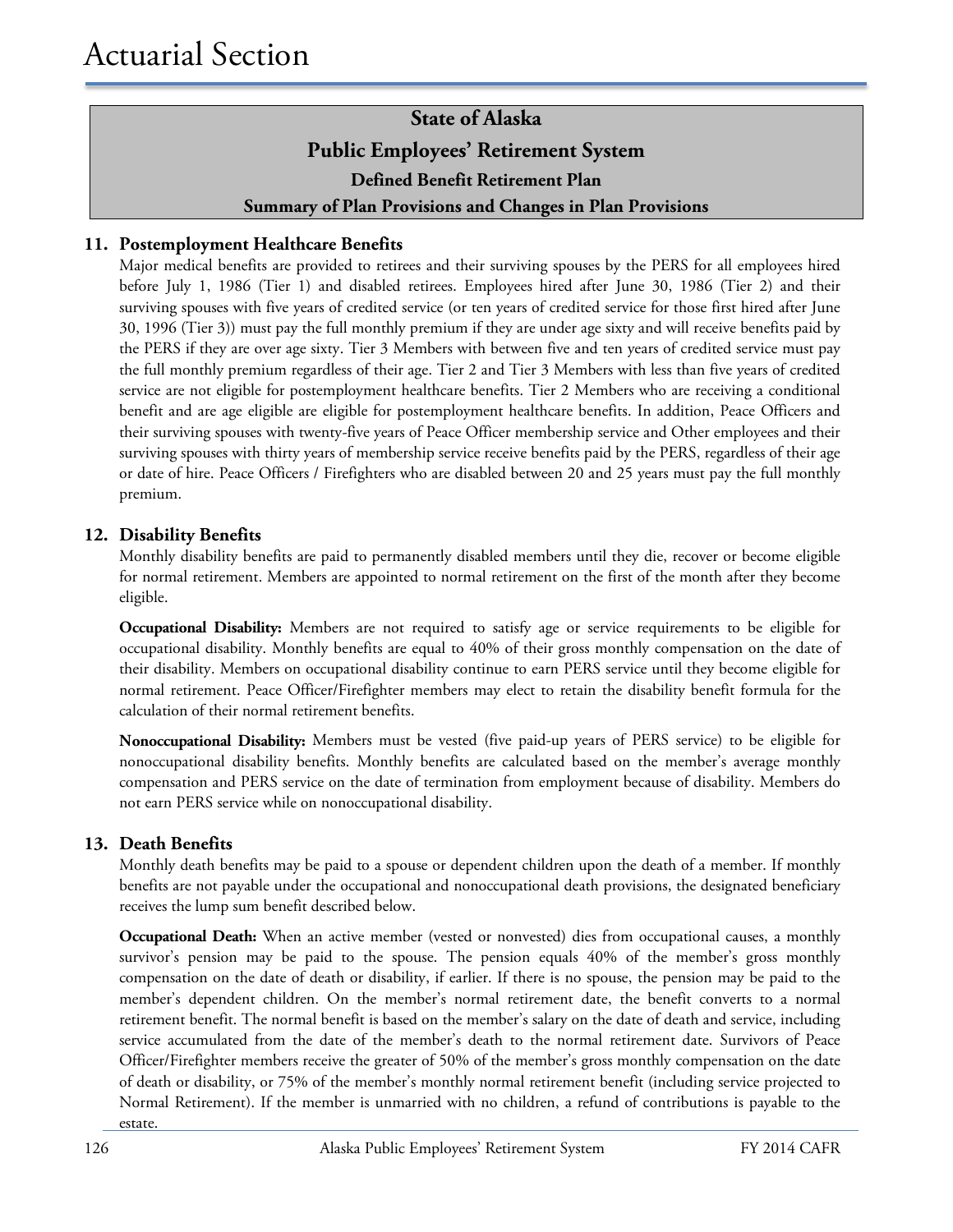#### **Public Employees' Retirement System**

#### **Defined Benefit Retirement Plan**

#### **Summary of Plan Provisions and Changes in Plan Provisions**

**Death after Occupational Disability:** When a member dies while occupationally disabled, benefits are paid as described above in Occupational Death.

**Nonoccupational Death:** When a vested member dies from nonoccupational causes, the surviving spouse may elect to receive a monthly 50% joint and survivor benefit or a lump sum benefit. The monthly benefit is calculated on the member's average monthly compensation and PERS service at the time of termination or death.

**Lump Sum Nonoccupational Death Benefit:** Upon the death of a member who has less than one year of service, the designated beneficiary receives the member's contribution account, which includes mandatory and voluntary contributions, indebtedness payments, and interest earned. If the member has more than one year of PERS service or is vested, the beneficiary also receives \$1,000 and \$100 for each year of PERS service.

**Death After Retirement:** When a retired member dies, the designated beneficiary receives the member's contribution account, less any benefits already paid and the member's last benefit check. If the member selected a survivor option at retirement, the eligible spouse receives continuing, lifetime monthly benefits.

#### **14. Postretirement Pension Adjustments**

Postretirement pension adjustments (PRPAs) are granted annually to eligible benefit recipients when the consumer price index (CPI) for urban wage earners and clerical workers for Anchorage increases during the preceding calendar year. PRPAs are calculated by multiplying the recipient's base benefit, including past PRPAs, excluding the Alaska COLA, times:

- a. 75% of the CPI increase in the preceding calendar year or 9%, whichever is less, if the recipient is at least age 65 or on PERS disability; or
- b. 50% of the CPI increase in the preceding calendar year or 6%, whichever is less, if the recipient is at least age 60, or has been receiving benefits for at least five years.

Ad hoc PRPAs, up to a maximum of 4%, may be granted to eligible recipients who first entered the PERS before July 1, 1986 (Tier 1) if the CPI increases and the funding ratio is at least 105%.

In a year where an ad hoc PRPA is granted, eligible recipients will receive the higher of the two calculations.

#### **15. Alaska Cost of Living Allowance**

Eligible benefit recipients who reside in Alaska receive an Alaska cost of living allowance (COLA) equal to 10% of their base benefits or \$50, whichever is more. The following benefit recipients are eligible:

- a. members who first entered the PERS before July 1, 1986 (Tier 1) and their survivors;
- b. members who first entered the PERS after June 30, 1986 (Tiers 2 & 3) and their survivors if they are at least age 65; and
- c. all disabled members.

#### **Changes in Benefit Provisions Since the Prior Valuation**

There have been no changes in benefit provisions since the prior valuation.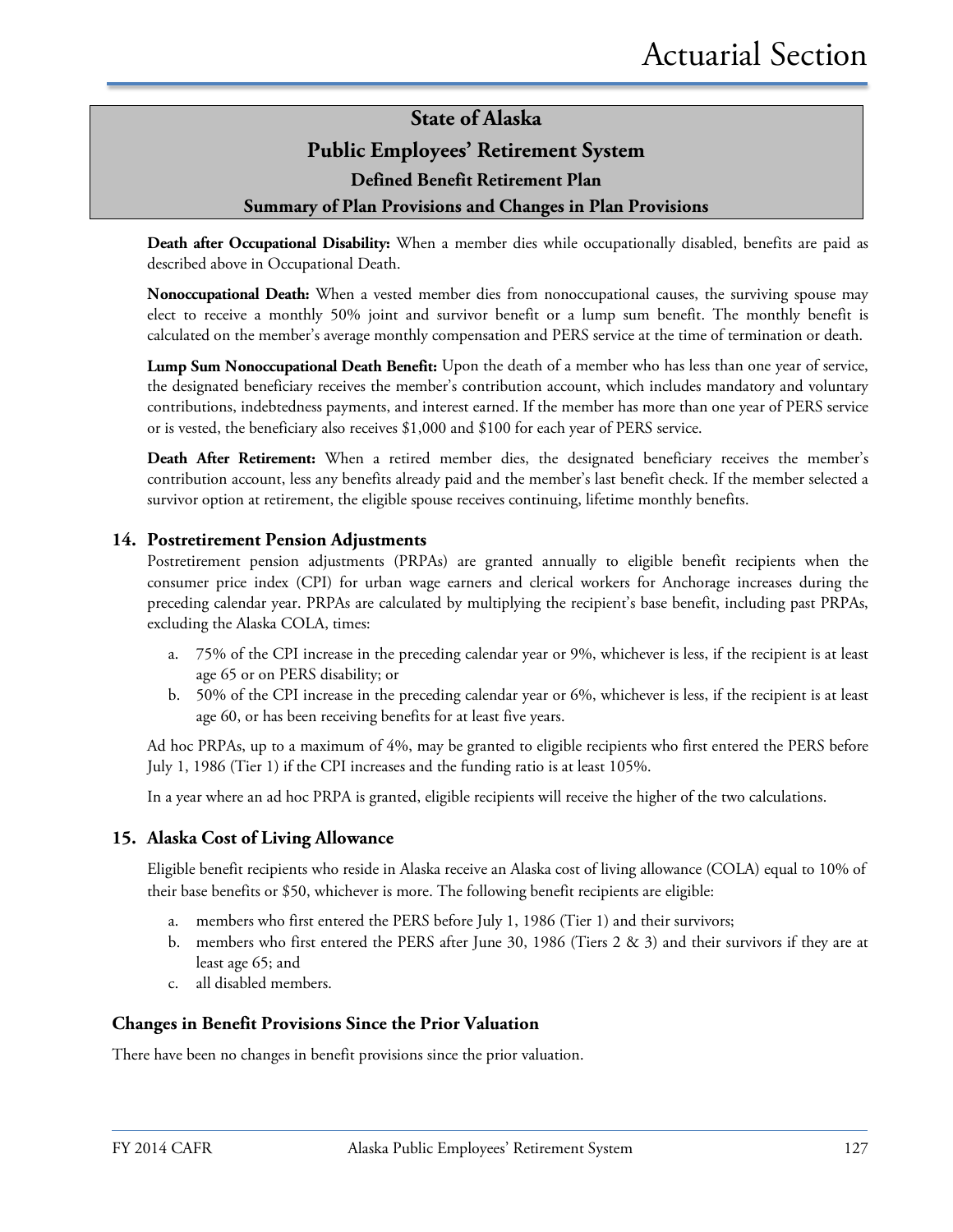# Actuarial Section

# **buck**consultants

# A Xerox Company

August 22, 2014

State of Alaska The Alaska Retirement Management Board The Department of Revenue, Treasury Division The Department of Administration, Division of Retirement and Benefits P.O. Box 110203 Juneau, AK 99811-0203

#### *Certification of Actuarial Valuation*

Dear Members of The Alaska Retirement Management Board, The Department of Revenue and The Department of Administration:

This report summarizes the annual actuarial valuation results of the State of Alaska Public Employees' Retirement System Defined Contribution Retirement (PERS DCR) Plan as of June 30, 2013 performed by Buck Consultants, LLC.

The actuarial valuation is based on financial information provided in the financial statements audited by KPMG LLP and member data provided by the Division of Retirement and Benefits and summarized in this report. The benefits considered are those delineated in Alaska statutes effective June 30, 2013. The actuary did not verify the data submitted, but did perform tests for consistency and reasonableness.

All costs, liabilities and other factors under the Plan were determined in accordance with generally accepted actuarial principles and procedures. An actuarial cost method is used to measure the actuarial liabilities which we believe is reasonable. Buck Consultants, LLC is solely responsible for the actuarial data and actuarial results presented in this report. This report fully and fairly discloses the actuarial position of the Plan.

The State of Alaska Public Employees' Retirement System DCR Plan is funded by Employer Contributions in accordance with the funding policy adopted by the Alaska Retirement Management Board (Board). The funding objective for the State of Alaska Public Employees' Retirement System DCR Plan is to pay required contributions that remain level as a percent of PERS DCR Compensation. The Board has also established a funding policy objective that the required contributions be sufficient to pay the Normal Costs of active plan members, Plan expenses, and amortize the Unfunded Actuarial Accrued Liability as a level percent of PERS DCR Compensation over a closed 25-year period. This objective is currently being met and is projected to continue to be met.

In our opinion, the actuarial assumptions used are reasonable, taking into account the experience of the Plan and reasonable long-term expectations, and represent our best estimate of the anticipated long-term experience under the Plan. The actuary performs an analysis of Plan experience periodically and recommends changes if, in the opinion of the actuary, assumption changes are needed to more accurately reflect expected future experience. The last experience analysis was performed in 2010. A review of the healthcare assumptions was performed for this actuarial valuation and changes were made to the healthcare cost trend rates and the per capita claims cost rates effective June 30, 2012 to better reflect expected future healthcare experience. Changes were also made to expected healthcare benefit participation, lower initial relative values of DCR healthcare, and increased employer sharing of medical cost trend as a result of recent plan decision discussions. A summary of the actuarial assumptions and methods used in this actuarial valuation are shown in this report.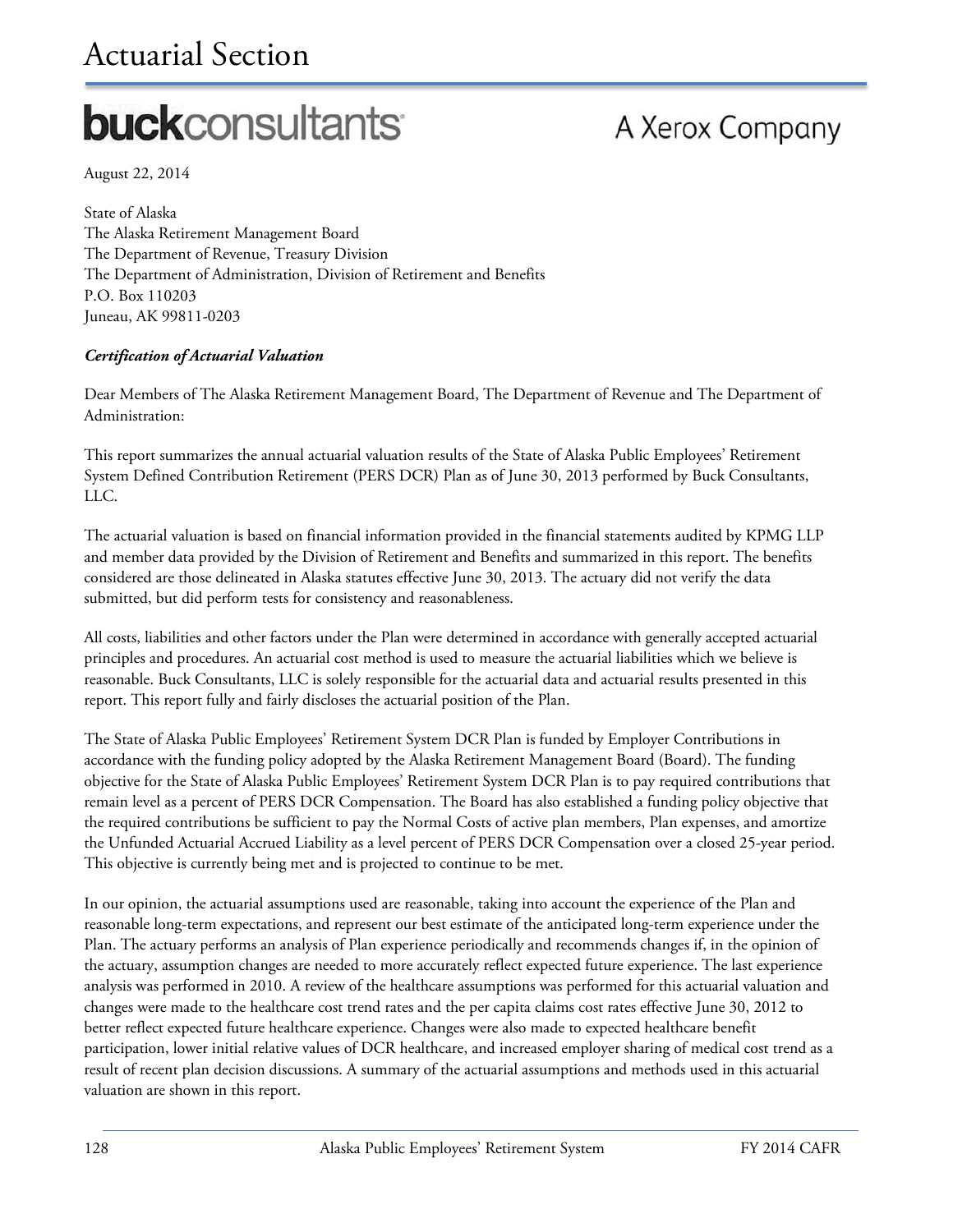The assumptions and methods used to determine the Annual Required Contributions (ARC) of the Employers to the State of Alaska Public Employees' Retirement System DCR Plan as outlined in this report and all supporting schedules meet the parameters and requirements for disclosure of Governmental Accounting Standards Board (GASB) Statements No. 25, Financial Reporting for Defined Benefit Pension Plans and Note Disclosures for Defined Contribution Plans, and No. 43, Financial Reporting for Postemployment Benefit Plans Other Than Pension Plans. Based on member data and asset information provided by the Division of Retirement and Benefits, we have prepared the Schedule of Funding Progress, Schedule of Employer Contributions, and trend data schedules under GASB Nos. 25 and 43 that are included in the Financial Section of the CAFR. We have also prepared the member data tables shown in this report for the Statistical Section of the CAFR, and the summary of actuarial assumptions and solvency test for the Actuarial Section of the CAFR.

The undersigned are Enrolled Actuaries, a Fellow and an Associate of the Society of Actuaries and Members of the American Academy of Actuaries and meet the Qualification Standards of the American Academy of Actuaries to render the actuarial opinions contained in this report. This report has been prepared in accordance with all Applicable Actuarial Standards of Practice. We are available to answer any questions on the material contained in the report, or to provide explanations or further details as may be appropriate.

Respectfully submitted,

BUCK CONSULTANTS, LLC

David H. Alschinsky

David H. Slishinsky, ASA, EA, MAAA, FCA Principal, Consulting Actuary

The undersigned actuary is responsible for all assumptions related to the average annual per capita health claims cost and the health care cost trend rates, and hereby affirms her qualification to render opinions in such matters, in accordance with the qualification standards of the American Academy of Actuaries.

Melisse A. Bisatt

Melissa Bissett, FSA, MAAA Senior Consultant, Health & Productivity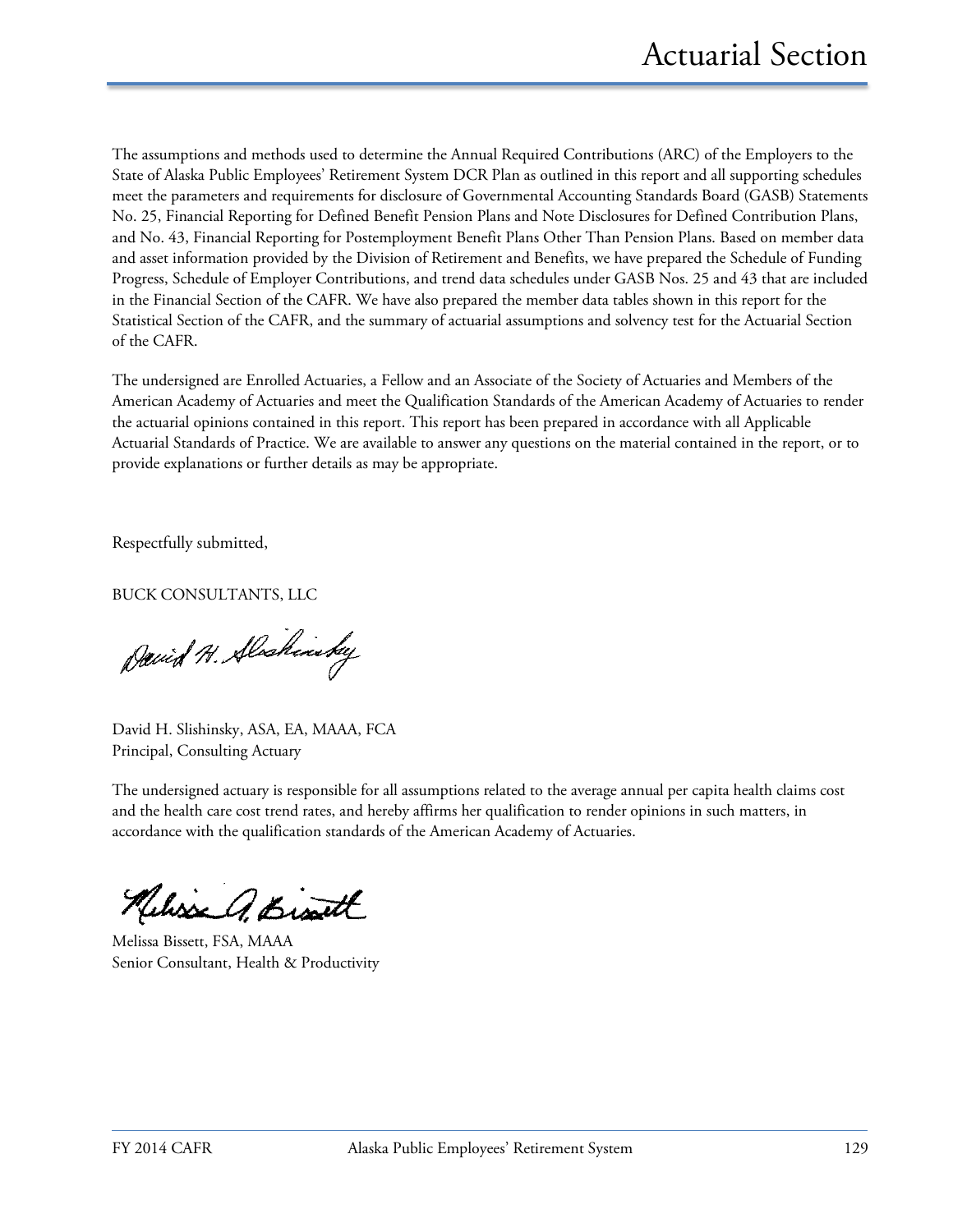The funding method used in this valuation was adopted by the Board in October 2006. The asset smoothing method used to determine valuation assets was implemented effective June 30, 2006.

Benefits valued are those delineated in Alaska State statutes as of the valuation date. Changes in State statutes effective after the valuation date are not taken into consideration in setting the assumptions and methods.

#### **Valuation of Liabilities**

#### **A. Actuarial Method –** Entry Age Actuarial Cost

Liabilities and contributions shown in the report are computed using the Entry Age Actuarial Cost method of funding. Any funding surpluses or unfunded accrued liability is amortized over 25 years as a level percentage of expected payroll. Payroll is assumed to increase by the payroll growth assumption per year for this purpose. However, in keeping with GASB requirements, the net amortization period will not exceed 30 years.

Cost factors designed to produce annual costs as a constant percentage of each member's expected compensation in each year for death & disability benefits (constant dollar amount for retiree medical benefits), from the assumed entry age to the last age with a future benefit were applied to the projected benefits to determine the normal cost (the portion of the total cost of the Plan allocated to the current year under the method). The normal cost is determined by summing intermediate results for active members and determining an average normal cost rate which is then related to the total DCR Plan payroll of active members. The actuarial accrued liability for active members (the portion of the total cost of the Plan allocated to prior years under the method) was determined as the excess of the actuarial present value of projected benefits over the actuarial present value of future normal costs.

The actuarial accrued liability for beneficiaries and disability members currently receiving benefits (if any) was determined as the actuarial present value of the benefits expected to be paid. No future normal costs are payable for these members.

The actuarial accrued liability under this method at any point in time is the theoretical amount of the fund that would have been accumulated had annual contributions equal to the normal cost been made in prior years (it does not represent the liability for benefits accrued to the valuation date). The unfunded actuarial accrued liability is the excess of the actuarial accrued liability over the actuarial value of plan assets measured on the valuation date.

Under this method, experience gains or losses, i.e., decreases or increases in accrued liabilities attributable to deviations in experience from the actuarial assumptions, adjust the unfunded actuarial accrued liability.

#### **B. Valuation of Assets**

Effective June 30, 2006, the asset valuation method recognizes 20% of the investment gain or loss in each of the current and preceding four years. This method will be phased in over five years. Fair Value of Assets were \$0 as of June 30, 2006. All assets are valued at fair value. Assets are accounted for on an accrued basis and are taken directly from financial statements audited by KPMG LLP. Valuation assets are constrained to a range of 80% to 120% of the fair value of assets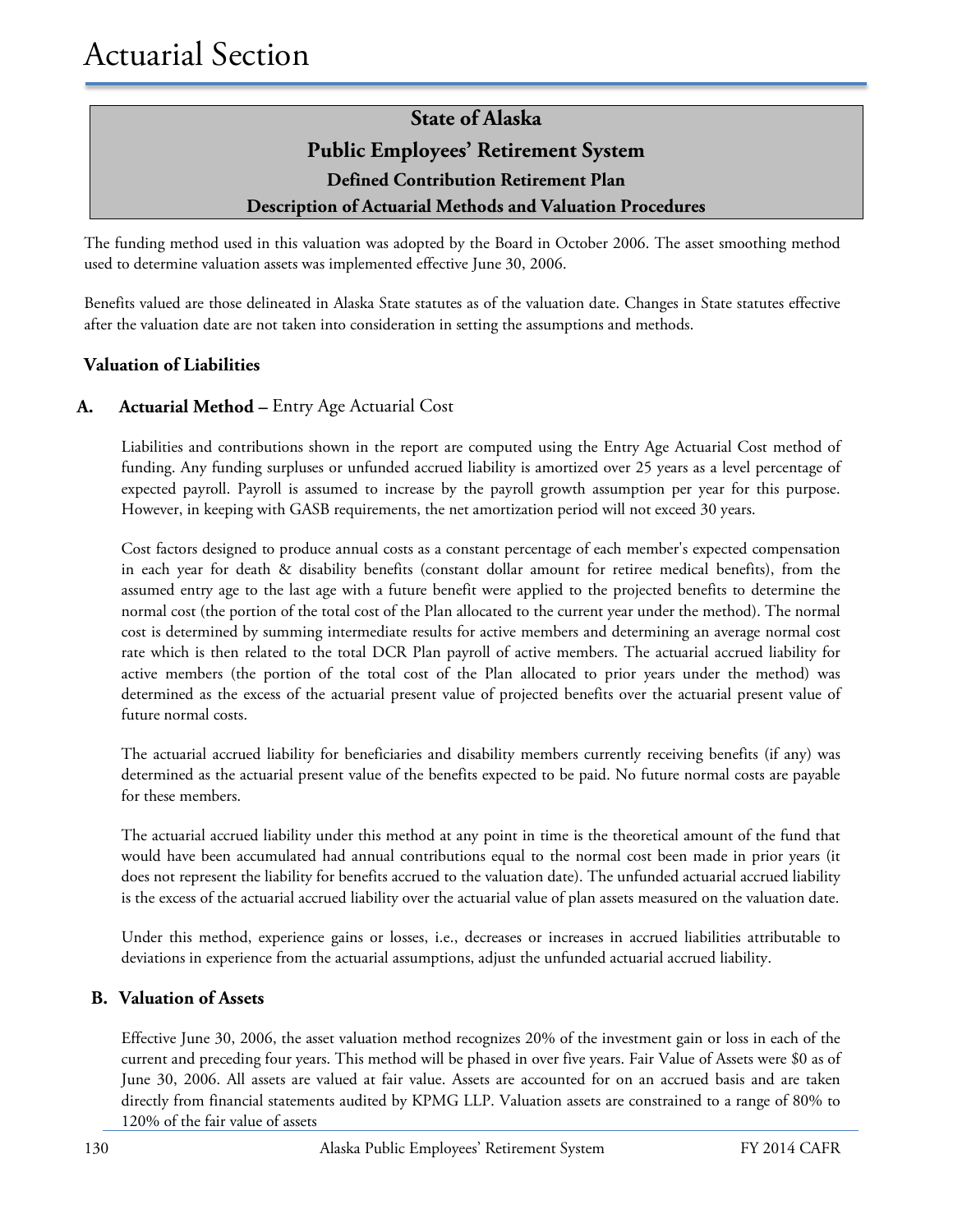#### **C. Valuation of Retiree Medical Benefits**

The methodology used for the valuation of the retiree medical benefits is described in Section 6.2(c) of the State of Alaska Public Employees' Retirement System Defined Benefit Plan Actuarial Valuation Report as of June 30, 2013.

Due to the lack of experience for the DCR Plan only, base claims costs are based on those described in the actuarial valuation as of June 30, 2013 for PERS with some adjustments. The claims costs were adjusted to reflect the differences between the DCR medical plan and the DB medical plan. These differences include network steerage, different coverage levels and an indexing of the retiree out-of pocket dollar amounts. To account for higher initial copays, deductibles and out-of-pocket limits, FY13 claims costs were reduced 11.9% for medical and 7.1% for prescription drugs. Retiree out-of pocket amounts were indexed 0.2% each year to reflect the effect of the deductible leveraging on trend and other plan design features.

No implicit subsidies are assumed. Employees projected to retire with 30 years of service prior to Medicare (25 years for PERS peace officer/firefighter) are valued with commencement deferred to Medicare eligibility, as such members will be required to pay the full plan premium. Explicit subsidies for disabled and normal retirement are determined using the plan-defined percentages of total projected plan costs, again with no implicit subsidy assumed.

#### **Healthcare Reform**

Healthcare Reform legislation passed on March 23, 2010 included several provisions with potential implications for the State of Alaska Retiree Health Plan liability. Buck evaluated the impact due to the following provisions; however, only the Patient Centered Outcomes Research Institute fee impact has been included in the valuation results as part of administrative fee.

Because the State plan is retiree-only, and was in effect at the time the legislation was enacted, not all provisions are required. Unlimited lifetime benefits and dependent coverage to age 26 are two of these provisions. We did look at the impact of including these provisions, but there was no decision made to adopt them, and no requirement to do so.

The Plan will be subject to the high cost plan excise tax (Cadillac tax). Based upon guidance available at the time of disclosure Buck estimated the year in which the tax would potentially affect Alaska to be sufficiently far into the future to produce a minimal impact. Buck determined the impact to be immaterial based on a blend of pre-Medicare and Medicare retirees.

We have not identified any other specific provisions of healthcare reform that would be expected to have a significant impact on the measured obligation. As additional guidance on the legislation is issued, we will continue to monitor any potential impacts.

#### **Changes in Methods Since the Prior Valuation**

There have been no changes in methods since the prior valuation.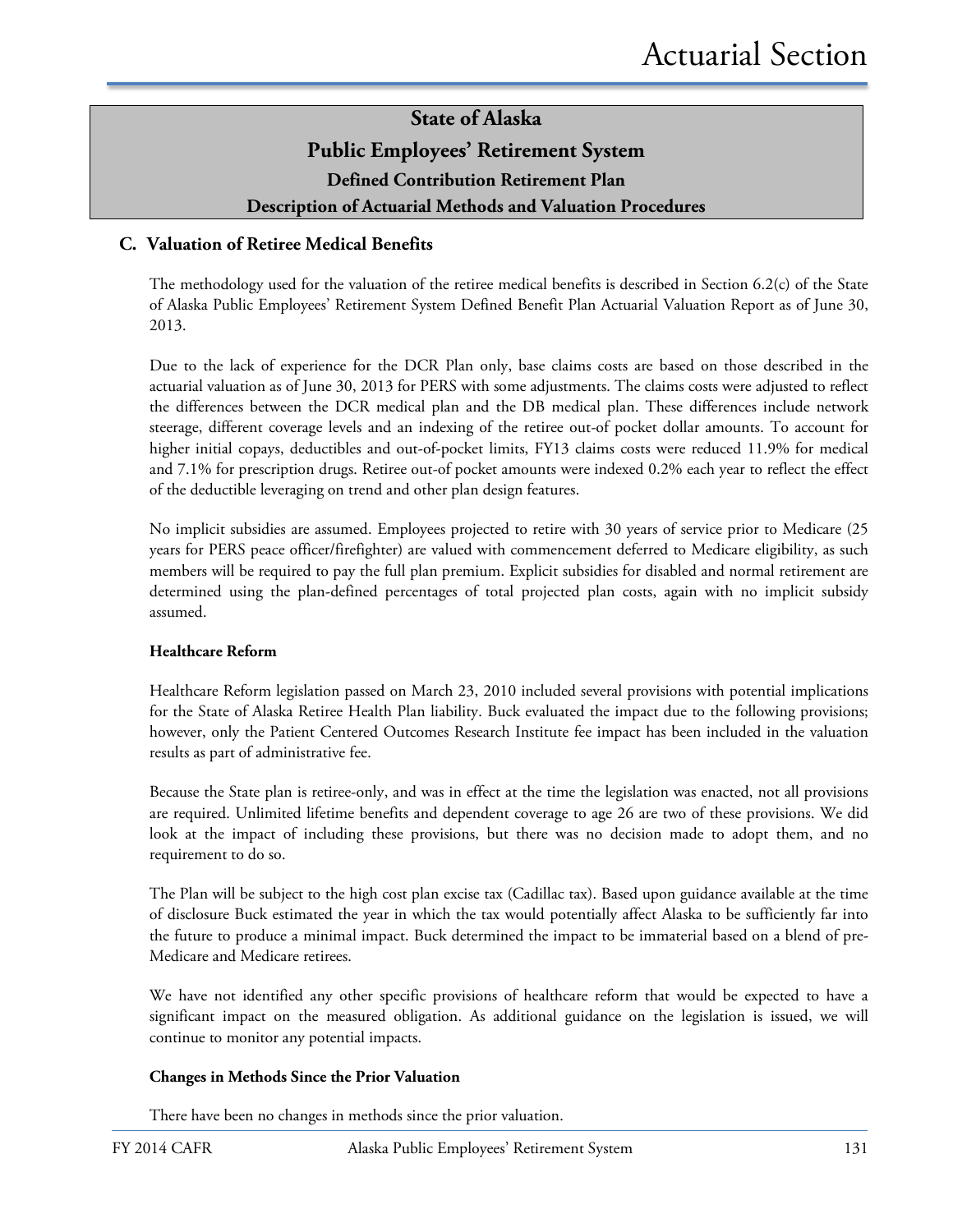#### **Public Employees' Retirement System**

**Defined Contribution Retirement Plan**

#### **Summary of Actuarial Assumptions and Changes in Assumptions**

The demographic and economic assumptions used in the June 30, 2013 valuation are described below. Unless noted otherwise, these assumptions were adopted by the Board in December 2010. These assumptions were the result of an experience study performed for the DB Plan as of June 30, 2009.

1. Investment Return / Discount Rate 8.00% per year (geometric), compounded annually, net of expenses. 2. Salary Scale Inflation – 3.12% per year. Productivity – 0.5% per year. See Table 1 for salary scale rates. 3. Payroll Growth 3.62% per year. (Inflation + Productivity). 4. Total Inflation Total inflation as measured by the Consumer Price Index for urban and clerical workers for Anchorage is assumed to increase 3.12% annually. 5. Mortality (Pre-termination)\* Peace Officer/Firefighter: Based upon the 2005-2009 actual mortality experience for the PERS DB Plan (see Table 2). 80% of the 1994 Group Annuity Mortality (GAM) Table, 1994 Base Year without margin projected to 2013 using Projection Scale AA for males and 60% for females. Others: Based upon the 2005-2009 actual mortality experience of the PERS DB Plan (see Table 3). 75% of the 1994 GAM Table, 1994 Base Year without margin projected to 2013 using Projection Scale AA for males and 55% for the female table for females. Deaths are assumed to be occupational 75% of the time for Peace Officer/Firefighter, 55% of the time for Others. 6. Mortality (Post-termination)\* 1994 GAM Table, sex-distinct, 1994 Base Year without margin projected to 2013 using Projection Scale AA for males and with 1-year set-forward for females. (See Table 4.) 7. Turnover Select rates were estimated and ultimate rates were set to the PERS DB Plan's rates loaded by 10% (see Table 5.) 8. Disability Incidence rates based upon the 2005-2009 actual experience of the PERS DB Plan, in accordance with Table 6. Post-disability mortality in accordance with the RP-2000 Disabled Retiree Mortality Table. Disabilities are assumed to be occupational 75% of the time for Peace Officer/Firefighter, 55% of the time for Others. 9. Retirement Table 7. Retirement rates were estimated in accordance with Table 7.

\*The mortality assumptions include an allowance for expected future mortality improvement. The mortality table used was set in 2010 with an Actual Deaths to Expected Deaths ratio of 109%.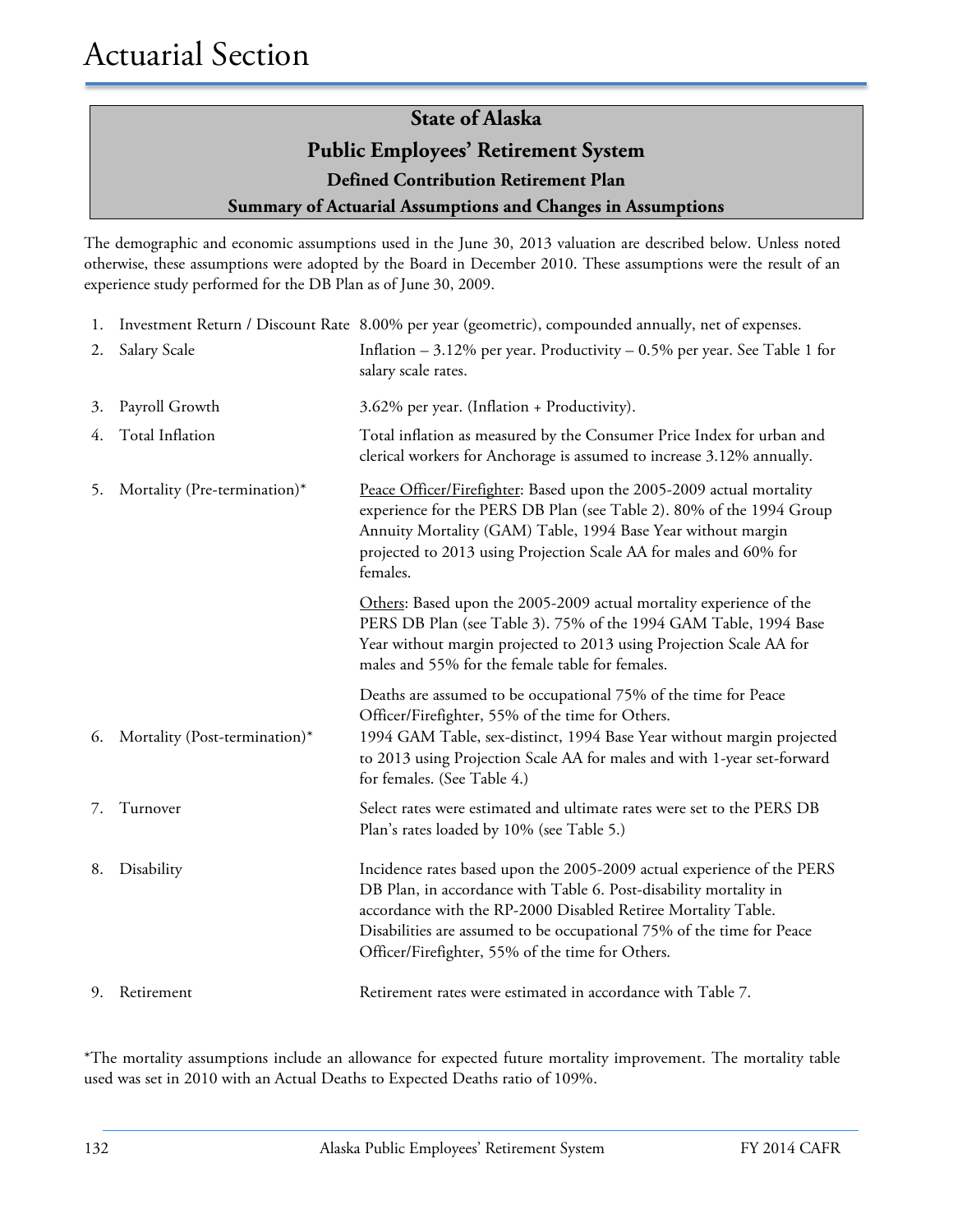| <b>State of Alaska</b>                     |                                                                                                                                                                                                                      |                                                                                                                                                                   |                             |                                       |    |                                                       |                                                                        |
|--------------------------------------------|----------------------------------------------------------------------------------------------------------------------------------------------------------------------------------------------------------------------|-------------------------------------------------------------------------------------------------------------------------------------------------------------------|-----------------------------|---------------------------------------|----|-------------------------------------------------------|------------------------------------------------------------------------|
| <b>Public Employees' Retirement System</b> |                                                                                                                                                                                                                      |                                                                                                                                                                   |                             |                                       |    |                                                       |                                                                        |
|                                            |                                                                                                                                                                                                                      | <b>Defined Contribution Retirement Plan</b>                                                                                                                       |                             |                                       |    |                                                       |                                                                        |
|                                            |                                                                                                                                                                                                                      | Summary of Actuarial Assumptions and Changes in Assumptions                                                                                                       |                             |                                       |    |                                                       |                                                                        |
| 10. Marriage and Age Difference            |                                                                                                                                                                                                                      | members and 70% of female members are assumed to be married.                                                                                                      |                             |                                       |    |                                                       | Wives are assumed to be three years younger than husbands. 80% of male |
| 11. Part-time Status                       | Other members.                                                                                                                                                                                                       | Part-time employees are assumed to earn 1.00 years of credited service per year<br>for Peace Officer/Firefighter and 0.65 years for credited service per year for |                             |                                       |    |                                                       |                                                                        |
| 12. Expenses                               |                                                                                                                                                                                                                      | All expenses are net of the investment return assumption.                                                                                                         |                             |                                       |    |                                                       |                                                                        |
| 13. Per Capita Claims<br>Cost              | shown below:                                                                                                                                                                                                         | Sample claims cost rates adjusted to age 65 for FY14 medical benefits are                                                                                         |                             |                                       |    |                                                       |                                                                        |
|                                            |                                                                                                                                                                                                                      |                                                                                                                                                                   |                             | Medical                               |    | Prescription<br>drugs                                 |                                                                        |
|                                            | Pre-Medicare<br>Medicare Part D                                                                                                                                                                                      | Medicare Parts A & B<br>Medicare Part B Only                                                                                                                      | \$                          | 11,125<br>1,726<br>6,676<br>N/A       | \$ | 2,621<br>2,621<br>2,621<br>502                        |                                                                        |
| 14. Third Party Administrator Fees         |                                                                                                                                                                                                                      | \$177.57 per person per year; assumed trend rate of 5% per year                                                                                                   |                             |                                       |    |                                                       |                                                                        |
| 15. Base Claims Cost Adjustments           | Due to higher initial copays, deductibles, out-of-pocket limits and member cost<br>sharing compared to the DB medical plan, the following cost adjustments are<br>applied to the per capita claims cost rates above: |                                                                                                                                                                   |                             |                                       |    |                                                       |                                                                        |
|                                            |                                                                                                                                                                                                                      |                                                                                                                                                                   | 0.881 for the medical plan. |                                       |    |                                                       |                                                                        |
|                                            |                                                                                                                                                                                                                      |                                                                                                                                                                   |                             | 0.929 for the prescription drug plan. |    |                                                       |                                                                        |
|                                            |                                                                                                                                                                                                                      |                                                                                                                                                                   |                             |                                       |    | 0.998 for the annual indexing of member cost sharing. |                                                                        |
| 16. Health Cost Trend                      |                                                                                                                                                                                                                      | The table below shows the rate used to project the cost from the shown<br>fiscal year to the next fiscal year. For example, 8.7% is applied to the                |                             |                                       |    |                                                       | FY14 pre-Medicare medical claims costs to get the FY15 medical claims  |
|                                            |                                                                                                                                                                                                                      | costs.                                                                                                                                                            |                             | Medical                               |    | Medical                                               | Prescription                                                           |

| <b>Fiscal year</b> | <b>Medical</b><br>pre-65 | Medical<br>$post-65$ | Prescription<br>drugs |
|--------------------|--------------------------|----------------------|-----------------------|
| 2014               | 8.7%                     | 6.4%                 | 6.3%                  |
| 2015               | 8.5                      | 6.3                  | 6.2                   |
| 2016               | 8.0                      | 6.3                  | 6.2                   |
| 2017               | 7.5                      | 6.2                  | 6.1                   |
| 2018               | 7.0                      | 6.1                  | 6.0                   |
| 2019               | 6.6                      | 6.1                  | 5.8                   |
| 2020               | 6.4                      | 6.1                  | 5.8                   |
| 2025               | 6.0                      | 6.0                  | 5.7                   |
| 2050               | 5.0                      | 5.0                  | 5.0                   |
| 2100               | 4.5                      | 4.5                  | 4.5                   |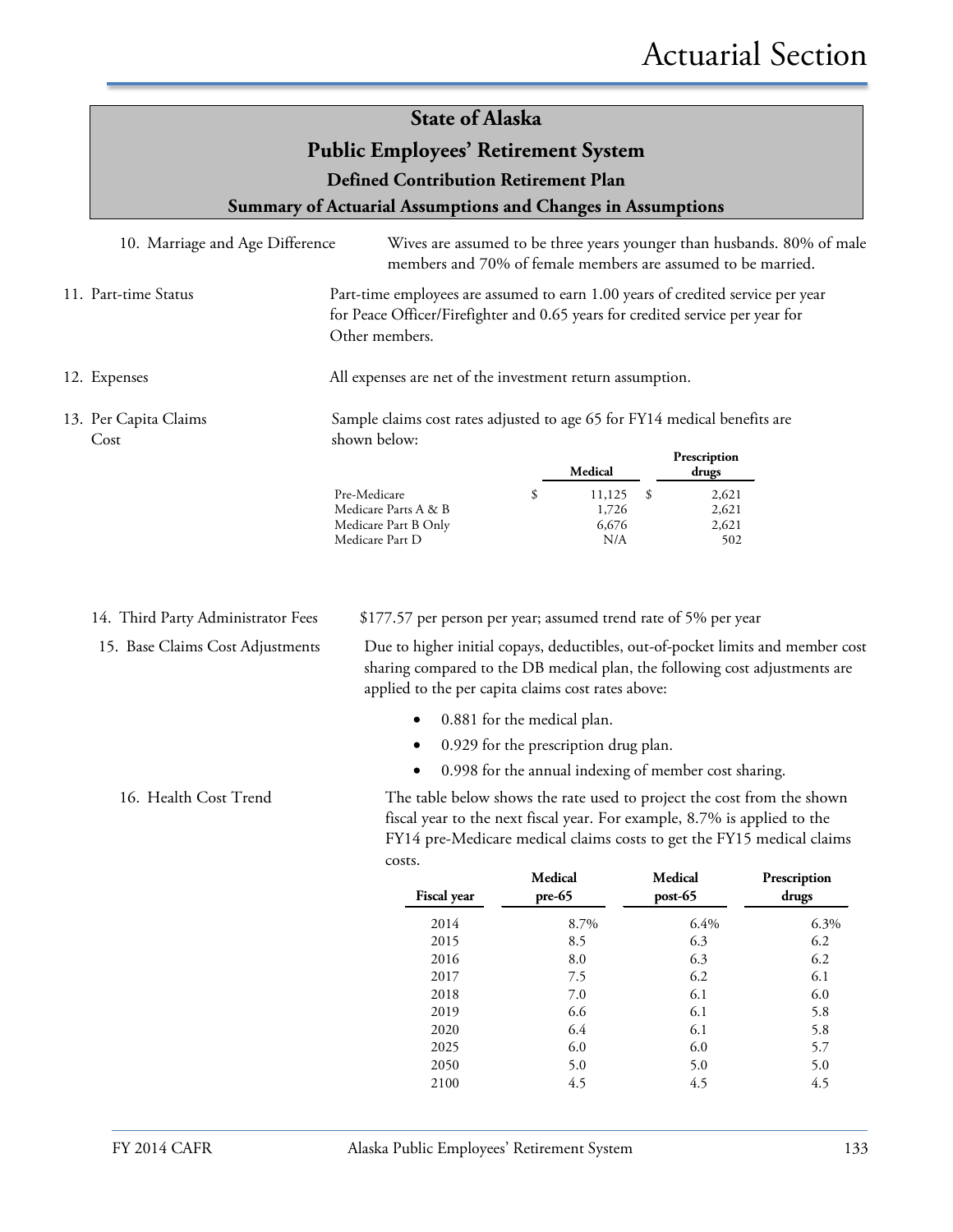As of the June 30, 2012 valuations and later, the updated Society of Actuaries' Healthcare Cost Trend Model is used to project medical and prescription drug costs. This model effectively begins estimating trend amounts beginning in 2012 and projects out to 2100. The model has been adopted by the Society of Actuaries, and has been populated with assumptions that are specific to the State of Alaska.

| 17. Aging Factors | Age       | Medical | Prescription<br>drugs |
|-------------------|-----------|---------|-----------------------|
|                   | $0 - 44$  | 2.0%    | 4.5%                  |
|                   | $45 - 54$ | 2.5     | 3.5                   |
|                   | 55-64     | 3.5     | 3.0                   |
|                   | $65 - 73$ | 4.0     | 1.5                   |
|                   | $74 - 83$ | 1.5     | 0.5                   |
|                   | 84-93     | 0.5     |                       |
|                   | $94 +$    |         |                       |

|       | Decrement due to disability | Decrement due to retirement |                       |        |  |  |
|-------|-----------------------------|-----------------------------|-----------------------|--------|--|--|
| Age   | Percent participation       | Age                         | Percent participation |        |  |  |
| 56    | 73.00%                      | 55                          |                       | 40.00% |  |  |
| 56    | 77.50                       | 56                          |                       | 50.00  |  |  |
| 57    | 79.75                       | 57                          |                       | 55.00  |  |  |
| 58    | 82.00                       | 58                          |                       | 60.00  |  |  |
| 59    | 84.25                       | 59                          |                       | 65.00  |  |  |
| 60    | 86.50                       | 60                          |                       | 70.00  |  |  |
| 61    | 88.75                       | 61                          |                       | 75.00  |  |  |
| 62    | 91.00                       | 62                          |                       | 80.00  |  |  |
| 63    | 93.25                       | 63                          |                       | 85.00  |  |  |
| 64    | 95.50                       | 64                          |                       | 90.00  |  |  |
| $65+$ | 94.00                       | $65+$                       | Years of Service      |        |  |  |
|       |                             |                             | 15                    | 70.50% |  |  |
|       |                             |                             | 15-19                 | 75.20  |  |  |
|       |                             |                             | $20 - 24$             | 79.90  |  |  |
|       |                             |                             | $25 - 29$             | 89.30  |  |  |
|       |                             |                             | $30+$                 | 94.00  |  |  |

\*Participation rates reflect the expected plan election rate that varies by reason for decrement, duration that a member may pay full cost prior to Medicare eligibility, and availability of alternative and/or lower cost options, particularly in the Medicare market.

#### 18. Retiree Medical Participation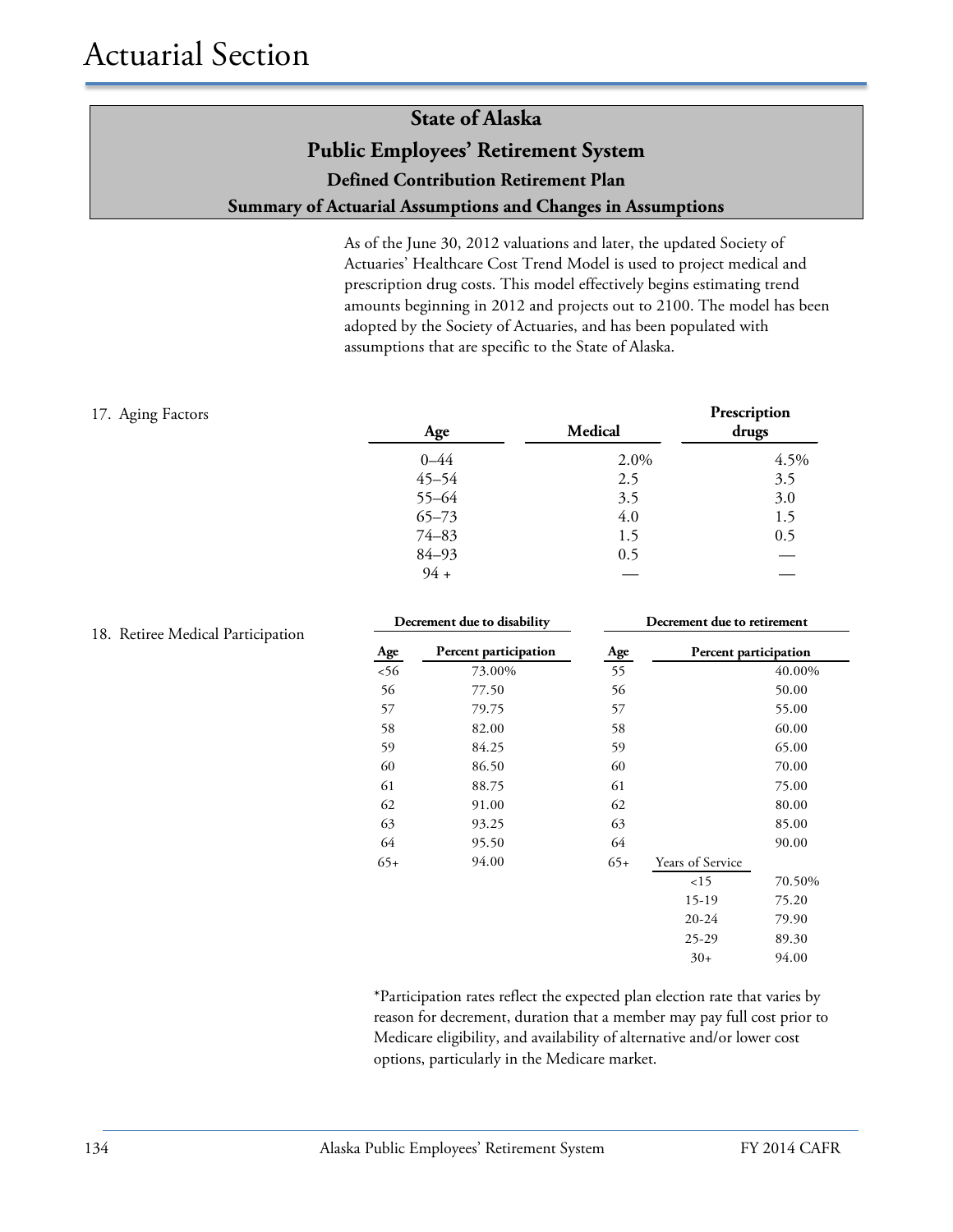**Table 1 Alaska PERS DCR Plan Salary Scale**

#### **Peace Officer/Firefighter:**

| <b>Year of Employment</b> | <b>Percent Increase</b> |
|---------------------------|-------------------------|
| $1 - 4$                   | 6.36%                   |
| 5                         | 6.11                    |
| 6                         | 5.61                    |
| $7+$                      | 4.12                    |

#### **Others:**

| <b>Year of Employment</b> | <b>Percent Increase</b> |
|---------------------------|-------------------------|
|                           | 9.60%                   |
| $\mathcal{D}_{\cdot}$     | 7.60                    |
| 3                         | 6.61                    |
|                           | 6.11                    |
| 5                         | 5.61                    |
| 6+                        | Age-based               |

Rates vary slightly by age after 6 years of employment.

| $\tilde{\phantom{a}}$<br>Age | <b>Percent Increase</b> |
|------------------------------|-------------------------|
| 25                           | 5.11%                   |
| 30                           | 4.99                    |
| 35                           | 4.86                    |
| 40                           | 4.70                    |
| 45                           | 4.53                    |
| 50                           | 4.61                    |
| 55                           | 4.24                    |
| $60+$                        | 3.62                    |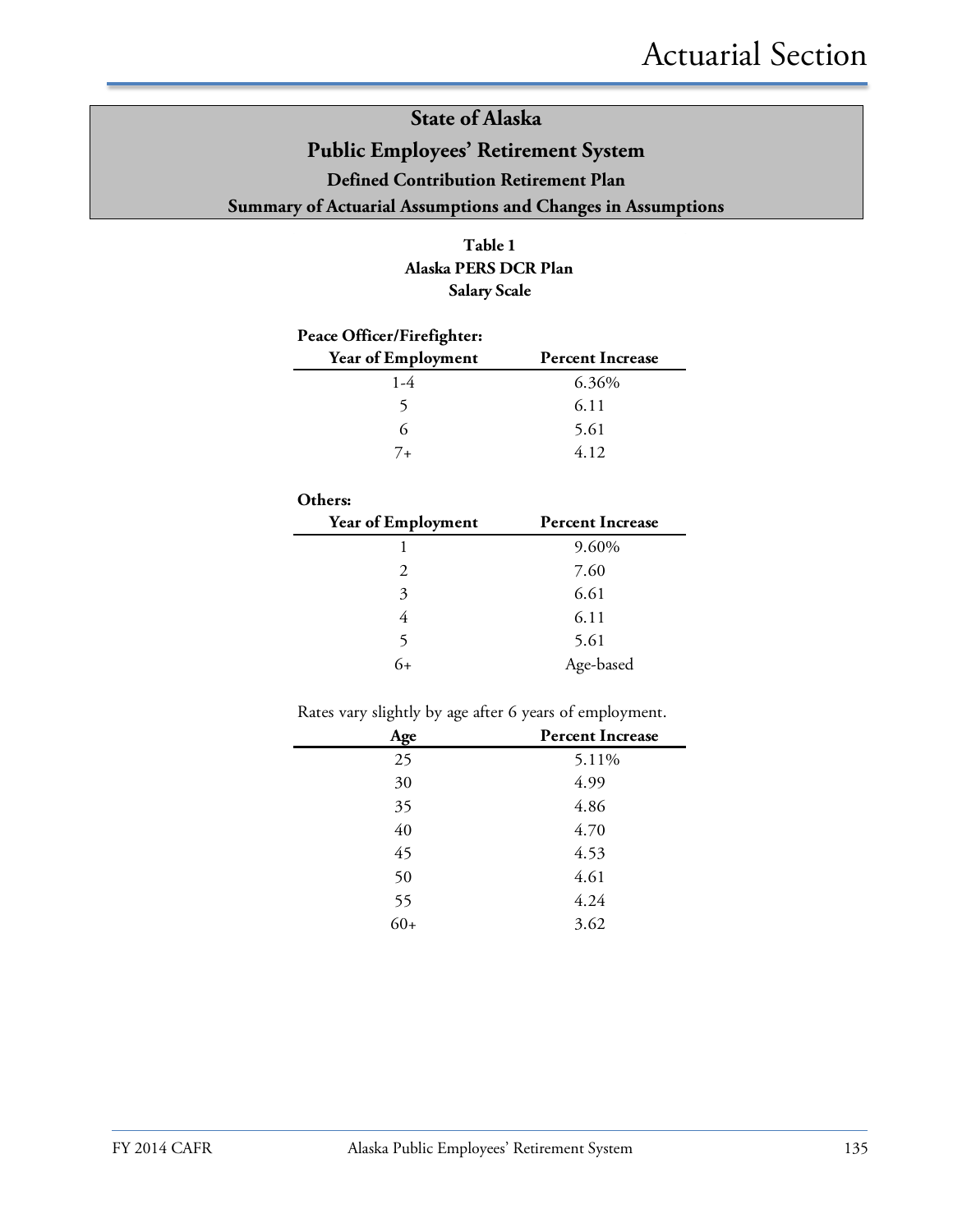| <b>Mortality Table (Pre-termination)</b> |         |         |
|------------------------------------------|---------|---------|
| Age                                      | Male    | Female  |
| 20                                       | 0.0303% | 0.0135% |
| 21                                       | 0.0323  | 0.0133  |
| 22                                       | 0.0345  | 0.0135  |
| 23                                       | 0.0380  | 0.0138  |
| 24                                       | 0.0419  | 0.0141  |
| 25                                       | 0.0470  | 0.0144  |
| 26                                       | 0.0534  | 0.0151  |
| 27                                       | 0.0569  | 0.0155  |
| 28                                       | 0.0590  | 0.0161  |
| 29                                       | 0.0609  | 0.0170  |
| 30                                       | 0.0627  | 0.0187  |
| 31                                       | 0.0642  | 0.0207  |
| 32                                       | 0.0656  | 0.0220  |
| 33                                       | 0.0663  | 0.0229  |
| 34                                       | 0.0664  | 0.0239  |
| 35                                       | 0.0666  | 0.0250  |
| 36                                       | 0.0674  | 0.0262  |
| 37                                       | 0.0697  | 0.0277  |
| 38                                       | 0.0721  | 0.0295  |
| 39                                       | 0.0753  | 0.0316  |
| 40                                       | 0.0792  | 0.0344  |
| 41                                       | 0.0837  | 0.0372  |
| 42                                       | 0.0890  | 0.0400  |
| 43                                       | 0.0943  | 0.0425  |
| 44                                       | 0.0997  | 0.0447  |
| 45                                       | 0.1059  | 0.0462  |
| 46                                       | 0.1133  | 0.0481  |
| 47                                       | 0.1226  | 0.0508  |
| 48                                       | 0.1331  | 0.0551  |
| 49                                       | 0.1445  | 0.0598  |
| 50                                       | 0.1571  | 0.0665  |
| 51                                       | 0.1716  | 0.0745  |
| 52                                       | 0.1883  | 0.0856  |
| 53                                       | 0.2100  | 0.0978  |
| 54                                       | 0.2331  | 0.1111  |
| 55                                       | 0.2644  | 0.1270  |
| 56                                       | 0.3015  | 0.1474  |
| 57                                       | 0.3466  | 0.1712  |
| 58                                       | 0.3989  | 0.1970  |
| 59                                       | 0.4489  | 0.2266  |
| 60                                       | 0.5050  | 0.2604  |

**Table 2 Alaska PERS Peace Officer/Firefighter DCR Plan**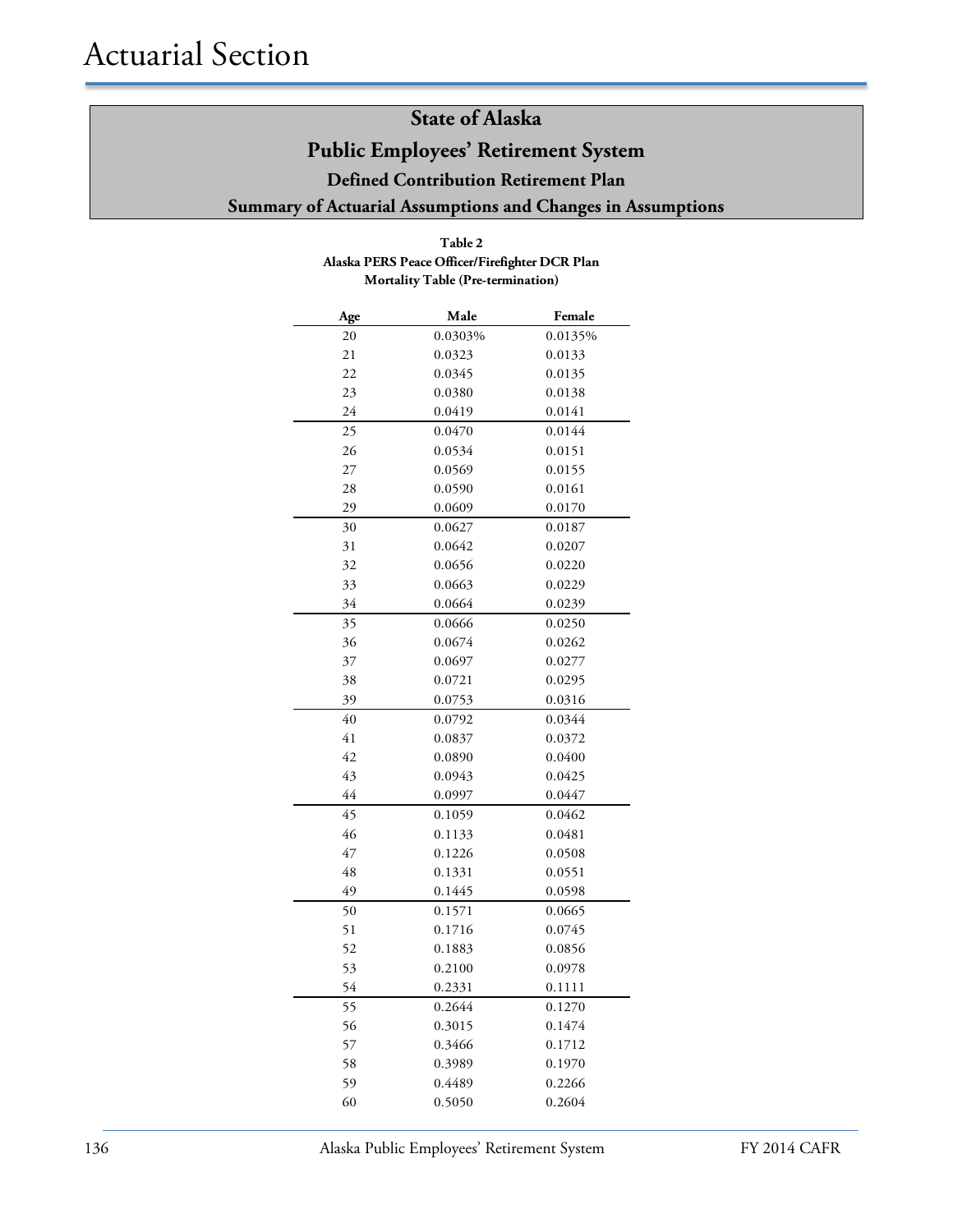## **Public Employees' Retirement System**

**Defined Contribution Retirement Plan**

**Summary of Actuarial Assumptions and Changes in Assumptions**

|                                          | Table 3 |         |  |  |
|------------------------------------------|---------|---------|--|--|
| Alaska PERS Others DCR Plan              |         |         |  |  |
| <b>Mortality Table (Pre-termination)</b> |         |         |  |  |
| Age                                      | Male    | Female  |  |  |
| 20                                       | 0.0284% | 0.0123% |  |  |
| 21                                       | 0.0303  | 0.0122  |  |  |
| 22                                       | 0.0324  | 0.0123  |  |  |
| 23                                       | 0.0356  | 0.0127  |  |  |
| 24                                       | 0.0392  | 0.0129  |  |  |
| 25                                       | 0.0441  | 0.0132  |  |  |
| 26                                       | 0.0501  | 0.0138  |  |  |
| 27                                       | 0.0533  | 0.0142  |  |  |
| 28                                       | 0.0553  | 0.0148  |  |  |
| 29                                       | 0.0571  | 0.0156  |  |  |
| 30                                       | 0.0588  | 0.0171  |  |  |
| 31                                       | 0.0602  | 0.0189  |  |  |
| 32                                       | 0.0615  | 0.0202  |  |  |
| 33                                       | 0.0622  | 0.0210  |  |  |
| 34                                       | 0.0623  | 0.0219  |  |  |
| 35                                       | 0.0624  | 0.0229  |  |  |
| 36                                       | 0.0632  | 0.0240  |  |  |
| 37                                       | 0.0653  | 0.0254  |  |  |
| 38                                       | 0.0676  | 0.0271  |  |  |
| 39                                       | 0.0706  | 0.0289  |  |  |
| 40                                       | 0.0742  | 0.0315  |  |  |
| 41                                       | 0.0785  | 0.0341  |  |  |
| 42                                       | 0.0834  | 0.0366  |  |  |
| 43                                       | 0.0884  | 0.0389  |  |  |
| 44                                       | 0.0935  | 0.0409  |  |  |
| 45                                       | 0.0993  | 0.0423  |  |  |
| 46                                       | 0.1063  | 0.0441  |  |  |
| 47                                       | 0.1149  | 0.0466  |  |  |
| 48                                       | 0.1248  | 0.0505  |  |  |
| 49                                       | 0.1354  | 0.0548  |  |  |
| 50                                       | 0.1473  | 0.0610  |  |  |
| 51                                       | 0.1609  | 0.0683  |  |  |
| 52                                       | 0.1765  | 0.0784  |  |  |
| 53                                       | 0.1969  | 0.0897  |  |  |
| 54                                       | 0.2186  | 0.1018  |  |  |
| 55                                       | 0.2479  | 0.1164  |  |  |
| 56                                       | 0.2827  | 0.1352  |  |  |
| 57                                       | 0.3249  | 0.1570  |  |  |
| 58                                       | 0.3739  | 0.1806  |  |  |
| 59                                       | 0.4208  | 0.2077  |  |  |
| 60                                       | 0.4734  | 0.2387  |  |  |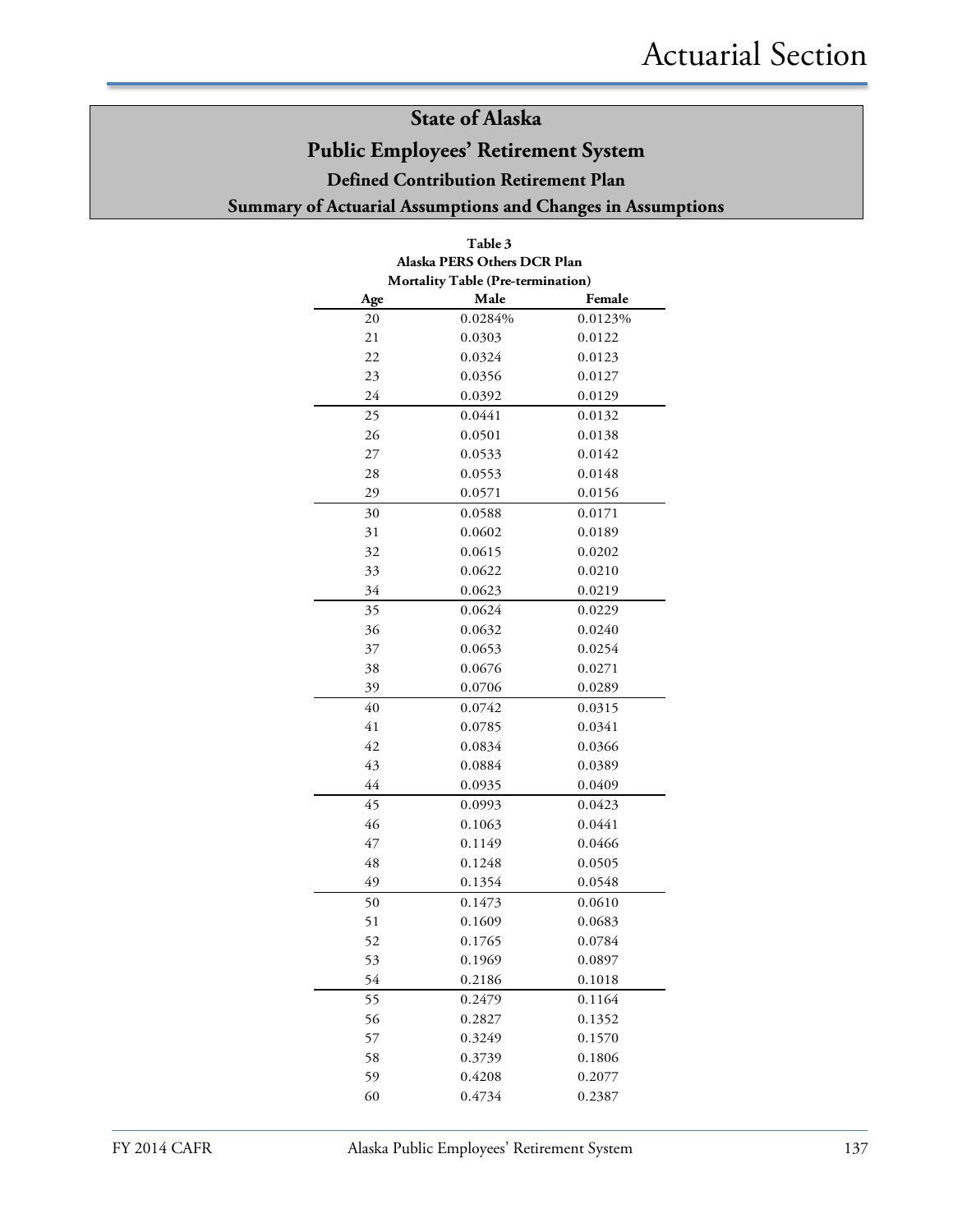#### **Table 4 Alaska PERS DCR Plan Mortality Table (Post-termination)**

| Age | Male    | Female  |
|-----|---------|---------|
| 50  | 0.1964% | 0.1241% |
| 51  | 0.2145  | 0.1426  |
| 52  | 0.2354  | 0.1631  |
| 53  | 0.2625  | 0.1851  |
| 54  | 0.2914  | 0.2117  |
| 55  | 0.3305  | 0.2457  |
| 56  | 0.3769  | 0.2854  |
| 57  | 0.4333  | 0.3284  |
| 58  | 0.4986  | 0.3777  |
| 59  | 0.5611  | 0.4339  |
| 60  | 0.6312  | 0.4979  |
| 61  | 0.7251  | 0.5701  |
| 62  | 0.8188  | 0.6527  |
| 63  | 0.9436  | 0.7450  |
| 64  | 1.0644  | 0.8442  |
| 65  | 1.1956  | 0.9476  |
| 66  | 1.3618  | 1.0523  |
| 67  | 1.5123  | 1.1499  |
| 68  | 1.6336  | 1.2424  |
| 69  | 1.7873  | 1.3422  |
| 70  | 1.9147  | 1.4342  |
| 71  | 2.0940  | 1.5830  |
| 72  | 2.2981  | 1.7260  |
| 73  | 2.5175  | 1.9177  |
| 74  | 2.7475  | 2.0940  |
| 75  | 3.0609  | 2.3377  |
| 76  | 3.0609  | 2.6690  |
| 77  | 3.7879  | 2.9853  |
| 78  | 4.2924  | 3.3273  |
| 79  | 4.8681  | 3.7068  |
| 80  | 5.5102  | 4.1355  |
| 81  | 6.2135  | 4.6249  |
| 82  | 6.9722  | 5.1616  |
| 83  | 7.6164  | 5.7377  |
| 84  | 8.4319  | 6.4966  |
| 85  | 9.1495  | 7.3658  |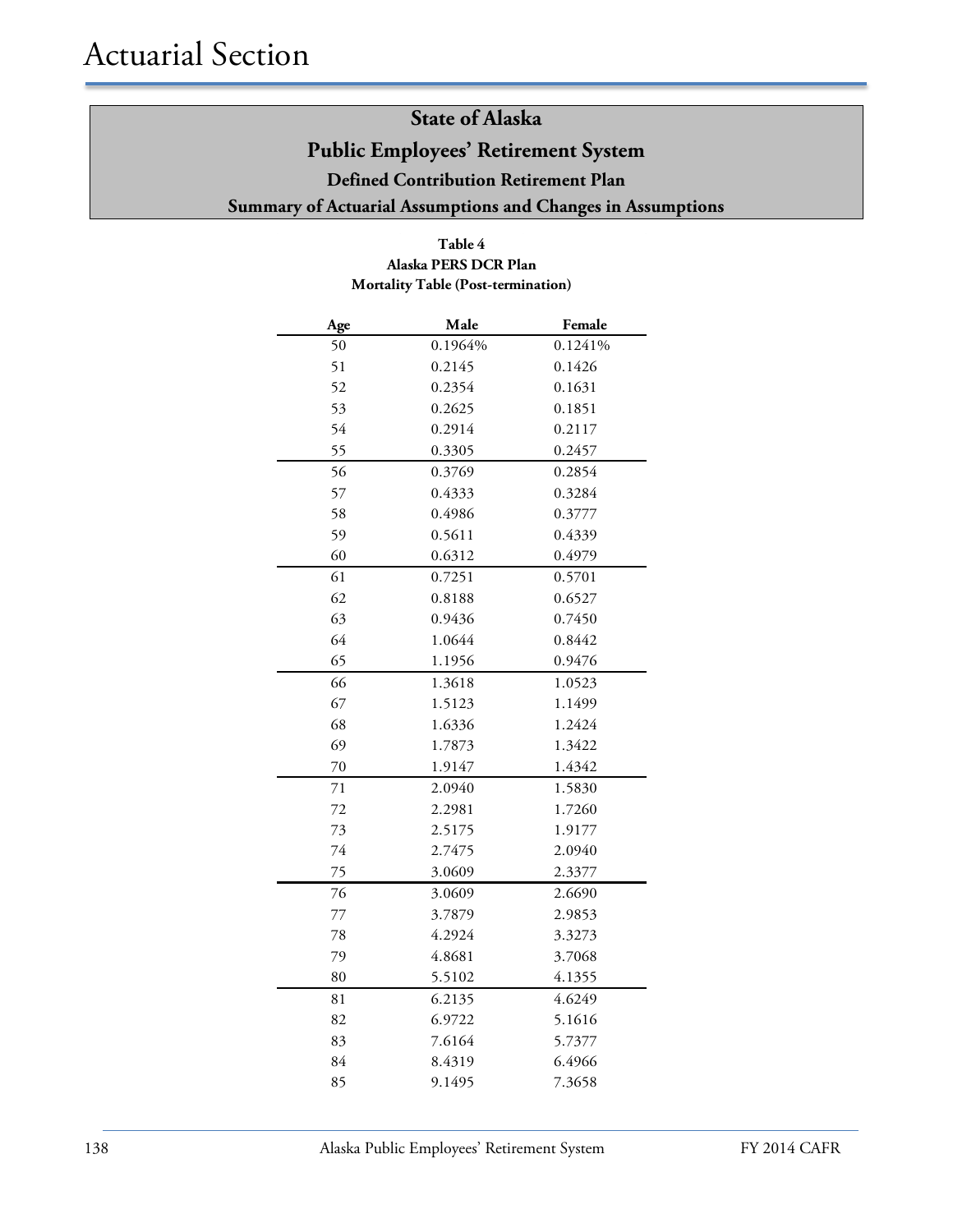**Table 5 Alaska PERS DCR Plan Total Turnover Assumptions**

**Peace Officer/Firefighter:**

**Select Rates of Turnover During the First 5 Years of Employment:**

| <b>Year of Employment</b> | Rate   |
|---------------------------|--------|
|                           | 15.00% |
| $\mathcal{P}$             | 12.00  |
| 3                         | 10.00  |
|                           | 9.00   |
|                           | 8.00   |

**Ultimate Rates of Turnover After the First 5 Years of Employment**

| Age | Male    | Female  | Age   | Male    | Female  |
|-----|---------|---------|-------|---------|---------|
| 20  | 4.5263% | 5.7054% | 45    | 4.1616% | 5.3309% |
| 21  | 4.5208  | 5.7028  | 46    | 4.1102  | 5.2844  |
| 22  | 4.5147  | 5.7002  | 47    | 4.0500  | 5.2300  |
| 23  | 4.5076  | 5.6979  | 48    | 3.9838  | 5.1703  |
| 24  | 4.4983  | 5.6939  | 49    | 3.9139  | 5.1088  |
| 25  | 4.4904  | 5.6920  | 50    | 3.8376  | 5.0419  |
| 26  | 4.4829  | 5.6893  | 51    | 3.7480  | 4.9627  |
| 27  | 4.4729  | 5.6818  | 52    | 3.6377  | 4.8621  |
| 28  | 4.4651  | 5.6751  | 53    | 3.5111  | 4.7458  |
| 29  | 4.4561  | 5.6656  | 54    | 3.3711  | 4.6171  |
| 30  | 4.4492  | 5.6574  | 55    | 3.2063  | 4.4617  |
| 31  | 4.4410  | 5.6467  | 56    | 2.9998  | 4.2580  |
| 32  | 4.4349  | 5.6376  | 57    | 2.7433  | 3.9959  |
| 33  | 4.4286  | 5.6264  | 58    | 2.4705  | 3.7140  |
| 34  | 4.4237  | 5.6148  | 59    | 2.1189  | 3.3355  |
| 35  | 4.4169  | 5.6007  | 60    | 1.7240  | 2.9081  |
| 36  | 4.4088  | 5.5856  | 61    | 1.2905  | 2.4421  |
| 37  | 4.3959  | 5.5672  | 62    | 0.7855  | 1.9006  |
| 38  | 4.3798  | 5.5474  | 63    | 0.2146  | 1.2892  |
| 39  | 4.3615  | 5.5260  | 64    | 4.7520  | 0.6289  |
| 40  | 4.3413  | 5.5039  | $65+$ | 4.7520  | 5.9400  |
| 41  | 4.3175  | 5.4794  |       |         |         |
| 42  | 4.2869  | 5.4494  |       |         |         |
| 43  | 4.2525  | 5.4167  |       |         |         |
| 44  | 4.2106  | 5.3772  |       |         |         |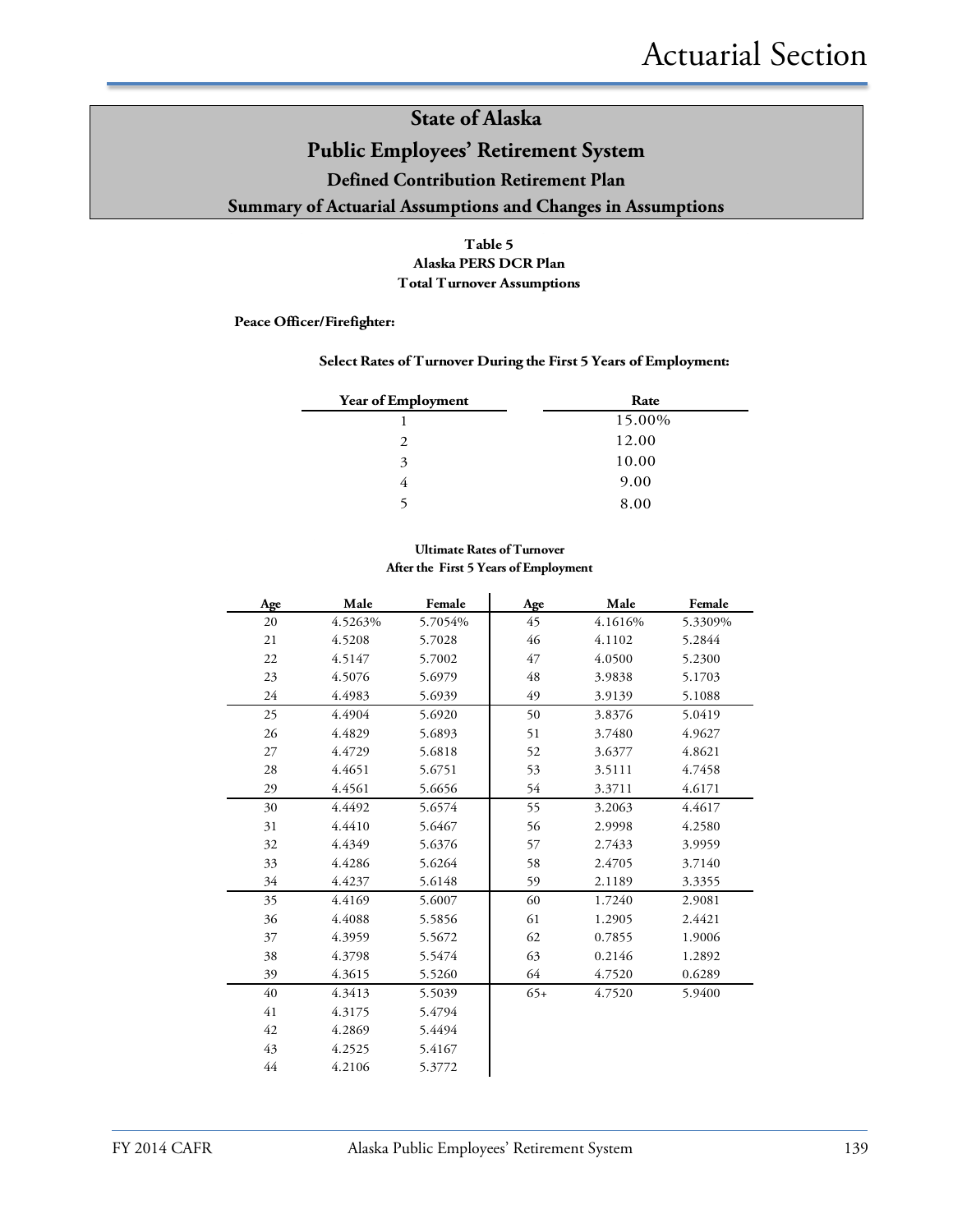#### **Table 5 Alaska PERS DCR Plan Total Turnover Assumptions**

**Others:**

#### **Select Rates of Turnover During the First 5 Years of Employment:**

| <b>Year of Employment</b> | Rate   |
|---------------------------|--------|
|                           | 29.00% |
| $\mathcal{D}$             | 25.00  |
| 3                         | 20.00  |
| 4                         | 16.00  |
|                           | 15.00  |

#### **Ultimate Rates of Turnover After the First 5 Years of Employment**

| Age | Male     | Female   | Age   | Male    | Female  |
|-----|----------|----------|-------|---------|---------|
| 20  | 10.4500% | 15.0446% | 45    | 5.7664% | 6.6418% |
| 21  | 10.4500  | 15.0442  | 46    | 5.7411  | 6.6260  |
| 22  | 10.4500  | 15.0424  | 47    | 5.7110  | 6.6061  |
| 23  | 10.4500  | 15.0421  | 48    | 5.6759  | 6.5825  |
| 24  | 10.4500  | 15.0407  | 49    | 5.6397  | 6.5591  |
| 25  | 10.4500  | 15.0407  | 50    | 5.5982  | 6.5318  |
| 26  | 10.4500  | 15.0403  | 51    | 5.5505  | 6.5002  |
| 27  | 10.4500  | 15.0379  | 52    | 5.4941  | 6.4620  |
| 28  | 10.4500  | 15.0346  | 53    | 5.4300  | 6.4184  |
| 29  | 10.4500  | 15.0307  | 54    | 5.3605  | 6.3716  |
| 30  | 10.4500  | 13.8600  | 55    | 5.2807  | 6.3160  |
| 31  | 9.9000   | 13.0900  | 56    | 5.1834  | 6.2432  |
| 32  | 9.2400   | 12.2100  | 57    | 5.0650  | 6.1491  |
| 33  | 8.5030   | 11.5500  | 58    | 4.9352  | 6.0429  |
| 34  | 8.0850   | 10.8900  | 59    | 4.7792  | 5.9079  |
| 35  | 7.7000   | 10.2300  | 60    | 4.6045  | 5.7553  |
| 36  | 7.3700   | 9.5700   | 61    | 4.4089  | 5.5858  |
| 37  | 7.0950   | 9.1300   | 62    | 4.1829  | 5.3912  |
| 38  | 6.8750   | 8.6900   | 63    | 3.9259  | 5.1701  |
| 39  | 6.7100   | 8.3600   | 64    | 3.6453  | 4.9289  |
| 40  | 6.4900   | 8.0818   | $65+$ | 6.0500  | 6.8750  |
| 41  | 6.3030   | 8.0705   |       |         |         |
| 42  | 6.1050   | 8.0578   |       |         |         |
| 43  | 5.9290   | 8.0461   |       |         |         |
| 44  | 5.7966   | 8.0325   |       |         |         |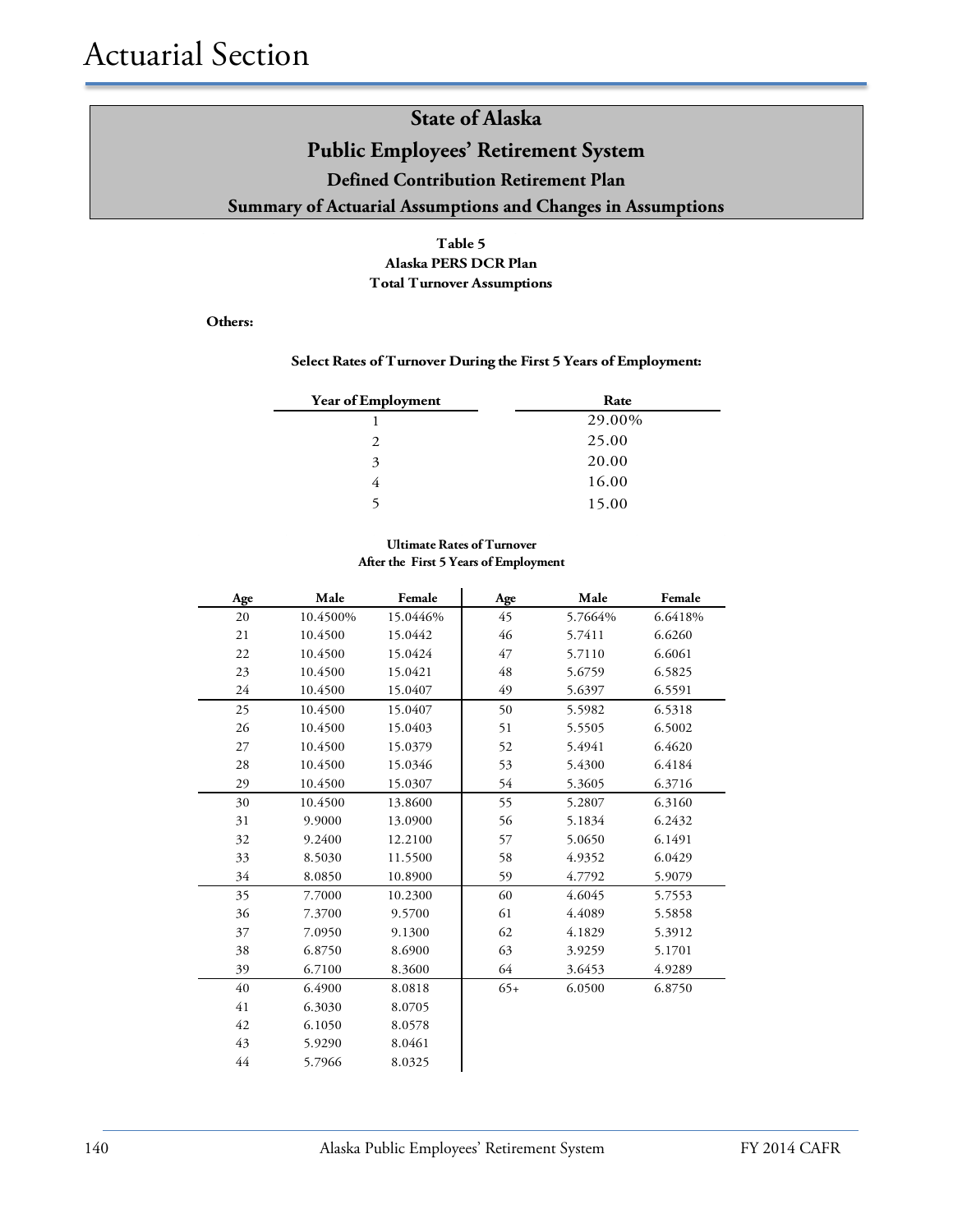#### **Table 6 Alaska PERS DCR Plan Disability Table**

|     | Peace Officer/          | <b>Other Member Rate</b> |        |
|-----|-------------------------|--------------------------|--------|
| Age | <b>Firefighter Rate</b> | Male                     | Female |
| 20  | 0.088%                  | 0.031%                   | 0.024% |
| 21  | 0.089                   | 0.031                    | 0.024  |
| 22  | 0.090                   | 0.032                    | 0.024  |
| 23  | 0.091                   | 0.032                    | 0.024  |
| 24  | 0.093                   | 0.033                    | 0.025  |
| 25  | 0.094                   | 0.033                    | 0.025  |
| 26  | 0.095                   | 0.033                    | 0.025  |
| 27  | 0.098                   | 0.034                    | 0.026  |
| 28  | 0.100                   | 0.035                    | 0.027  |
| 29  | 0.103                   | 0.036                    | 0.028  |
| 30  | 0.105                   | 0.037                    | 0.029  |
| 31  | 0.108                   | 0.037                    | 0.029  |
| 32  | 0.110                   | 0.038                    | 0.029  |
| 33  | 0.113                   | 0.039                    | 0.030  |
| 34  | 0.116                   | 0.041                    | 0.031  |
| 35  | 0.120                   | 0.042                    | 0.032  |
| 36  | 0.124                   | 0.044                    | 0.034  |
| 37  | 0.129                   | 0.045                    | 0.035  |
| 38  | 0.134                   | 0.047                    | 0.036  |
| 39  | 0.139                   | 0.048                    | 0.037  |
| 40  | 0.144                   | 0.050                    | 0.039  |
| 41  | 0.150                   | 0.052                    | 0.040  |
| 42  | 0.159                   | 0.056                    | 0.043  |
| 43  | 0.170                   | 0.059                    | 0.045  |
| 44  | 0.185                   | 0.065                    | 0.050  |
| 45  | 0.203                   | 0.071                    | 0.055  |
| 46  | 0.220                   | 0.077                    | 0.059  |
| 47  | 0.239                   | 0.083                    | 0.064  |
| 48  | 0.259                   | 0.091                    | 0.070  |
| 49  | 0.279                   | 0.097                    | 0.075  |
| 50  | 0.300                   | 0.105                    | 0.081  |
| 51  | 0.325                   | 0.114                    | 0.087  |
| 52  | 0.358                   | 0.125                    | 0.096  |
| 53  | 0.398                   | 0.139                    | 0.107  |
| 54  | 0.444                   | 0.155                    | 0.119  |
| 55  | 0.500                   | 0.175                    | 0.134  |
| 56  | 0.574                   | 0.201                    | 0.155  |
| 57  | 0.668                   | 0.234                    | 0.180  |
| 58  | 0.763                   | 0.267                    | 0.205  |
| 59  | 0.900                   | 0.315                    | 0.242  |
| 60  | 1.054                   | 0.368                    | 0.283  |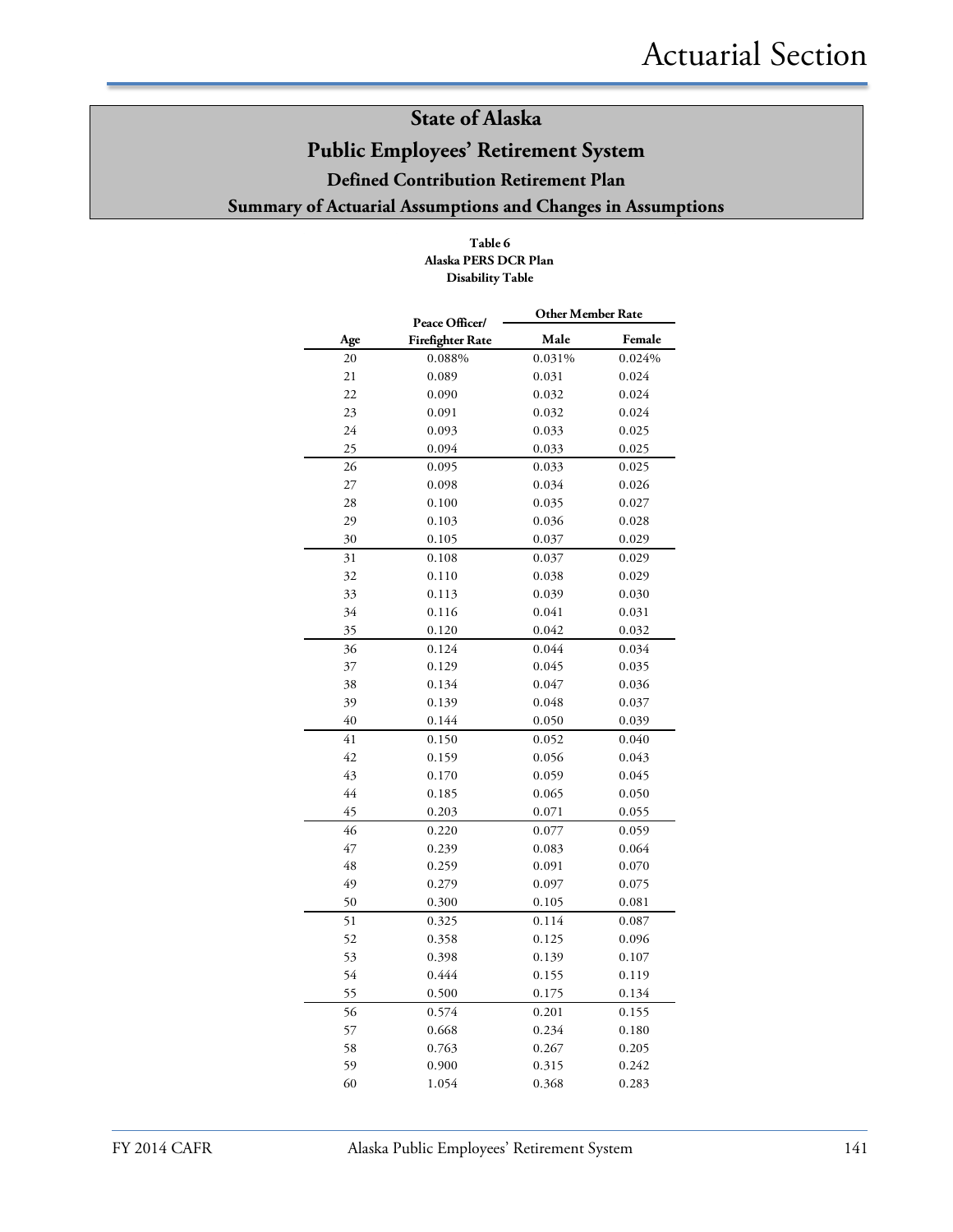#### **Table 7 Alaska TRS DCR Plan Retirement Table**

| Age   | Rate   |
|-------|--------|
| < 55  | 2.00%  |
| 55-59 | 3.00   |
| 60    | 5.00   |
| 61    | 5.00   |
| 62    | 10.00  |
| 63    | 5.00   |
| 64    | 5.00   |
| 65    | 25.00  |
| 66    | 25.00  |
| 67    | 25.00  |
| 68    | 20.00  |
| 69    | 20.00  |
| 70    | 100.00 |

#### **Changes in Actuarial Assumptions since the Prior Valuation**

There have been no changes in actuarial assumptions since the prior valuation.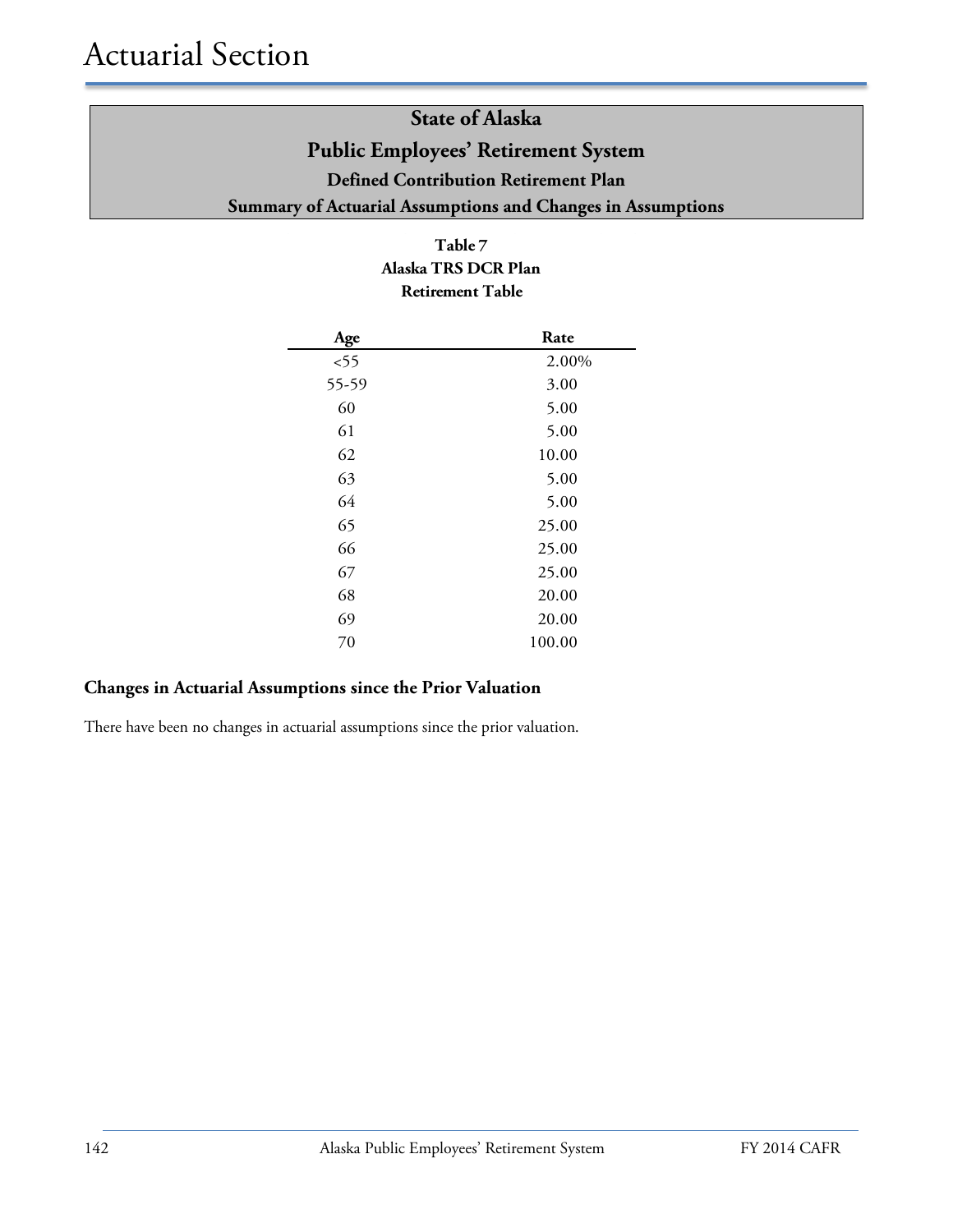| <b>Public Employees' Retirement System</b><br><b>Defined Contribution Retirement Plan</b><br>Occupational Death and Disability and Retiree Medical Benefits<br><b>Funding Excess/(Unfunded Liability)</b><br>(In thousands) |                                             |                                  |                                                                |                     |  |  |
|-----------------------------------------------------------------------------------------------------------------------------------------------------------------------------------------------------------------------------|---------------------------------------------|----------------------------------|----------------------------------------------------------------|---------------------|--|--|
| Actuarial<br><b>Valuation Year</b><br><b>Ended June 30</b>                                                                                                                                                                  | <b>Occupational Death</b><br>and Disability | <b>Retiree</b><br><b>Medical</b> | <b>Total</b><br><b>Funding Excess/</b><br>(Unfunded Liability) | <b>Funded Ratio</b> |  |  |
| 2008                                                                                                                                                                                                                        | \$1,046                                     | \$943                            | 1,989<br>\$                                                    | 198.6%              |  |  |
| 2009                                                                                                                                                                                                                        | 2,735                                       | 1,562                            | 4,297                                                          | 199.6               |  |  |
| 2010                                                                                                                                                                                                                        | 3,386                                       | 1,460                            | 4,846                                                          | 171.1               |  |  |
| 2011                                                                                                                                                                                                                        | 5,100                                       | 707                              | 5,807                                                          | 143.8               |  |  |
| 2012                                                                                                                                                                                                                        | 6,730                                       | (28, 736)                        | (22,006)                                                       | 53.1                |  |  |
| 2013                                                                                                                                                                                                                        | 7,770                                       | (39, 946)                        | (32, 176)                                                      | 49.6                |  |  |

**6-YEAR TREND OF FUNDING EXCESS (In thousands)**

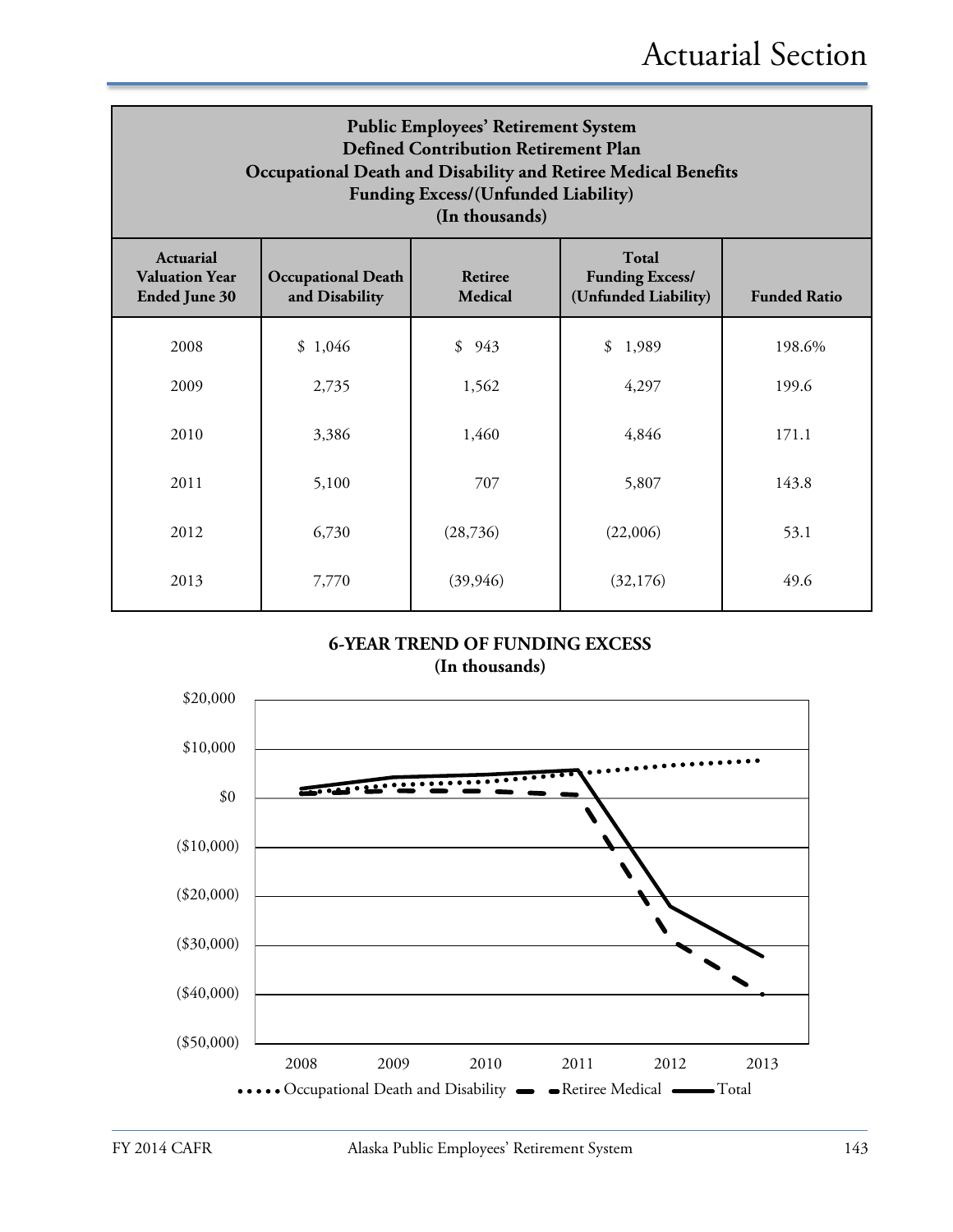| <b>Public Employees' Retirement System</b><br><b>Defined Contribution Retirement Plan</b><br>Occupational Death and Disability and Retiree Medical Benefits<br><b>Employer Contribution Rates</b> |                                                              |                                      |                                            |       |                                  |        |                                  |        |
|---------------------------------------------------------------------------------------------------------------------------------------------------------------------------------------------------|--------------------------------------------------------------|--------------------------------------|--------------------------------------------|-------|----------------------------------|--------|----------------------------------|--------|
|                                                                                                                                                                                                   | <b>Actuarially Determined</b>                                |                                      |                                            |       |                                  |        |                                  |        |
|                                                                                                                                                                                                   | <b>Actuarial</b><br><b>Valuation</b>                         | Occupational<br>Death and Disability |                                            |       | Total<br><b>Annual Required</b>  |        | Adopted                          |        |
| Fiscal<br>Year                                                                                                                                                                                    | Year<br>Ended<br>June 30                                     | Peace<br>Officer/<br>Firefighter     | <b>Retiree</b><br><b>Medical</b><br>Others |       | Peace<br>Officer/<br>Firefighter | Others | Peace<br>Officer/<br>Firefighter | Others |
| 2007                                                                                                                                                                                              | N/A                                                          | 0.40%                                | 0.30%                                      | 1.75% | 2.15%                            | 2.05%  | 2.15%                            | 2.05%  |
| 2008                                                                                                                                                                                              | N/A                                                          | 1.33                                 | 0.58                                       | 0.99  | 2.32                             | 1.57   | 2.32                             | 1.57   |
| 2009                                                                                                                                                                                              | N/A                                                          | 1.33                                 | 0.58                                       | 0.99  | 2.32                             | 1.57   | 2.32                             | 1.57   |
| 2010                                                                                                                                                                                              | 2007                                                         | 1.33                                 | 0.30                                       | 0.83  | 2.16                             | 1.13   | 2.16                             | 1.13   |
| 2011                                                                                                                                                                                              | 2008                                                         | 1.18                                 | 0.31                                       | 0.55  | 1.73                             | 0.86   | 1.73                             | 0.86   |
| 2012                                                                                                                                                                                              | 2009                                                         | 0.97                                 | 0.11                                       | 0.51  | 1.48                             | 0.62   | 1.48                             | 0.62   |
| 2013                                                                                                                                                                                              | 2010                                                         | 0.99                                 | 0.14                                       | 0.48  | 1.47                             | 0.62   | 1.47                             | 0.62   |
| 2014                                                                                                                                                                                              | 2011                                                         | 1.14                                 | 0.20                                       | 0.48  | 1.62                             | 0.68   | 1.62                             | 0.68   |
| 2015                                                                                                                                                                                              | 2012                                                         | 1.06                                 | 0.22                                       | 1.66  | 2.72                             | 1.88   | 2.72                             | 1.88   |
| 2016                                                                                                                                                                                              | 2013<br>1.05<br>0.22<br>1.68<br>2.73<br>1.90<br>2.73<br>1.90 |                                      |                                            |       |                                  |        |                                  |        |
| Valuations are used to set contribution rates in future years.                                                                                                                                    |                                                              |                                      |                                            |       |                                  |        |                                  |        |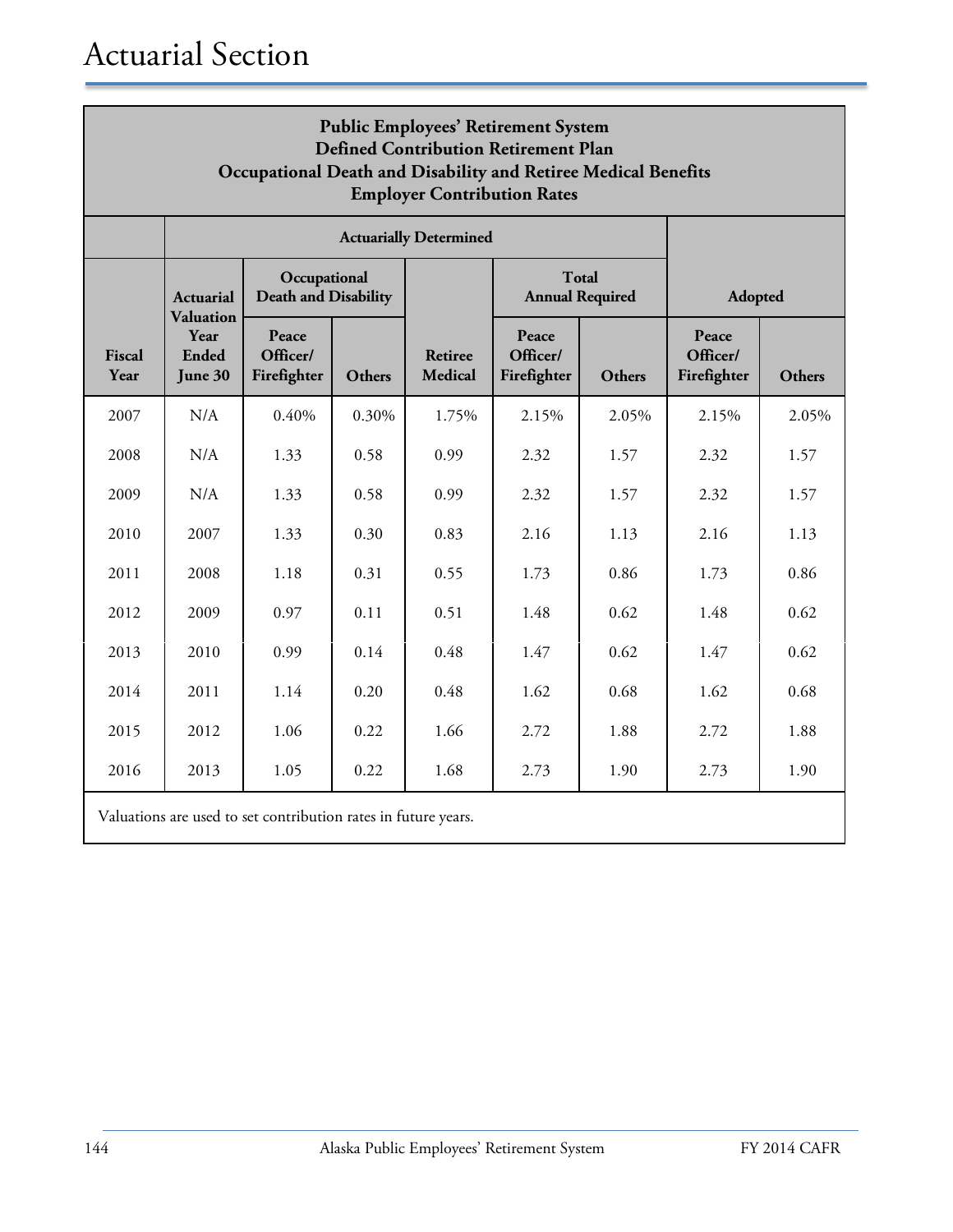| <b>Public Employees' Retirement System</b><br><b>Defined Contribution Retirement Plan</b><br>Occupational Death and Disability and Retiree Medical Benefits<br><b>Schedule of Active Member Valuation Data</b> |                                                                                                                                                                                                                              |           |          |      |     |  |  |
|----------------------------------------------------------------------------------------------------------------------------------------------------------------------------------------------------------------|------------------------------------------------------------------------------------------------------------------------------------------------------------------------------------------------------------------------------|-----------|----------|------|-----|--|--|
| <b>Valuation</b><br>Date                                                                                                                                                                                       | Percent<br>Increase/<br><b>Annual</b><br>(Decrease) in<br>Number of<br>Annual<br>Earnings <sup>1</sup><br>Participating<br>Average<br>Average<br><b>Number</b><br>(In thousands)<br><b>Employers</b><br>Earnings<br>Earnings |           |          |      |     |  |  |
| June 30, 2013                                                                                                                                                                                                  | 14,316                                                                                                                                                                                                                       | \$748,658 | \$52,295 | 4.7% | 159 |  |  |
| June 30, 2012                                                                                                                                                                                                  | 12,597                                                                                                                                                                                                                       | 629,128   | 49,943   | 4.5  | 160 |  |  |
| June 30, 2011                                                                                                                                                                                                  | 10,965                                                                                                                                                                                                                       | 524,088   | 47,796   | 4.8  | 160 |  |  |
| June 30, 2010                                                                                                                                                                                                  | 9,232                                                                                                                                                                                                                        | 421,187   | 45,622   | 5.4  | 160 |  |  |
| June 30, 2009                                                                                                                                                                                                  | 7,256                                                                                                                                                                                                                        | 314,118   | 43,291   | 7.2  | 160 |  |  |
| June 30, 2008                                                                                                                                                                                                  | 5,052                                                                                                                                                                                                                        | 203,955   | 40,371   | 8.1  | 159 |  |  |
| June 30, 2007                                                                                                                                                                                                  | 2,827                                                                                                                                                                                                                        | 105,611   | 37,358   |      | 160 |  |  |
| June 30, 2006                                                                                                                                                                                                  |                                                                                                                                                                                                                              |           |          |      |     |  |  |
| <sup>1</sup> Annual earnings are the annualized earnings for the fiscal year ending on the valuation date.                                                                                                     |                                                                                                                                                                                                                              |           |          |      |     |  |  |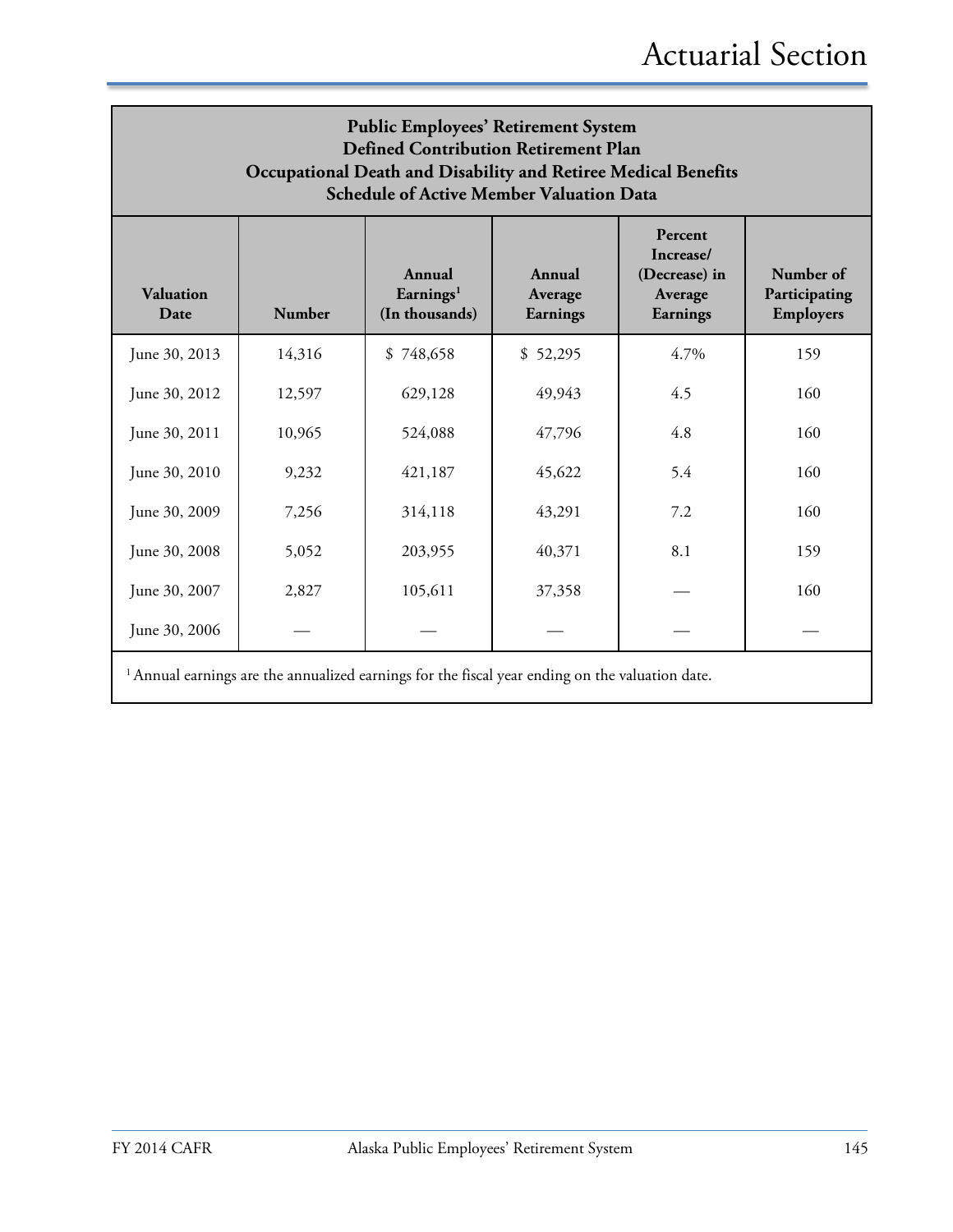| <b>Public Employees' Retirement System</b><br><b>Defined Contribution Retirement Plan</b><br><b>Occupational Death and Disability Solvency Test</b><br>(In thousands) |                                                                                     |                                          |                                                                       |                                                                                     |                                                                    |        |        |
|-----------------------------------------------------------------------------------------------------------------------------------------------------------------------|-------------------------------------------------------------------------------------|------------------------------------------|-----------------------------------------------------------------------|-------------------------------------------------------------------------------------|--------------------------------------------------------------------|--------|--------|
|                                                                                                                                                                       | <b>Occupational Death and Disability</b><br><b>Aggregate Accrued Liability For:</b> |                                          |                                                                       |                                                                                     | <b>Portion of Accrued Liabilities</b><br><b>Covered by Assets:</b> |        |        |
| Valuation<br>Date                                                                                                                                                     | (1)<br><b>Active Member</b><br><b>Contributions</b>                                 | (2)<br><b>Inactive</b><br><b>Members</b> | (3)<br>Active<br><b>Members</b><br>(Employer-<br>Financed<br>Portion) | Occupational<br>Death and<br><b>Disability</b><br><b>Valuation</b><br><b>Assets</b> | (1)                                                                | (2)    | (3)    |
| June 30, 2013                                                                                                                                                         | $\frac{\text{I}}{\text{I}}$                                                         | $\frac{\text{I}}{\text{I}}$              | \$3,603                                                               | \$11,373                                                                            | 100.0%                                                             | 100.0% | 100.0% |
| June 30, 2012                                                                                                                                                         |                                                                                     |                                          | 2,412                                                                 | 9,142                                                                               | 100.0                                                              | 100.0  | 100.0  |
| June 30, 2011                                                                                                                                                         |                                                                                     |                                          | 1,949                                                                 | 7,049                                                                               | 100.0                                                              | 100.0  | 100.0  |
| June 30, $2010^1$                                                                                                                                                     |                                                                                     |                                          | 853                                                                   | 4,801                                                                               | 100.0                                                              | 100.0  | 100.0  |
| June 30, 2009 <sup>1</sup>                                                                                                                                            |                                                                                     |                                          | 403                                                                   | 3,138                                                                               | 100.0                                                              | 100.0  | 100.0  |
| June 30, 2008                                                                                                                                                         |                                                                                     |                                          | 242                                                                   | 1,288                                                                               | 100.0                                                              | 100.0  | 100.0  |
| June 30, 2007                                                                                                                                                         |                                                                                     |                                          | 48                                                                    | 188                                                                                 | 100.0                                                              | 100.0  | 100.0  |
| June 30, 2006                                                                                                                                                         |                                                                                     |                                          |                                                                       |                                                                                     | N/A                                                                | N/A    | N/A    |
| <sup>1</sup> Change in Assumptions                                                                                                                                    |                                                                                     |                                          |                                                                       |                                                                                     |                                                                    |        |        |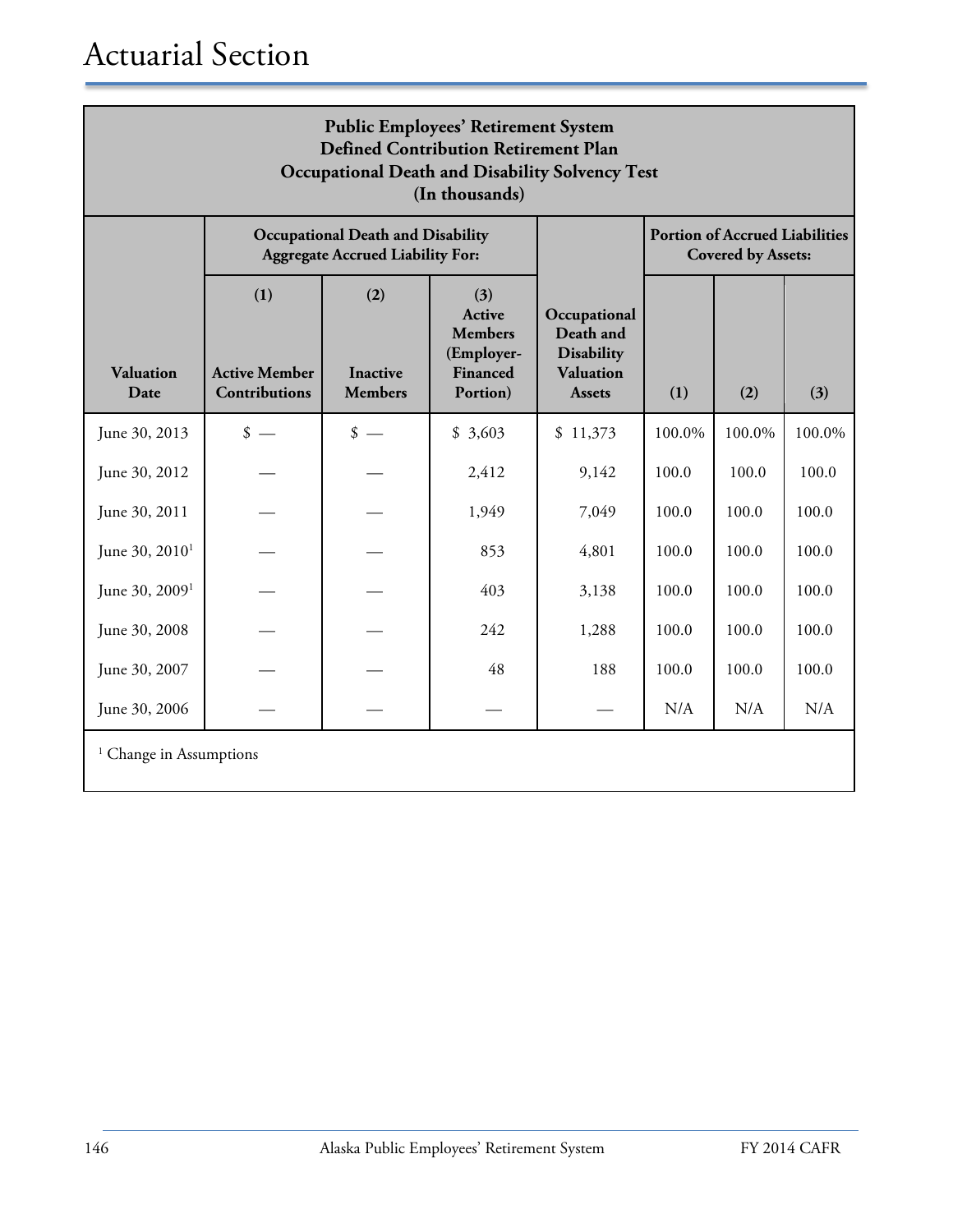| <b>Public Employees' Retirement System</b><br><b>Defined Contribution Retirement Plan</b><br><b>Retiree Medical Solvency Test</b><br>(In thousands) |                                                                   |                                          |                                                                       |                                                                       |        |                                                                       |       |
|-----------------------------------------------------------------------------------------------------------------------------------------------------|-------------------------------------------------------------------|------------------------------------------|-----------------------------------------------------------------------|-----------------------------------------------------------------------|--------|-----------------------------------------------------------------------|-------|
|                                                                                                                                                     | <b>Retiree Medical</b><br><b>Aggregate Accrued Liability For:</b> |                                          |                                                                       |                                                                       |        | <b>Portion of Accrued</b><br>Liabilities<br><b>Covered by Assets:</b> |       |
| <b>Valuation</b><br>Date                                                                                                                            | (1)<br><b>Active Member</b><br><b>Contributions</b>               | (2)<br><b>Inactive</b><br><b>Members</b> | (3)<br>Active<br><b>Members</b><br>(Employer-<br>Financed<br>Portion) | <b>Retiree</b><br><b>Medical</b><br><b>Valuation</b><br><b>Assets</b> | (1)    | (2)                                                                   | (3)   |
| June 30, 2013                                                                                                                                       | $\frac{\text{I}}{\text{I}}$                                       | $\frac{\text{I}}{\text{I}}$              | \$60,282                                                              | \$20,336                                                              | 100.0% | 100.0%                                                                | 33.7% |
| June 30, 2012 <sup>1</sup>                                                                                                                          |                                                                   |                                          | 44,509                                                                | 15,773                                                                | 100.0  | 100.0                                                                 | 35.4  |
| June 30, 2011                                                                                                                                       |                                                                   |                                          | 11,302                                                                | 12,009                                                                | 100.0  | 100.0                                                                 | 100.0 |
| June 30, 2010 <sup>1</sup>                                                                                                                          |                                                                   |                                          | 7,185                                                                 | 8,767                                                                 | 100.0  | 100.0                                                                 | 100.0 |
| June 30, 2009 <sup>1</sup>                                                                                                                          |                                                                   |                                          | 3,913                                                                 | 5,475                                                                 | 100.0  | 100.0                                                                 | 100.0 |
| June 30, 2008 <sup>1</sup>                                                                                                                          |                                                                   |                                          | 1,776                                                                 | 2,719                                                                 | 100.0  | 100.0                                                                 | 100.0 |
| June 30, 2007                                                                                                                                       |                                                                   |                                          | 711                                                                   | 1,067                                                                 | 100.0  | 100.0                                                                 | 100.0 |
| June 30, 2006                                                                                                                                       |                                                                   |                                          |                                                                       |                                                                       | N/A    | N/A                                                                   | N/A   |

Retiree medical liabilities are calculated using the funding assumptions (i.e., funding investment return and net of Medicare Part D subsidy).

<sup>1</sup> Change in Assumptions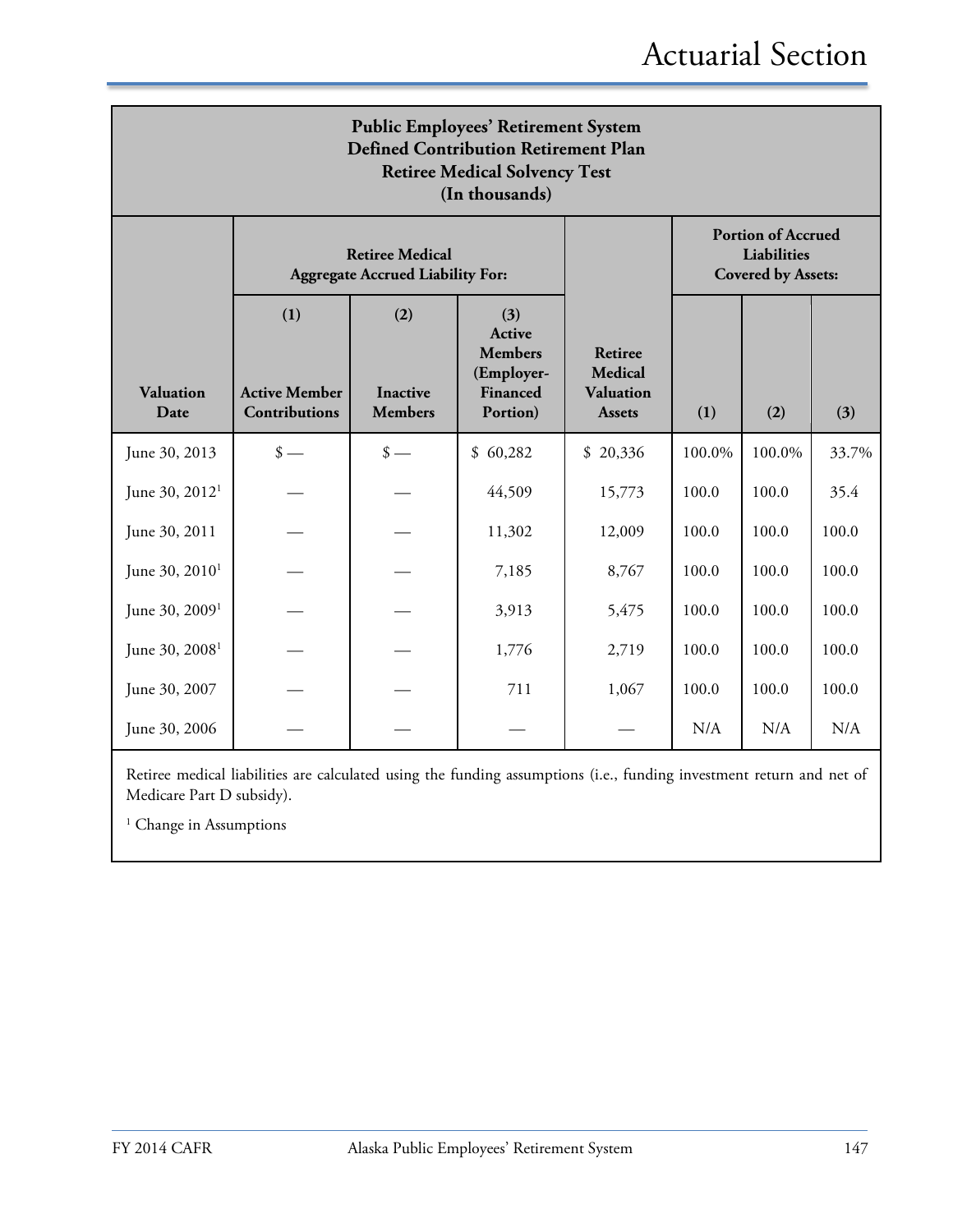# **State of Alaska Public Employees' Retirement System Defined Contribution Retirement Plan Summary of Plan Provisions and Changes in Plan Provisions**

#### **1. Effective Date**

July 1, 2006, with amendments through June 30, 2013.

#### **2. Administration of Plan**

The Commissioner of Administration or the Commissioner's designee is the administrator of the Plan. The Attorney General of the state is the legal counsel for the Plan and shall advise the administrator and represent the Plan in legal proceedings.

The Alaska Retirement Management Board prescribes policies, adopts regulations, invests the funds, and performs other activities necessary to carry out the provisions of the Plan.

#### **3. Employers Included**

Currently there are 159 employers participating in the PERS DCR Plan, including the State of Alaska, and 158 political subdivisions and public organizations.

#### **4. Membership**

An employee of a participating employer who first enters service on or after July 1, 2006, or a member of the defined benefit plan who works for an employer who began participation on or after July 1, 2006, and meets the following criteria is a participant in the Plan:

- Permanent full-time or part-time employees of the State of Alaska, participating political subdivisions or public organizations. An employee must be regularly scheduled to work 30 or more hours per week to be considered full-time by the PERS. An employee must be regularly scheduled to work 15 or more hours per week but less than 30 hours to be considered a part-time employee for PERS purposes.
- Elected state officials.
- Elected municipal officials who are compensated and receive at least \$2,001.00 per month.

Members can convert to the DCR Plan if they are an eligible nonvested member of the PERS defined benefit plan whose employer consents to transfers to the defined contribution plan and they elect to transfer his or her account balance to the PERS DCR Plan.

#### **5. Member Contributions**

There are no member contributions for the occupational death & disability and retiree medical benefits.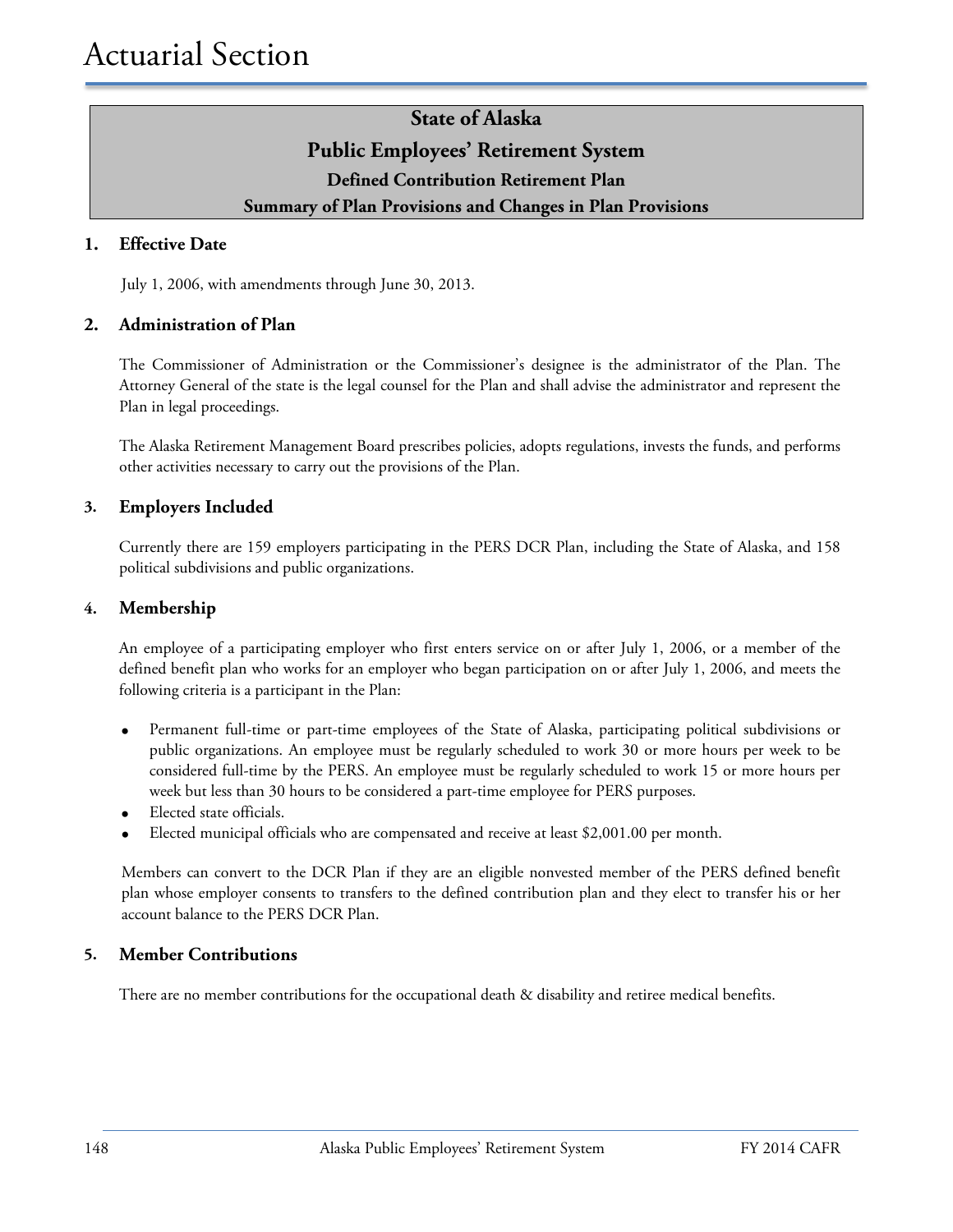#### **Public Employees' Retirement System**

**Defined Contribution Retirement Plan**

#### **Summary of Plan Provisions and Changes in Plan Provisions**

#### **6. Retiree Medical**

- Member must retire directly from the plan to be eligible for retiree medical coverage. Normal retirement eligibility is the earlier of a) 30 years of service for Others members and 25 years of service for Peace Officer/Firefighter members, or b) Medicare eligible and 10 years of service.
- No retiree medical benefits are provided until normal retirement eligibility. The member's premium is 100% until they are Medicare eligible.
- Coverage cannot be denied except for failure to pay premium.
- Members who are receiving disability benefits or survivors who are receiving monthly survivor benefits are not eligible until the member meets, or would have met if he/she had lived, the normal retirement eligibility requirements.
- The plan's coverage is supplemental to Medicare.
- The Medicare-eligible premium will be based on the member's years of service. The percentage of premium paid by the member is as follows:

|                         | <b>Percent of Premium</b> |
|-------------------------|---------------------------|
| <b>Years of Service</b> | Paid by Member            |
| Less than 15 years      | 30.00%                    |
| $15 - 19$               | 25.00                     |
| $20 - 24$               | 20.00                     |
| $25 - 29$               | 15.00                     |
| 30 years or more        | 10.00                     |

#### **7. Occupational Disability Benefits**

- Benefit is 40% of salary at date of disability.
- There is no increase in the benefit after commencement.
- Member earns service while on occupational disability.
- Benefits cease when the member becomes eligible for normal retirement at Medicare-eligible age and 10 years of service, or at any age with 30 years of service for Others members or 25 years of service for Peace Officer/Firefighter members.
- Peace Officer/Firefighter members may select the defined contribution account or the monthly benefit payable as if they were retiring under Tier 3 (service continues during disability, final average salary is as of date of disability).
- No retiree medical benefits are provided until normal retirement eligibility. The member's premium is 100% until they are Medicare eligible. Medicare-eligible premiums follow the service-based schedule above.